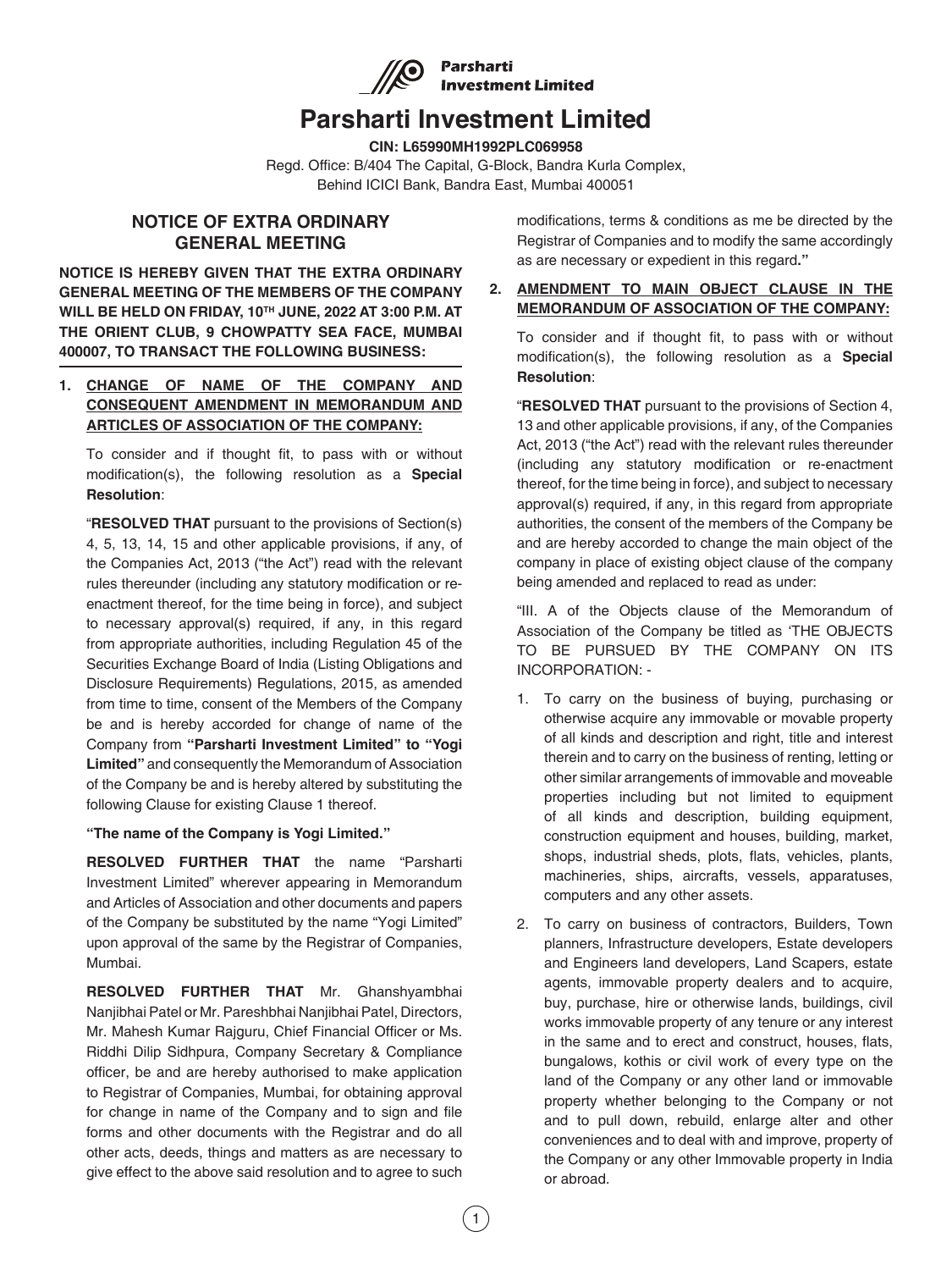- 3. To erect, construct, build, water proofing, sewage, demolish, fabricate, execute, carry out, improve, work, develop and enlarge, rebuild, repair, maintenance, administer, manage or control in India or abroad- on any land or immovable property of the Company or upon any other land or immovable property in any capacity and conveniences of all ,kinds, including turnkey jobs, railway, tramway speedway, runways. roads aerodromes, sewage, theatres, cinema halls, piers, wharvers, Dams, barrages, reservoirs, embankments, canals , irrigations, power houses, transmission lines, reclamation, improvement sewage, drainage, sanitary works, for building hotels, houses, markets, private public and all kind of Conveniences and to carry out business of builders and civil engineers, estimators and designers thereof.
- 4. To promote, buy, acquire, sell, lease exchange, hire, give on relit, to let, mortgage or otherwise dispose of the lands, industrial Complexes, houses buildings, farm houses, agricultural lands, and other immovable property of the Company or other immovable property including any share or shares, interest or interests therein and to transact on commission or otherwise business of real estates agents and to apply for purchase through tender or otherwise acquire civil contracts for or in relation to water proofing, sewage, construction, execution, equipment, improvement, management, administrations or control of mechanical and civil works and conveniences and to undertake, execute, dispose or otherwise turn to account the same.

 **RESOLVED FURTHER THAT** Mr. Ghanshyambhai Nanjibhai Patel or Mr. Pareshbhai Nanjibhai Patel, Directors, Mr. Mahesh Kumar Rajguru Chief, Financial Officer or Ms. Riddhi Dilip Sidhpura, Company Secretary & Compliance officer, be and are hereby authorised to sign and submit the necessary application and forms with appropriate authorities and to perform all such acts, deeds and things as they may in their absolute discretion deem necessary or desirable for and on behalf of the Company for the purpose of giving effect to aforesaid resolution**."**

# **3. ALTERATION OF THE MATTERS WHICH ARE NECESSARY FOR FURTHERANCE OF THE OBJECTS SPECIFIED IN CLAUSE III(A):**

 To consider and if thought fit, to pass with or without modification(s), the following resolution as a **Special Resolution**:

"**RESOLVED THAT** pursuant to the provisions of Section 4, 13 and other applicable provisions, if any, of the Companies Act, 2013 (" the Act") read with the relevant rules thereunder (including any statutory modification orre-enactment thereof, for the time being in force) and in accordance with rules, regulations/guidelines, if any, prescribed by any relevant authorities from time to time, to the extent applicable and such other approvals, permissions and sanctions, as may be necessary, the approval of the Members of the Company be and are hereby accorded to substitute the entire Clause

III (B) of the Memorandum of Association of the Company by the following clause(s) respectively-

- 1. To invest surplus moneys of the Company not immediately required, in immoveable properties, shares, stock, bonds, debentures, obligations or other securities or in current or deposit account/s with Banks and to hold, sell or otherwise deal with such investments.
- 2. Subjects to the provisions of the Act, to distribute among the members, in specie, any property of the Company or any proceeds of sale or disposal of any property of the Company in the event of winding up of the Company.
- 3. To draw, make, issue, accept, transfer and endorse, discount, execute and negotiate promissory notes, hundies, bills of exchange, cheques, drafts, bills of lading, letter of credit, delivery orders, dock-warrants, railway or transport receipts, warehouse-keepers certificate and other negotiable or commercial or mercantile instruments connected with the business of the Company.
- 4. To open accounts with any bank or banks and to deposit money therein and to draw and endorse cheques on and to withdraw moneys from such accounts and generally operate upon same (whether overdraft or not) as may be required for pursuance of any of the objects or purposes of the Company.
- 5. To establish and maintain agencies, branches or appoint representatives, agents, canvassers, selling and buying agents in India or abroad for sale, purchase, exchange, hire, distribution or for any one or more of the objects of the Company and to regularize and or discontinue the same.
- 6. To acquire for purchase or on lease or assignment or under any other arrangement or understandings upon payment of consideration by way of outright payment or by rent, royalty or otherwise forever or for certain period the Trade name, Trade mark, Goodwill or any other rights of and from any other concern or concerns in carrying on the business or dealing in the products, goods and commodities for which Company is authorised.
- 7. To acquire and take over as a going concern by purchase of or lease or hire, hire purchase and to pay for the same by shares, debentures, debenturestock, bonds, cash or otherwise and to undertake to carry on the whole or any part of the business together with the goodwill. Trade name, trade mark, property rights and liabilities of any person or persons, firms or any company carrying on any business or any part thereof within the objects of the Company or which the Company is authorised to carry on.
- 8. To pay all preliminary expenses of any Company promoted by the Company in which this Company is or may contemplate being interested and preliminary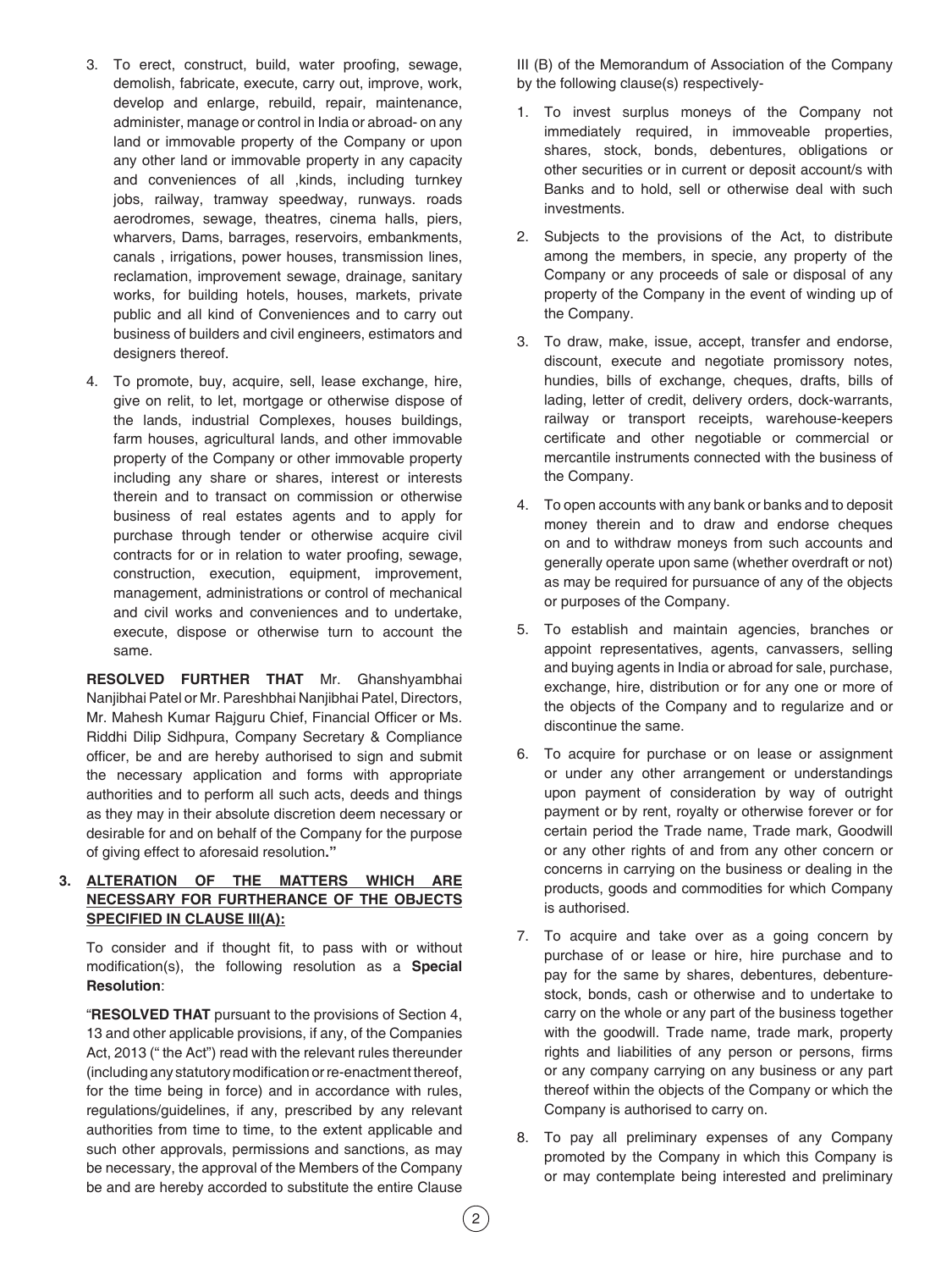expenses may include all or any part of the costs and expenses of owners of any business or property acquired by the Company.

- 9. To apply for tender, purchase or acquire any contracts, sub-contracts, licenses and concessions for or in relation to the objects or business herein mentioned or any of them and to undertake, execute, carry out, dispose off or otherwise turn to account the same.
- 10. To dedicate, present or dispose of either voluntarily or for value any property of the Company deemed to be of national, public or local interest to any national trust, public body, museums, Corporations or authority or any trustees for or on behalf of any of the same or on behalf of the public.
- 11. To acquire by purchase or erect, build, construct, alter, maintain, enlarge and to work, manage any buildings, offices, factories, shops, warehouses, depots, showrooms, refreshment rooms and other works and conveniences and to construct or contribute to the conveniences and to construct or contribute to the construction of houses, dwellings or quarters for the employees of the Company and to join with any other person or Company which may seem necessary and convenient for the purpose of the business of the Company.
- 12. To appoint Attorneys for and on behalf of the Company and to execute the necessary power to the said attorneys to act for and in the same and on behalf of the Company and to revoke all or any such powers and appointments as may be deemed expedient.
- 13. To advance money to persons, firms, trusts, institutions, companies or anybody on such terms and conditions as may be deemed expedient and to draw, make accept, endorse, execute, warrant, discount, buy, sell and deal in bills, notes, coupons, debentures, money market instruments, cheques and other negotiable or transferable securities and instruments and not to carry on the business of Banking with the meaning of Banking Regulation Act, 1949.
- 14. To enter into Partnership or into agreement for sharing profits, union of interest, co-operation, collaboration, joint venture, reciprocal concession, amalgamation or otherwise with any person, firm or company carrying on or engaged in any business or transaction which the Company is authorised to carry on.
- 15. To enter into any agreements, arrangements, contracts, with the Government or authorities, supreme, municipal, local railways and otherwise that may seem conductive to the Company's objects or any of them and to obtain from any such Government or authority any rights, privileges, orders, concessions, licenses or permits which the Company may think desirable to obtain and to carry out exercise and comply with any such arrangement, right, privilege and concessions.
- 16. To sell, and in any other manner deal with or dispose of the undertaking of the Company or any properties or assets thereof (movable or immovable) for such consideration and generally upon such terms and conditions as the Company may think fit and in particular for shares, stocks, debentures and other securities of any other Company having objects altogether or in part similar to those of the Company.
- 17. To indemnify directors, agents and servants of the Company against proceedings, costs, damages in respect of anything done or ordered to be done by them for and in the interest of the Company or any loss damage or misfortunes, whatever which shall happen in execution of the duties of their office or in relation thereof.
- 18. To aid pecuniary or any association, body or movement having for an object, the solution, settlement or surmounting or industrial and Labour problems, disputes or troubles or the promotion of industry, science, education, knowledge, art of trade.
- 19. To purchase or acquire the whole or any part of the business property, undertakings, along with or without liabilities of any other Company, association, corporation, firm or individual carrying on wholly or in part any business which this Company is authorised to carry on.
- 20. To pay for any property or rights acquired by the Company either in cash or fully or partly paid shares or by the issue of securities or partly in one mode and partly in another and generally on such terms as the Company may deem expedient.
- 21. To advertise and adopt means of making known the business activities and products of the Company, in any way as may be expedient including posting of bills, issue of circulars, books, pamphlets, price lists, conducting competitions and giving prizes, rewards, donations.
- 22. To establish or support or aid in establishment or support of association, institutions, funds, trusts and conveniences calculated to benefit the employees or ex-employees of the Company or the dependents of such persons and to grant pensions, allowances and to subscribe or guaranteed money for charitable or benevolent objects or any exhibition or for any public, general or useful objects.
- 23. To establish, maintain or procure the establishment and maintenance of any contributory of or to give or procure the giving of donations, gratuities, pensions, allowances or emoluments to any persons who are or were at any time in the employment of service of the Company, or of any time Directors, Officers or employees of the Company or and the wives, widows, families and dependents to any such person, and also establish and subsidies to any institutions, associations, clubs or funds, calculated to be for the benefit of and to advance the interest and well being of the Company or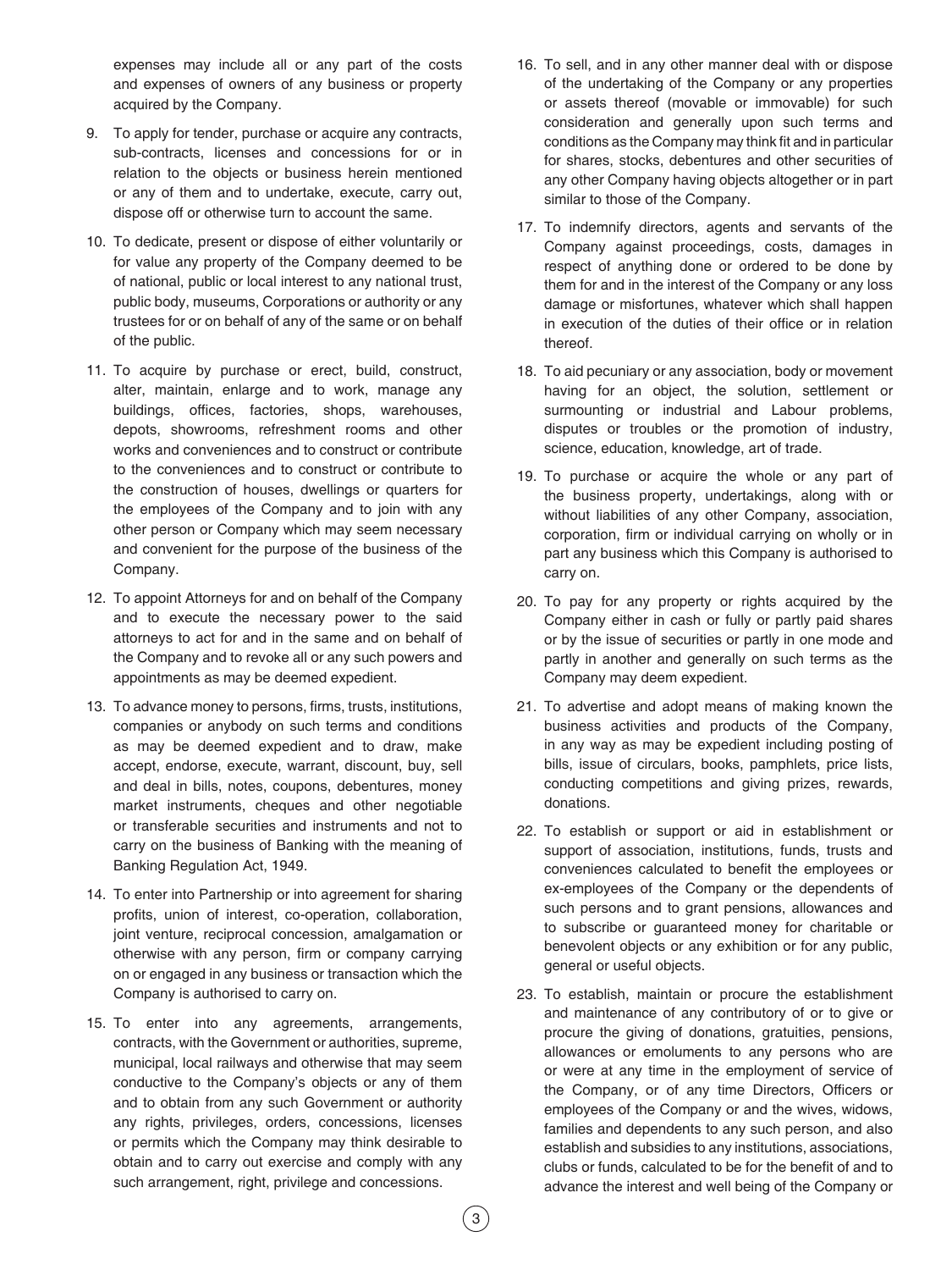and make payments to or towards the insurance of any such persons as aforesaid.

- 24. To create any reserve fund, sinking fund, insurances fund or any other special fund whether depreciation or the repairing, improving, extending or maintaining any of the property of the Company or for purpose conductive to the interest of the Company.
- 25. To apply for purchase, or acquire any patents, brevetted inventions, licenses, concessions and the like conferring any exclusive or nonexclusive or limited right to use, or any secret or other information which may seem capable of being used for any of the purpose of the Company, and to use, exercise, develop or grant licenses in respect or otherwise in turn to amount the property, right or information so acquired.
- 26. To send any members, directors, officers or apprentices for studying, working and/or training in any technical institution and/or laboratories or factories in foreign countries and meet the expenses thereof from the funds of the Company.
- 27. To promote any other Company or Companies having similar objects or firms for the purposes of carrying on any of the above objects of the company.
- 28. To apply for and obtain any order or Act or Legislature or other authority for enabling the Company to carry on any of its objects into effect or for effecting any modifications for the Company's constitution or for any purpose, which may seem expedient and to make representations against any proceedings or applications which may seem calculated directly or indirectly or prejudice the Company's interest.
- 29. To appreciate any part or parts of the property of the Company and to build or let shops, offices and other places of business and to use or use any part of property of the Company not required for the purposes aforesaid for any purpose for which it may be conveniently let or utilized on taken advantage of.
- 30. To sublet contracts from time to time and upon such terms and conditions as may be thought expedient.
- 31. To purchase, take on lease or tenancy or in exchange, hire, renew or otherwise acquire and hold any estate or interest and to let or sub-let in whole or in part, develop, manage and exploit any lands, buildings, machinery, easements, rights, privileges, plans, stockin-trade, business concerns, options, contracts, claims, chooses-in-action and any real and personal property of any kind necessary or convenient for the business of the Company and either to retain the same for the purpose of the Company's business or to turn the same to account as may seem expedient.
- 32. To register, apply for, obtain, purchase or acquire, project, prolong and renew any shares, debentures or securities of any other Company having objects altogether or in part similar.
- 33. To register, apply for, obtain, purchase or acquire, project, prolong and renew any patents, patent rights, brevets, invention processes, trademarks, trade Secrets, scientific or other assistance, manufacturing processes, know-how and other information, designs, patterns, copyrights, trademarks, licenses, concessions, and the like, the benefit of the right of use thereof which may seem capable of voting used for or in connection with any of the purposes of the Company and to use, exercise, or develop the same and manufacture, undertake or grant licenses in respect thereof or sell or otherwise deal with the same and to improve, manage, develop, grant, right or land sites.
- 34. To act as indenters, Commission Agents for Importers, Exporters, local and Inland Traders and for Export, Import, Local and Inland Trading of all products manufactured by the Company.

**RESOLVED FURTHER THAT** the existing Memorandum of Association of the Company, duly modified as aforesaid, or as suggested by any appropriate authority and accepted by the Board, be adopted as the Memorandum of Association of the Company;

**RESOLVED FURTHER THAT** Mr. Ghanshyambhai Nanjibhai Patel or Mr. Pareshbhai Nanjibhai Patel, Directors, Mr. Mahesh Kumar Rajguru, Chief Financial Officer or Ms. Riddhi Dilip Sidhpura, Company Secretary & Compliance officer, be and are hereby authorised to sign and submit the necessary application and Forms with appropriate authorities and to perform all such acts, deeds and things as they may in their absolute discretion deem necessary or desirable for and on behalf of the Company for the purpose of giving effect to aforesaid resolution**."**

#### **4. INCREASE IN THE AUTHORISED SHARE CAPITAL OF THE COMPANY FROM RS. 5 CRORE TO RS. 15 CRORE:**

 To consider and if thought fit to pass with or without modification (s), the following resolution as an **Ordinary resolution**:

**"RESOLVED THAT** pursuant to the provisions of Section 61, 64 and other applicable provisions, if any, of the Companies Act, 2013 and the rules made thereunder, (including any statutory modification or re-enactment thereof for the time being in force) and the rules made there under, consent of the members of the Company be and is hereby accorded for increase in the Authorised Share Capital of the Company from existing Rs. 5,00,00,000/- (Rupees Five crore only) divided into 50,00,000 (Fifty Lakhs) equity shares of Rs. 10/- each to Rs. 15,00,00,000/- (Rupees Fifteen crores only) divided into 1,50,00,000 (One Crore Fifty Lakhs) equity shares of Rs. 10/- each ranking Pari passu in all respect with the existing Equity Shares of the Company as per the Memorandum and Articles of Association of the Company.

**RESOLVED FURTHER THAT** for the purpose of giving effect to this resolution, Mr. Ghanshyambhai Nanjibhai Patel or Mr. Pareshbhai Nanjibhai Patel, Directors, Mr. Mahesh Kumar Rajguru, Chief Financial Officer or Ms. Riddhi Dilip Sidhpura, Company Secretary & Compliance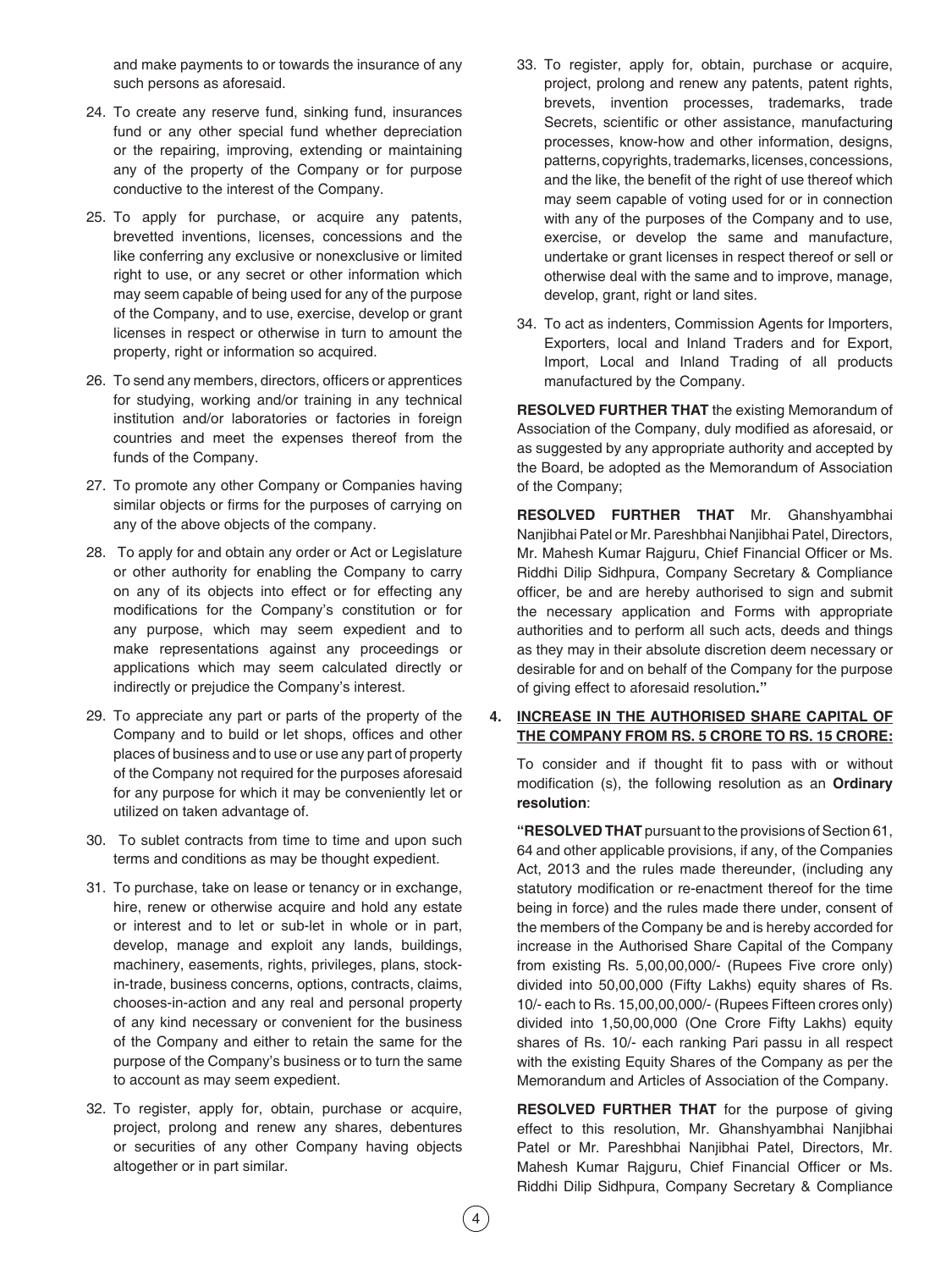officer, be and are hereby authorised to sign and submit the necessary application and Forms with appropriate authorities and to perform all such acts, deeds and things as they may in their absolute discretion deem necessary or desirable for and on behalf of the Company for the purpose of giving effect to aforesaid resolution**."**

### **5. ALTERATION OF SHARE CAPITAL CLAUSE OF THE MEMORANDUM OF ASSOCIATION OF THE COMPANY:**

 To consider and if thought fit to pass with or without modification(s), the following resolution as a **Special resolution**:

**"RESOLVED THAT** pursuant to the provisions of Section 13 and other applicable provisions, if any, of the Companies Act, 2013 read with the relevant rules thereunder (including any statutory modification or re-enactment thereof, for the time being in force) and in accordance with rules, regulations/ guidelines, if any, prescribed by any relevant authorities from time to time, to the extent applicable and such other approvals, permissions and sanctions, as may be necessary, consent of the Members of the Company be and is hereby accorded to alter share capital clause of the Memorandum of Association. Clause V of the Memorandum of Association of the Company be deleted and the following be substituted thereof:

*"V The Authorised share capital of the Company is Rs. 15,00,00,000/- (Rupees Fifteen crores only) divided into 1,50,00,000 (One Crore Fifty Lakhs) Equity shares of Rs. 10/- each.*

- *(a) Any shares of the original or increased capital may from time to time be issued with such terms and conditions restrictions and guarantee or any rights of preference whether in respect of dividend or repayment of PREFERENCE WHETHER or both or any other special privilege or advantage over any shares previously issued or then about to be issued or with*  deferred or qualified rights and compared with any *shares previously issued or subject to any provisions or conditions and with any provisions or conditions and with any special rights or limited rights or without any right or voting and generally on such terms as the Company may from time to time determine subject to provisions of the Companies Act, 2013.*
- *(b) The rights of the holders of any class of shares, for the time being forming part of capital of the company, may*  be modified, affected, varied, extended or surrendered *either with the consent in writing of the holders of three fourth of the issued of class or with the sanction of special resolution passed at separate meeting of the holding of those shares.*

**RESOLVED FURTHER THAT** Mr. Ghanshyambhai Nanjibhai Patel or Mr. Pareshbhai Nanjibhai Patel, Directors, Mr. Mahesh Kumar Rajguru, Chief Financial Officer or Ms. Riddhi Dilip Sidhpura, Company Secretary & Compliance officer, be and are hereby authorised to sign and submit the necessary application and Forms with appropriate authorities and to perform all such acts, deeds and things

as they may in their absolute discretion deem necessary or desirable for and on behalf of the Company for the purpose of giving effect to aforesaid resolution."

# **6. APPOINTMENT OF MR. GHANSHYAMBHAI NANJIBHAI PATEL (DIN: 06647250) AS THE MANAGING DIRECTOR OF THE COMPANY:**

 To consider and if thought fit, to pass with or without modification(s), the following resolution as a **Special Resolution**:

"**RESOLVED THAT** based on the recommendation of Nomination and Remuneration Committee ("NRC") and the Board of Directors ("Board") and pursuant to the provisions of Sections 152, 160 and all other applicable provisions, if any, of the Companies Act, 2013 ("Act") and the Rules made thereunder (including any statutory modification(s) or re-enactment thereof for the time being in force), Mr. Ghanshyambhai Nanjibhai Patel (DIN: 06647250), who was appointed as an Additional Director of the Company w.e.f. 10<sup>th</sup> February, 2022, pursuant to the provisions of Section 161 and as per Articles of Association of the Company to act as a Director of the Company and who holds office upto the date of upcoming AGM, be and is hereby appointed as a Director of the Company, liable to retire by rotation.

**RESOLVED FURTHER THAT** in accordance with the provisions of Section 196, 197, 198 and 203 read with Schedule V and other applicable provisions, if any, of the Companies Act, 2013 (including any statutory modifications or re-enactment thereof for the time being in force) consent of the members of the company be and are hereby accorded to appoint Mr. Ghanshyambhai Nanjibhai Patel (DIN: 06647250) as a Managing Director of the Company, who shall not liable to retire by rotation, for a period of 5 (five) years with effective from 25<sup>th</sup> April, 2022 till 24<sup>th</sup> April, 2027 upon such terms and conditions as set out in this resolution and the Explanatory Statement annexed to this Notice and which have been approved and recommended by the NRC and Board, with the liberty and power to the Board (which term shall include its duly constituted Committee(s) to exercise its powers including the powers conferred by this resolution) to vary and alter the terms and conditions of the said appointment as it may deem fit.

**RESOLVED FURTHER THAT** in the event of loss or inadequacy in profits in any financial year during the currency of tenure of Managing Director, the Company will pay Mr. Ghanshyambhai Nanjibhai Patel, remuneration and perquisites referred above as minimum remuneration subject to Schedule V of the Companies Act, 2013.

**RESOLVED FURTHER THAT** Mr. Ghanshyambhai Nanjibhai Patel or Mr. Pareshbhai Nanjibhai Patel, Directors, Mr. Mahesh Kumar Rajguru, Chief Financial Officer or Ms. Riddhi Dilip Sidhpura, Company Secretary & Compliance officer, be and are hereby authorised to sign and submit the necessary application and Forms with appropriate authorities and to perform all such acts, deeds and things as they may in their absolute discretion deem necessary or desirable for and on behalf of the Company for the purpose of giving effect to aforesaid resolution**."**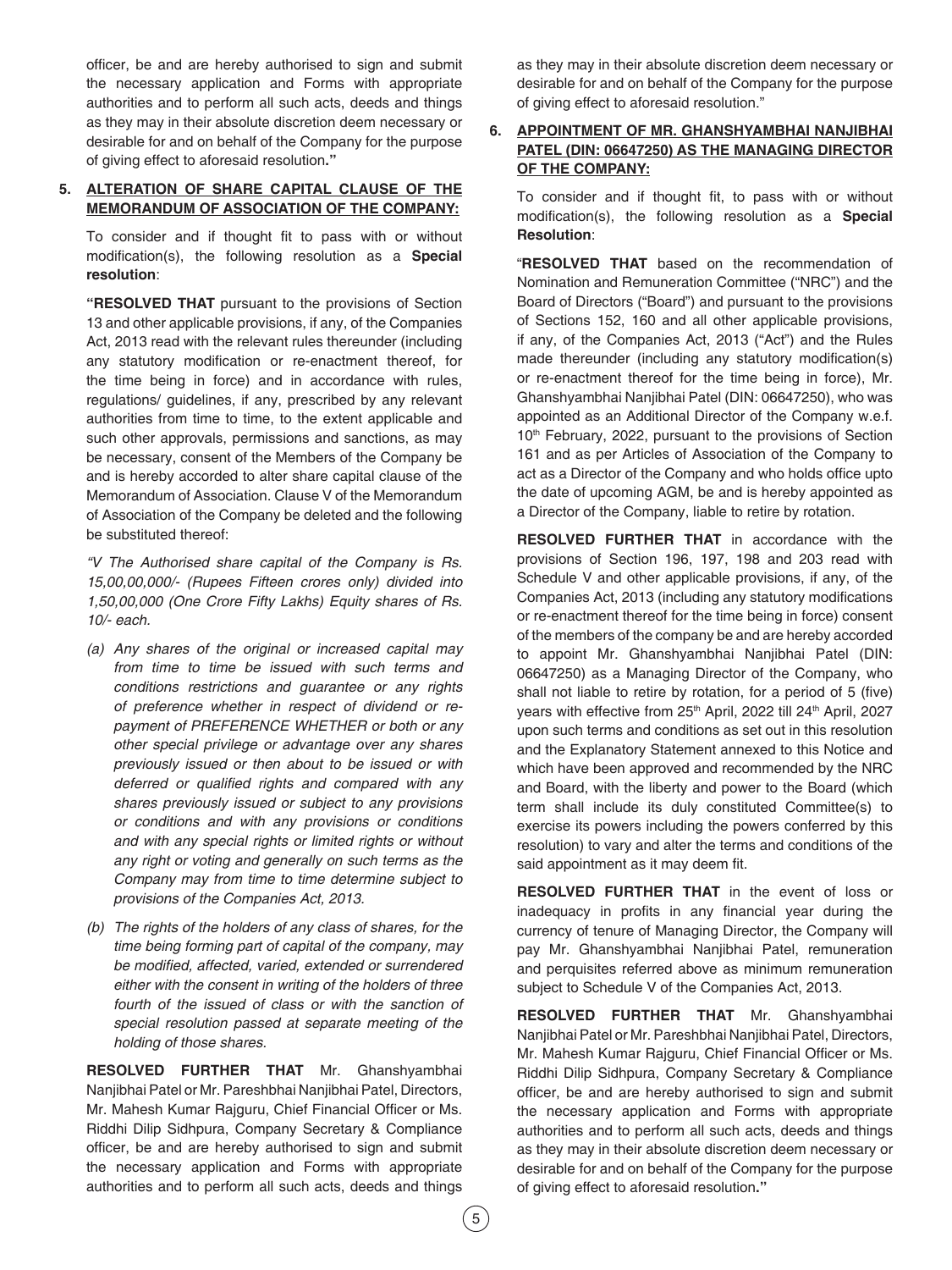# **7. APPOINTMENT OF MR. PARESHBHAI NANJIBHAI PATEL (DIN: 07257928) AS THE WHOLE TIME DIRECTOR OF THE COMPANY:**

 To consider and if thought fit, to pass with or without modification(s), the following resolution as a **Special Resolution**:

**RESOLVED THAT** based on the recommendation of Nomination and Remuneration Committee ("NRC") and the Board of Directors ("Board") and pursuant to the provisions of Sections 152, 160 and all other applicable provisions, if any, of the Companies Act, 2013 ("Act") and the Rules made thereunder (including any statutory modification(s) or re-enactment thereof for the time being in force), Mr. Pareshbhai Nanjibhai Patel (DIN: 07257928), who was appointed as an Additional Director of the Company w.e.f. 10<sup>th</sup> February, 2022, pursuant to Section 161 and as per Articles of Association of the Company to act as a Director of the Company and who holds office upto the date of upcoming AGM, be and is hereby appointed as a Director of the Company, liable to retire by rotation.

**RESOLVED THAT** pursuant to the recommendation of Nomination and Remuneration Committee and in accordance with the provisions of Sections 196, 197 and 203 read with Schedule V and other applicable provisions of the Companies Act, 2013 and the Companies (Appointment and Remuneration of Managerial Personnel) Rules, 2014 (including any statutory modification(s) or re-enactment(s) thereof, for the time being in force) consent of the members of the company be and is hereby accorded to appoint Mr. Pareshbhai Nanjibhai Patel (DIN: 07257928) as a Wholetime Director of the Company, for a period of 5 (five) years with effective from 25<sup>th</sup> April, 2022 till 24<sup>th</sup> April, 2027 upon such terms and conditions as set out in this resolution and the Explanatory Statement annexed to this Notice and which have been approved and recommended by the NRC and Board, with the liberty and power to the Board (which term shall include its duly constituted Committee(s) to exercise its powers including the powers conferred by this resolution) to vary and alter the terms and conditions of the said appointment as it may deem fit.

**RESOLVED FURTHER THAT** in the event of loss or inadequacy in profits in any financial year during the tenure of Whole-time Director, the Company will pay Mr. Pareshbhai Nanjibhai Patel, remuneration and perquisites referred above as minimum remuneration subject to provisions of the Companies Act, 2013.

**RESOLVED FURTHER THAT** Mr. Ghanshyambhai Nanjibhai Patel or Mr. Pareshbhai Nanjibhai Patel, Directors, Mr. Mahesh Kumar Rajguru, Chief Financial Officer or Ms. Riddhi Dilip Sidhpura, Company Secretary & Compliance officer, be and are hereby authorised to sign and submit the necessary application and Forms with appropriate authorities and to perform all such acts, deeds and things as they may in their absolute discretion deem necessary or desirable for and on behalf of the Company for the purpose of giving effect to aforesaid resolution**."**

# **8. APPOINTMENT OF MR. SACHIN SHIVAJI WAGH (DIN-01056774) AS AN INDEPENDENT DIRECTOR:**

 To consider and if thought fit, to pass with or without modification(s), the following resolution as a **Special Resolution:**

"**RESOLVED THAT** pursuant to the recommendation of the Nomination and Remuneration Committee ("NRC") and the Board of Directors ("Board"), Mr. Sachin Shivaji Wagh (DIN-01056774) who was appointed as an Additional Director of the Company w.e.f. 10<sup>th</sup> February, 2022 by the Board and who holds office upto the date of the upcoming general meeting under the provisions of Section 161(1) of the Companies Act, 2013 ("Act") and Articles of Association of the Company and in respect of whom the Company has received a notice in writing under Section 160 of the Act signifying his intention to propose the name of Mr. Sachin Shivaji Wagh (DIN-01056774) as a candidate for the office of director, be and is hereby appointed as Director of the Company.

**RESOLVED FURTHER THAT** pursuant to the recommendation of the NRC and the Board and subject to the provisions of the Section 149, 150 and 152 and other applicable provisions if any, of the Act and the Companies (Appointment and Qualifications of Directors) Rules, 2014 read with Schedule IV to the Act, and Regulation 17 and 25 of the Securities and Exchange Board of India (Listing Obligations and Disclosure Requirements) Regulations, 2015("SEBI Listing Regulations")(including any statutory modification(s) or re-enactment(s) thereof, for the time being in force), Mr. Sachin Shivaji Wagh, who has submitted a declaration of independence under section 149(6) of the Act and is eligible for appointment, approval of the Members of the Company be and is hereby accorded for the appointment as a Non-Executive Independent Director of the Company for a period of five (5) consecutive years commencing from 10<sup>th</sup> February, 2022 upto and inclusive 09th February, 2027.

**RESOLVED FURTHER THAT** Mr. Sachin Shivaji Wagh, shall not be liable to retire by rotation during his tenure as a Non-Executive Independent Director of the Company.

**RESOLVED FURTHER THAT** Mr. Ghanshyambhai Nanjibhai Patel or Mr. Pareshbhai Nanjibhai Patel, Directors, Mr. Mahesh Kumar Rajguru, Chief Financial Officer or Ms. Riddhi Dilip Sidhpura, Company Secretary & Compliance officer, be and are hereby authorised to sign and submit the necessary application and Forms with appropriate authorities and to perform all such acts, deeds and things as they may in their absolute discretion deem necessary or desirable for and on behalf of the Company for the purpose of giving effect to aforesaid resolution**."**

# **9. APPOINTMENT OF MRS. KINJAL BHAVIN GANDHI (DIN-09376071) AS AN INDEPENDENT DIRECTOR:**

 To consider and if thought fit, to pass with or without modification(s), the following resolution as a **Special Resolution**: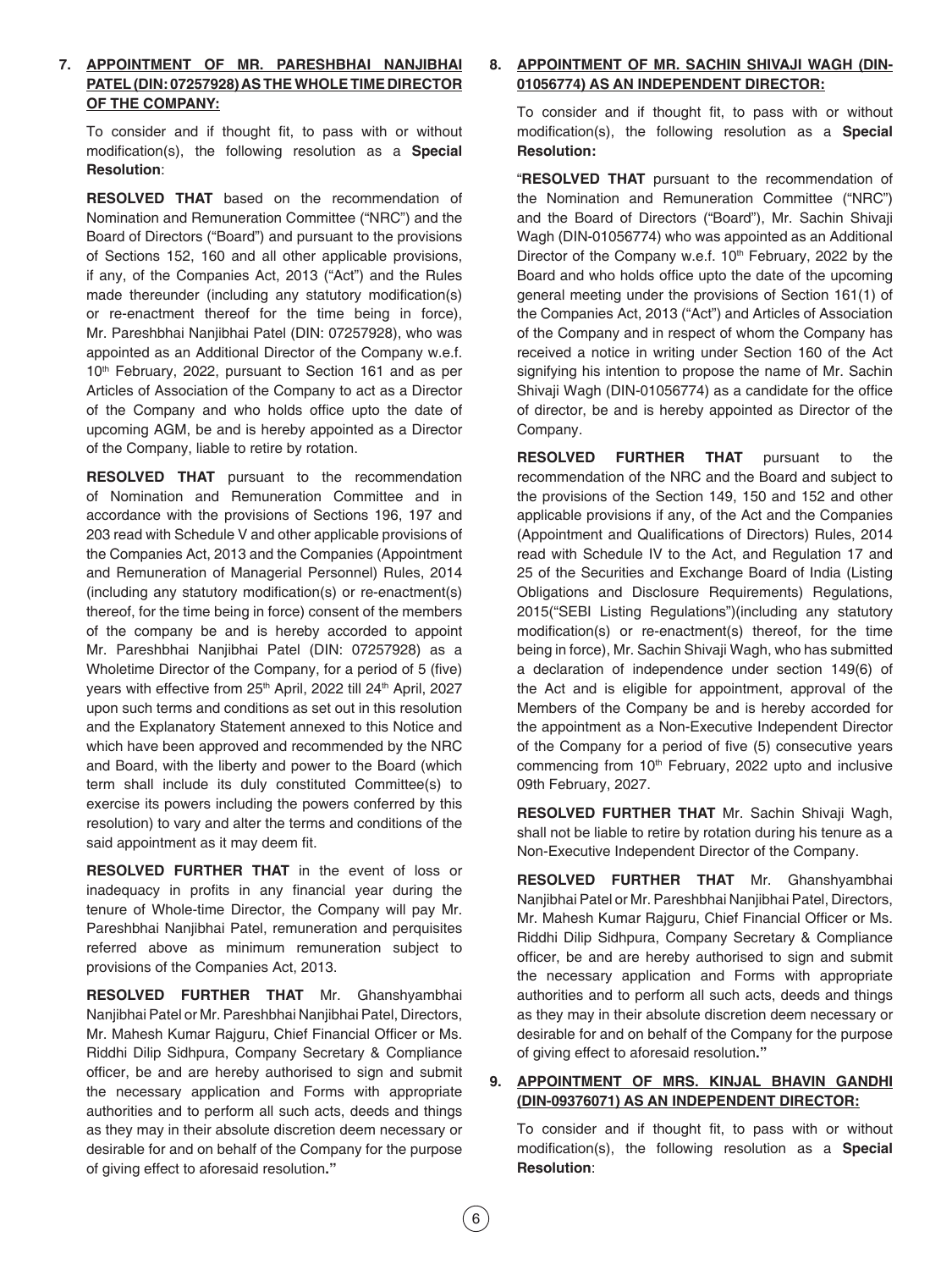"**RESOLVED THAT** pursuant to the recommendation of the Nomination and Remuneration Committee ("NRC") and the Board of Directors ("Board"), Mrs. Kinjal Bhavin Gandhi (DIN-09376071) who was appointed as an Additional Director of the Company w.e.f. 10<sup>th</sup> February, 2022 by the Board and who holds office upto the date of the upcoming general meeting under the provisions of Section 161(1) of the Companies Act, 2013 ("Act") and Articles of Association of the Company and in respect of whom the Company has received a notice in writing under Section 160 of the Act signifying his intention to propose the name of Mrs. Kinjal Bhavin Gandhi (DIN-09376071) as a candidate for the office of director, be and is hereby appointed as Director of the Company.

**RESOLVED FURTHER THAT** pursuant to the recommendation of the NRC and the Board and subject to the provisions of the Section 149, 150 and 152 and other applicable provisions if any, of the Act and the Companies (Appointment and Qualifications of Directors) Rules, 2014 read with Schedule IV to the Act, and Regulation 17 and 25 of the Securities and Exchange Board of India (Listing Obligations and Disclosure Requirements) Regulations, 2015("SEBI Listing Regulations")(including any statutory modification(s) or re-enactment(s) thereof, for the time being in force), Mrs. Kinjal Bhavin Gandhi, who has submitted a declaration of independence under section 149(6) of the Act and is eligible for appointment, approval of the Members of the Company be and is hereby accorded for the appointment as a Non-Executive Independent Director of the Company for a period of five (5) consecutive years commencing from 10<sup>th</sup> February, 2022 upto and inclusive 09th February, 2027.

**RESOLVED FURTHER THAT** Mrs. Kinjal Bhavin Gandhi, shall not be liable to retire by rotation during his tenure as a Non-Executive Independent Director of the Company.

**RESOLVED FURTHER THAT** Mr. Ghanshyambhai Nanjibhai Patel or Mr. Pareshbhai Nanjibhai Patel, Directors, Mr. Mahesh Kumar Rajguru, Chief Financial Officer or Ms. Riddhi Dilip Sidhpura, Company Secretary & Compliance officer, be and are hereby authorised to sign and submit the necessary application and Forms with appropriate authorities and to perform all such acts, deeds and things as they may in their absolute discretion deem necessary or desirable for and on behalf of the Company for the purpose of giving effect to aforesaid resolution**."**

# **10. APPOINTMENT OF MR. PARTH SHASHIKANT KAKADIYA (DIN 09545820) AS A NON-EXECUTIVE & NON-INDEPENDENT DIRECTOR OF THE COMPANY:**

 To consider and if thought fit, to pass with or without modification(s), the following resolution as an **Ordinary Resolution**:

**"RESOLVED THAT** pursuant to the provisions of Sections 149, 152 and any other applicable provisions, if any, of the Companies Act, 2013 ('the Act') and rules made thereunder and Regulation 17 and other applicable regulations of the SEBI (Listing Obligations and Disclosure Requirements)

Regulations, 2015 ('Listing Regulations'), as amended from time to time, Mr. Parth Shashikant Kakadiya (DIN 09545820) who was appointed as an Additional Director by the Board on 30<sup>th</sup> March, 2022 and who holds office upto the date of the upcoming Annual General Meeting in terms of Section 161 of the Act, and in respect of whom the Company has received a notice in writing under Section 160 of the Act, proposing his candidature for the office of a Director, be and is hereby appointed as a Non-Executive & Non-Independent Director of the Company, liable to retire by rotation.

**RESOLVED FURTHER THAT** Mr. Ghanshyambhai Nanjibhai Patel or Mr. Pareshbhai Nanjibhai Patel, Directors, Mr. Mahesh Kumar Rajguru, Chief Financial Officer or Ms. Riddhi Dilip Sidhpura, Company Secretary & Compliance officer, be and are hereby authorised to sign and submit the necessary application and Forms with appropriate authorities and to perform all such acts, deeds and things as they may in their absolute discretion deem necessary or desirable for and on behalf of the Company for the purpose of giving effect to aforesaid resolution**."**

# **11. RE-ADOPTION NEW SET OF ARTICLES OF ASSOCIATION IN PLACE OF EXISTING ARTICLES:**

 To consider and if thought fit, to pass with or without modification(s), the following resolution as a **Special Resolution**:

**"RESOLVED THAT** pursuant to the provisions of Sections 5, 14 and other applicable provisions, if any, of Companies Act, 2013, ("the Act") read with the Companies (Incorporation) Rules, 2014 (including any statutory modification(s) or reenactment thereof, for the time being in force), approval of members be and is hereby accorded for alteration of the Articles of Association (AOA) of the Company by the re-adoption of the amended AOA, in substitution and supersession of the existing AOA.

**RESOLVED FURTHER THAT** Mr. Ghanshyambhai Nanjibhai Patel or Mr. Pareshbhai Nanjibhai Patel, Directors, Mr. Mahesh Kumar Rajguru, Chief Financial Officer or Ms. Riddhi Dilip Sidhpura, Company Secretary & Compliance officer, be and are hereby authorised to sign and submit the necessary application and Forms with appropriate authorities and to perform all such acts, deeds and things as they may in their absolute discretion deem necessary or desirable for and on behalf of the Company for the purpose of giving effect to aforesaid resolution**."**

# **12. LOANS, INVESTMENTS, GUARANTEE OR SECURITY U/S 185 OF COMPANIES ACT, 2013:**

 To consider and if thought fit, to pass with or without modification(s), the following resolution as a **Special Resolution**:

"**RESOLVED THAT**, pursuant to the provisions of Section 185 and all other applicable provisions of the Companies Act, 2013 and Rules made thereunder as amended from time to time, the consent of the members of the Company be and is hereby accorded to authorize the Board of Directors of the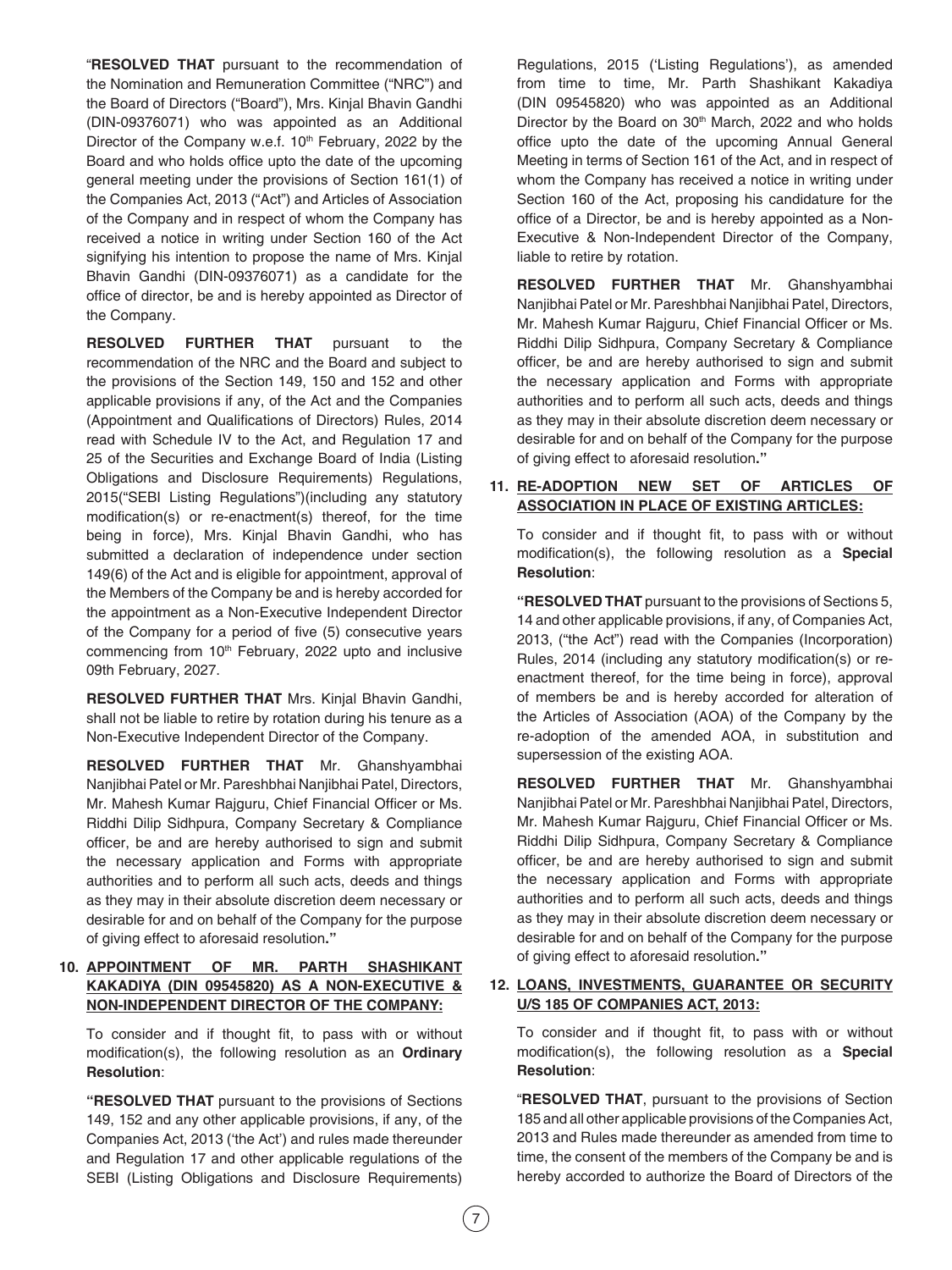Company (here in after referred to as the Board, which term shall be deemed to include, unless the context otherwise required, any committee of the Board or any director or officer(s) authorised by the Board to exercise the powers conferred on the Board under this resolution) to advance any loan including any loan represented by a book debt, or give any guarantee or provide any security in connection with any loan taken by any entity which is a subsidiary or associate or joint venture of the company, (in which any director is deemed to be interested) or to Managing Director or Whole time director of the company upto an aggregate sum of Rs. 50 Crores (Rupees Fifty Crores Only) in their absolute discretion deem beneficial and in the interest of the Company, provided that such loans are utilized by the borrowing company for its principal business activities.

**RESOLVED FURTHER THAT** Mr. Ghanshyambhai Nanjibhai Patel or Mr. Pareshbhai Nanjibhai Patel, Directors, Mr. Mahesh Kumar Rajguru, Chief Financial Officer or Ms. Riddhi Dilip Sidhpura, Company Secretary & Compliance officer, be and are hereby authorised to sign and submit the necessary application and Forms with appropriate authorities and to perform all such acts, deeds and things as they may in their absolute discretion deem necessary or desirable for and on behalf of the Company for the purpose of giving effect to aforesaid resolution**."**

# **13. MAKING INVESTMENTS /EXTENDING LOANS AND GIVING GUARANTEES OR PROVIDING SECURITIES IN CONNECTION WITH LOANS TO PERSONS / BODIES CORPORATE U/S 186 OF THE COMPANIES ACT,2013:**

 To consider and if thought fit, to pass with or without modification(s), the following resolution as a **Special Resolution**:

**"RESOLVED THAT** pursuant to the provisions of Section 186 of the Companies Act, 2013 read with The Companies (Meetings of Board and its Powers) Rules, 2014 as amended from time to time and other applicable provisions of the Companies Act, 2013 (including any statutory modification thereof for the time being in force and as may be enacted from time to time), if any consent of the shareholders of the Company be and is hereby accorded to

- (a) give any loan to any person(s) or other body corporate(s);
- (b) give any guarantee or provide security in connection with a loan to any person(s) or other body corporate(s); and
- (c) acquire by way of subscription, purchase or otherwise, securities of any other body corporate;

 from time to time in one or more tranches as the Board of Directors as in their absolute discretion deem beneficial and in the interest of the Company, for an amount not exceeding Rs. 100 crores (One Hundred Crores Only) outstanding at any time, notwithstanding that such investments, outstanding loans given or to be given and guarantees and security provided are in excess of the limits prescribed under Section 186 of the Companies Act, 2013.

**RESOLVED FURTHER THAT** for the purpose of giving effect to the above, Mr. Ghanshyambhai Nanjibhai Patel or Mr. Pareshbhai Nanjibhai Patel, Directors, Mr. Mahesh Kumar Rajguru, Chief Financial Officer or Ms. Riddhi Dilip Sidhpura, Company Secretary & Compliance officer, be and are hereby authorised to take such steps as may be necessary for obtaining approvals, statutory or otherwise, in relation to the above and to all matters arising out of and incidental thereto and to sign and to execute deeds, applications, documents and file returns with Registrar of Companies, that may be required, on behalf of the Company and generally to do all such acts, deeds, matters and things as may be necessary, proper, expedient or incidental for giving effect to this resolution.**"**

### **14. AUTHORISATION UNDER SECTION 180 OF THE COMPANIES, ACT, 2013:**

 To consider and if thought fit, to pass with or without modification(s), the following resolution as a **Special Resolution**:

**"RESOLVED THAT** pursuant to Section 180(1)(c) and (2) and other applicable provisions, if any, of the Companies Act, 2013 as may be applicable (including any statutory modifications, amendments or re-enactments thereto for the time being in force) the consent of the shareholders of the company be and is hereby accorded for borrowing any sum or sums of monies from time to time for the purpose of the Company's business on such terms and conditions and with or without security from any bank, financial institutions or any other lending institutions, firms, bodies corporate or persons, of India or otherwise from the foreign parties/ entities subject to the provisions of the FDI and/or FEMA, as may be considered appropriate and suitable by the Board notwithstanding that the sum or sums of monies to be borrowed together with the monies already borrowed by the Company (apart from temporary loans obtained or to be obtained from the Company's bankers in the ordinary course of business) may exceed the aggregate of the paidup capital of the Company and its free-reserves, provided that the total amount so borrowed by the Board shall not at any time exceed the limit of Rs.100 Crores (Rupees One Hundred Crores Only) each, over and above the paid up capital of the Company and its free reserves**.**

**RESOLVED FURTHER THAT** pursuant to Section 180(1) (a) and other applicable provisions if any, of the Companies Act, 2013 and relevant rules made thereto including any statutory modifications or re-enactments thereof, consent of the shareholders of the company be and is hereby accorded, to the Board of Directors of the Company to pledge, mortgage, hypothecate and/or charge all or any part of the moveable or immovable properties of the Company and the whole or part of the undertaking of the Company of every nature and kind whatsoever and/or creating a floating charge in all or any movable or immovable properties of the Company and the whole of the undertaking of the Company to or in favour of banks, financial institutions, investors and any other lenders to secure the amount borrowed by the Company or any third party from time to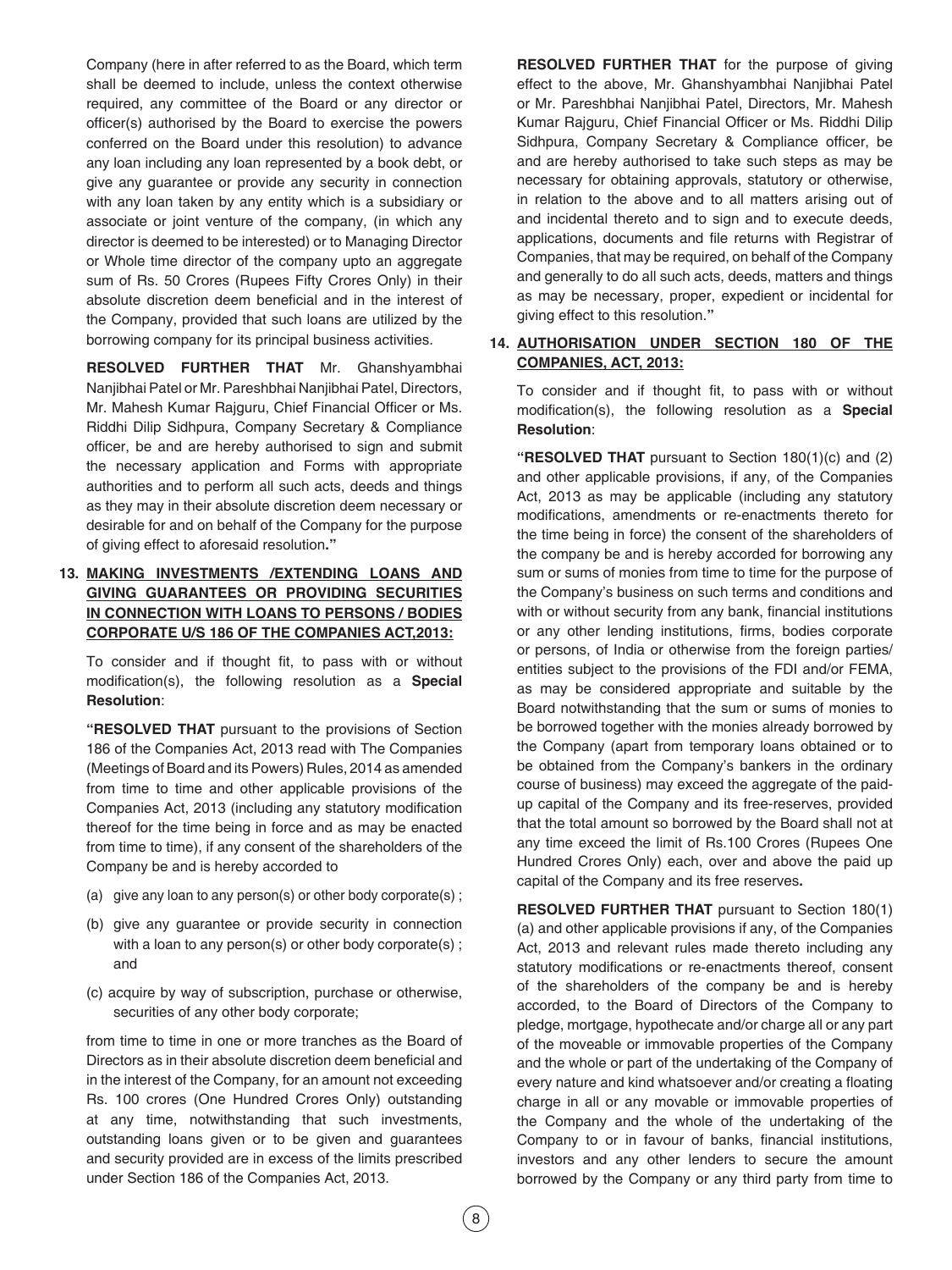time for the due payment of the principal and/or together with interest, charges, costs, expenses and all other monies payable by the Company or any third party in respect of such borrowings provided that the aggregate indebtedness secured by the assets of the Company does not exceed a sum of Rs.100 Crore (Rupees One Hundred Crores Only).

**RESOLVED FURTHER THAT** Mr. Ghanshyambhai Nanjibhai Patel or Mr. Pareshbhai Nanjibhai Patel, Directors, Mr. Mahesh Kumar Rajguru, Chief Financial Officer or Ms. Riddhi Dilip Sidhpura, Company Secretary & Compliance officer, be and are hereby authorized to sign and submit the necessary application and forms with appropriate authorities and to perform all such acts, deeds and things as they may in their absolute discretion deem necessary or desirable for and on behalf of the Company for the purpose of giving effect to aforesaid resolution**."**

### **15. ISSUE, OFFER & ALLOT 1,00,00,013 CONVERTIBLE WARRANTS ON PREFERENTIAL BASIS:**

 To consider and if thought fit, to pass with or without modification(s), the following resolution as a **Special Resolution**:

**"RESOLVED THAT** pursuant to the provisions of Section 23, 62(1)(c), 42, 179 and other applicable provisions, if any, of the Companies Act 2013, read with the Rule 13 of the Companies (Share Capital and Debentures) Rules, 2014 and the Rule 14 of the Companies (Prospectus and Allotment of Securities) Second Amendment Rules, 2018, and all other applicable provisions, if any, as amended from time to time (including any statutory modification or re-enactment thereof, for the time being in force) and in accordance with the Securities and Exchange Board of India (Issue of capital and disclosure requirements) Regulations, 2018, as amended from time to time (the "ICDR

regulations") and Securities and Exchange Board of India (Substantial acquisitions and takeovers) Regulations, 2011, as amended from time to time (the "Takeover regulations") and Securities and Exchange Board of India (Listing obligation and disclosure requirements) Regulations 2015, as amended (the "LODR Regulations") and other rules, regulations, guidelines notifications and circulars issued there under from time to time by the Government of India, the Reserve Bank of India, Securities and Exchange Board of India (SEBI) and any other guidelines and clarifications issued by any other competent authority whether in India or abroad, from time to time, to the extent applicable including the enabling provisions of the Memorandum and Articles of Association of the company, and subject to such approvals, concerns, permissions and sanctions as may be necessary or required, from regulatory or other appropriate authorities, including but not limited to SEBI and subject to such conditions and modifications as may be prescribed while granting such approvals, consents, permissions and sanctions and which may be agreed to by the Board of Directors of the company (hereinafter referred to as "The Board" which term shall be deemed to include any exiting committees(s)/to be constituted by the Board to exercise its powers, including the powers conferred by this resolution, subject to any other alterations, modifications, conditions, corrections and changes and variations that may be decided by the Board absolute discretion, the consent of the members of the company be and is hereby accorded to the Board to issue, and allot 1,00,00,013 convertible warrants, on preferential basis convertible into 1,00,00,013 equity shares, (one equity share for one warrant issued) of the company of face value of Rs. 10/- each at the price of Rs. 25/- each (including premium of Rs. 15/-) to below mentioned proposed allottee(s), in such manner that as the Board may think fit in its absolute discretion.

| Name of the Proposed Allottee(s)  | <b>Address</b>                                                                                               | <b>Class or classes</b><br>of person(s) | <b>Number of Convertible</b><br>Warrants to be allotted |
|-----------------------------------|--------------------------------------------------------------------------------------------------------------|-----------------------------------------|---------------------------------------------------------|
| Mr. Ghanshyambhai Nanjibhai Patel | C-3503/3504, 35th Flr, C Wing, Orbit<br>Heights, Javji Dadaji Marm, Nana<br>Chowk, Grant Road, Mumbai 400007 | Promoter                                | 30,44,470                                               |
| Mr. Pareshbhai Nanjibhai Patel    | 40, Happy Home Society Yogi Smurti,<br>Jay Sawant Road, Plot No. 40 Dahisar<br>(West), Mumbai 400068         | Promoter                                | 30,36,043                                               |
| Mr. Noel Alex Ferrao              | B-10, Aryan, Near St. Kabir School, Opp<br>Madhuram Flat, Naranpura, Ahmedabad<br>380013                     | Non-Promoter                            | 57,000                                                  |
| Mrs. Bridget Noel Ferrao          | B-10, Aryan, Near St. Kabir School, Opp<br>Madhuram Flat, Naranpura, Ahmedabad<br>380013                     | Non-Promoter                            | 50,000                                                  |
| Ms. Rose Rudolph Dsouza           | H/25, 9 <sup>th</sup> Floor, Hyderabad Estate,<br>Napean Sea Road, Malabar Hill,<br>Mumbai 400006            | Non-Promoter                            | 75,000                                                  |
| Mrs. Roma Rudolph Dsouza          | H/25, 9 <sup>th</sup> Floor, Hyderabad Estate,<br>Napean Sea Road, Malabar Hill,<br>Mumbai 400006            | Non-Promoter                            | 75,000                                                  |

# **List of Proposed Allottee(s):**

 $\left(9\right)$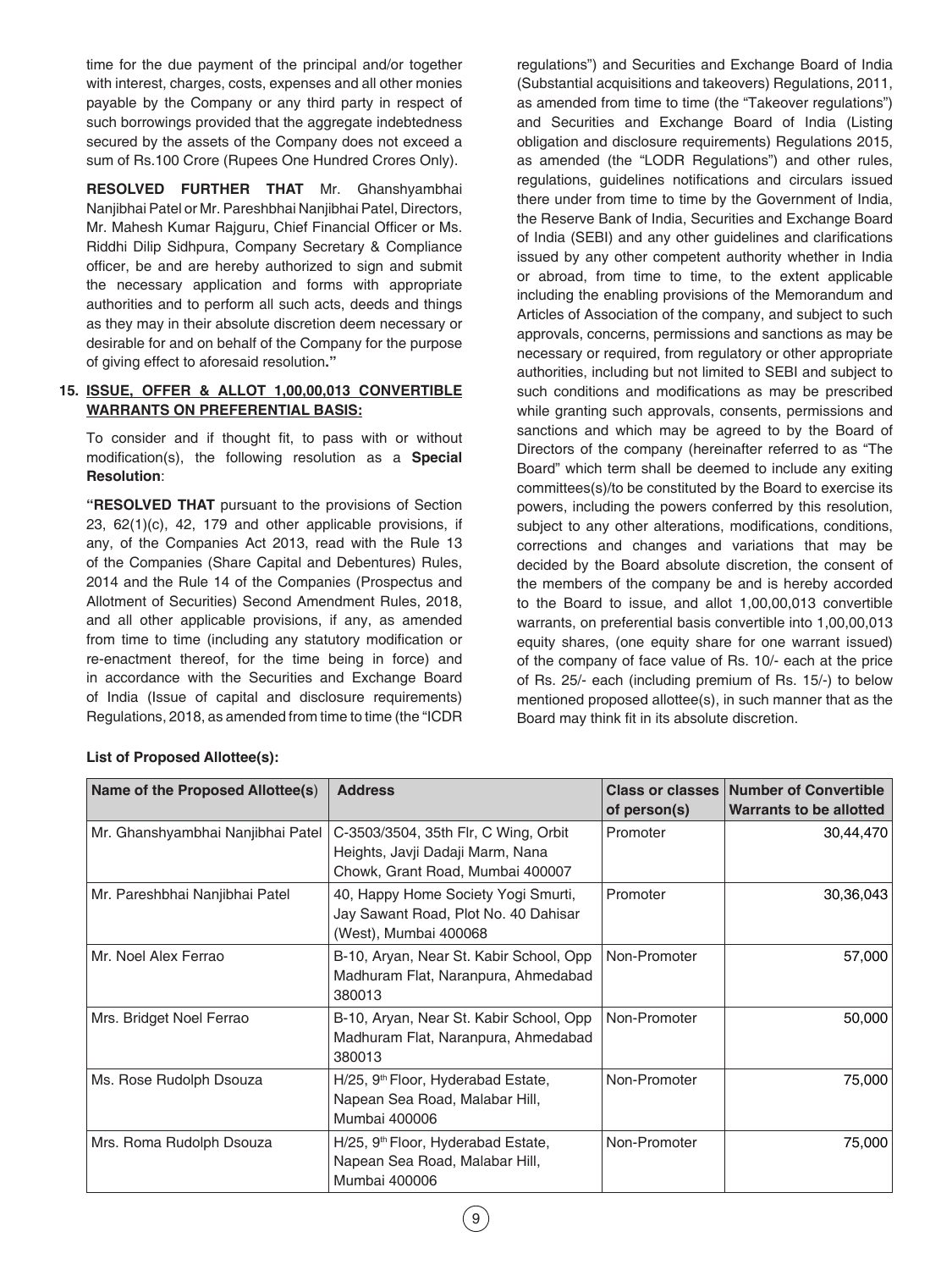| Mr. Rahul Rudolph Dsouza           | H/25, 9 <sup>th</sup> Floor, Hyderabad Estate,<br>Napean Sea Road, Malabar Hill,<br>Mumbai 400006                                        | Non-Promoter | 75,000     |
|------------------------------------|------------------------------------------------------------------------------------------------------------------------------------------|--------------|------------|
| Mr. Manan Jitendra Kumar Ranka     | B-503, Grace Building, Vasant Marvel,<br>Near Mage Thane Telephone Exchange,<br>Western Express Highway, Borivali East,<br>Mumbai 400066 | Non-Promoter | 530,000    |
| Mrs. Manjulata Jitendrakumar Ranka | B-503, Grace Building, Vasant Marvel,<br>Near Mage Thane Telephone Exchange,<br>Western Express Highway, Borivali East,<br>Mumbai 400066 | Non-Promoter | 530,000    |
| Mr. Jitendrakumar P Ranka          | Bijalnagar, 125 Subji Mandi balaji Mandir<br>ke pass ward no. 17, Bijainagar,<br>Ajmer 305624                                            | Non-Promoter | 537,500    |
| M/s. Jitendrakumar Ranka HUF       | Flat No. B-503, Grace Building, Vasant<br>Marvel, Western Express Highway,<br>Borivali East, Mumbai 400066                               | Non-Promoter | 530,000    |
| Mrs. Sanju Kumari Ranka            | 125 Subji Mandi, Balaji Mandir ke pass,<br>Ward No. 17, Bijainagar,<br>Ajmer, Rajasthan, 305624                                          | Non-Promoter | 400,000    |
| M/s. Rajendrakumar Ranka HUF       | Flat No. B-503, Grace Building, Vasant<br>Marvel, Western Express Highway,<br>Borivali East, Mumbai 400066                               | Non-Promoter | 260,000    |
| Mr. Rajendrakumar Ranka            | Bijalnagar, 125 Subji Mandi balaji Mandir<br>ke pass ward no. 17, Bijainagar,<br>Ajmer 305624                                            | Non-Promoter | 400,000    |
| M/s. Pradeep Garg HUF              | A1/507, Ostwal Ornate, Jesal Park, Jain<br>Temple, Bhayander East, Thane 401105                                                          | Non-Promoter | 125,000    |
| Mrs. Sonali Pradeep Garg           | A1/507, Ostwal Ornate, Jesal Park, Jain<br>Temple, Bhayander East, Thane 401105                                                          | Non-Promoter | 125,000    |
| Mr. Om Prakash Malpani             | B-1903, Hubtown Sunstone, Kalanagar<br>Near MIG Cricket Club, Bandra East,<br>Mumbai 400051                                              | Non-Promoter | 150,000    |
| <b>Total</b>                       |                                                                                                                                          |              | 10,000,013 |

**RESOLVED FURTHER THAT** the equity shares allotted on exercise of the Convertible warrants shall upon conversion rank pari passu with the existing shares of the company in such form and manner and upon such terms and conditions as may be determined by the Board in accordance with the ICDR Regulations or other applicable laws as may be prevailing at the time.

**RESOLVED FURTHER THAT** in accordance with the provisions of Chapter V and regulation 161, ICDR Regulations, the relevant date for the purpose of calculating the price for the issue of warrants is 11<sup>th</sup> May, 2022.

**RESOLVED FURTHER THAT** the said Warrants shall be issued and allotted by the Company to the allottee(s) within a period of 15 days from the date of passing of this resolution provided that where the allotment of the said Warrants is pending on account of pendency of any approval for such allotment by any regulatory authority or the Central Government, the allotment shall be completed within a period of 15 days from the date of such approval.

**RESOLVED FURTHER THAT** without prejudice to the generality of the above, the issue of Warrants shall be subject to following terms:

- 1. The equity shares to be so allotted on exercise of the Equity Warrants shall be in dematerialised form and shall be subject to the provisions of the Memorandum and Articles of Association of the Company and shall rank pari-passu in all respects including dividend, with the existing Equity Shares of the Company. The Warrants may be exercised into equity shares as afore said by the Warrant holder(s) at any time before the expiry of 18 months from the date of allotment of the Warrants.
- 2. A Warrant subscription price equivalent to 25% (i.e. the upfront amount) of the issue price of the Equity Shares will be payable at the time of subscription to the Warrants, as prescribed by Regulation 169 of the ICDR Regulations, which will be kept by the Company to be adjusted and appropriated against the issue price of the Equity Shares. A Warrant exercise price equivalent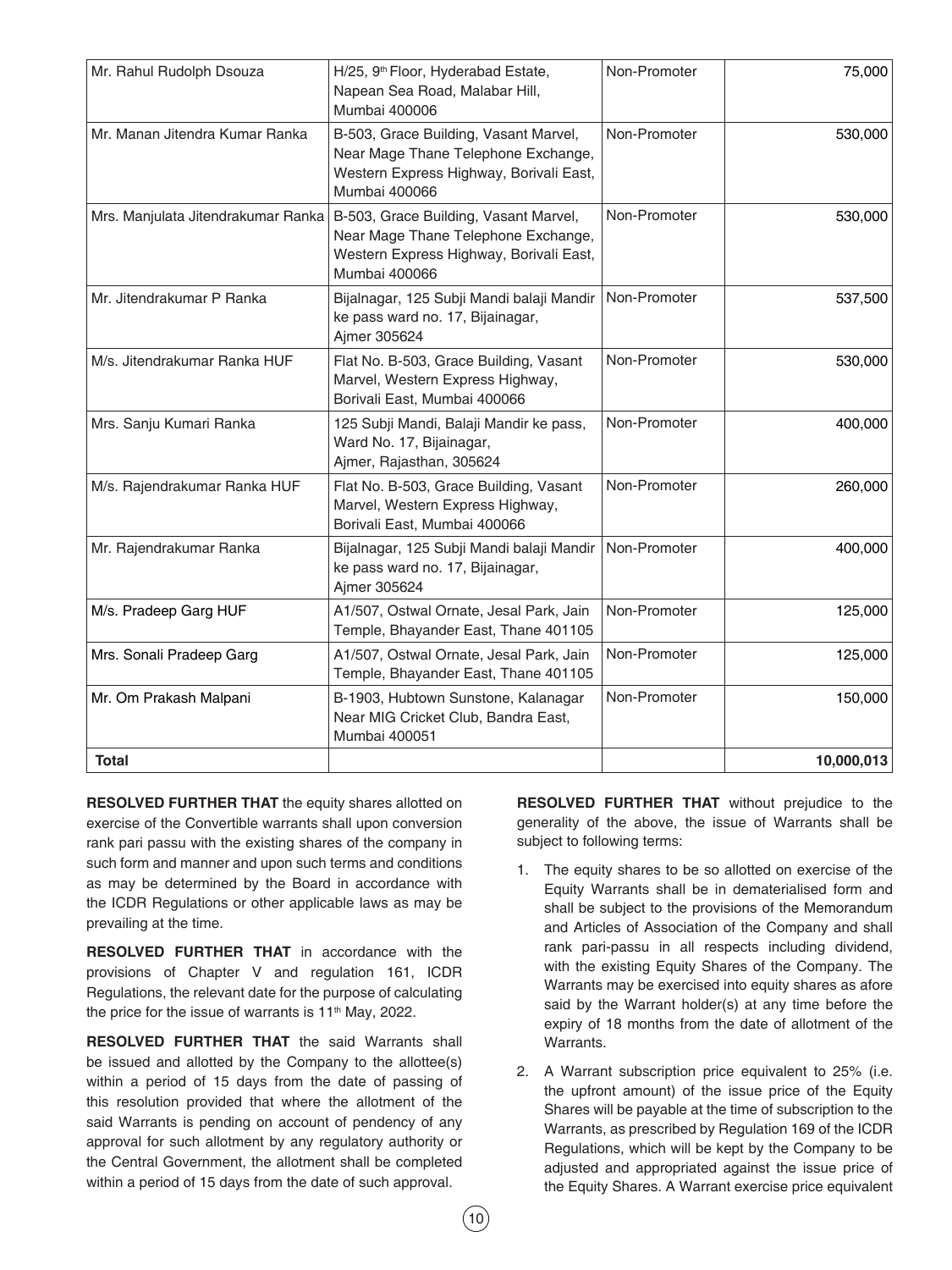to the 75% of the issue price of the Equity Shares shall be payable by the Warrant holder(s) at the time of exercising the Warrants.

- 3. The issue of the Warrants as well as Equity Shares arising from the exercise of the Warrants shall be governed by the regulations and guidelines issued by SEBI or any other statutory authority as the case may be or any modifications thereof.
- 4. In the event the Warrant holder(s) does not exercise the Warrants within 18 months from the date of allotment, the Warrants shall lapse and the amount paid shall stand forfeited by the Company.
- 5. In the event of the Company making a bonus issue by way of capitalization of its reserves, or a rights offer by way of issue of new Equity Shares, prior to allotment of Equity Shares resulting from the exercise of the Warrants, the issue price of the Equity Shares to be allotted against such Warrants shall be subject to appropriate adjustment, subject to the ICDR Regulations and other applicable law.
- 6. The Warrants and the Equity Shares allotted pursuant to exercise of such warrants shall be subject to a lock-in for such period as specified under Chapter V of ICDR Regulations.

**RESOLVED FURTHER THAT** the Board be and is hereby authorised to issue and allot such number of Equity Shares of the Company as may be required to be issued and allotted upon exercise of the option in the Warrants held by the Warrant holder(s).

**RESOLVED FURTHER THAT** for the purpose of giving effect to this Resolution, the Board be and is hereby authorised to do all such acts, deeds, matters and things as it may in its absolute discretion deem necessary, desirable and expedient for such purpose, including without limitation, issuing clarifications, resolving all questions of doubt,

effecting any modifications or changes to the foregoing (including modification to the terms of the issue), entering into contracts, arrangements, agreements, documents (including for appointment of agencies, intermediaries and advisors for the Issue) and to authorize all such persons as may be necessary, in connection therewith and incidental thereto as the Board in its absolute discretion shall deem fit without being required to seek any fresh approval of the shareholders of the Company and to settle all questions, difficulties or doubts that may arise in regard to the offer, issue and allotment of the Convertible Warrants and Equity Shares and listing thereof with the Stock Exchange as appropriate and utilisation of proceeds of the Equity Shares, take all other steps which may be incidental, consequential, relevant or ancillary in this connection and to effect any modification to the foregoing and the decision of the Board shall be final and conclusive.

**RESOLVED FURTHER THAT** Mr. Ghanshyambhai Nanjibhai Patel or Mr. Pareshbhai Nanjibhai Patel, Directors, Mr. Mahesh Kumar Rajguru, Chief Financial Officer or Ms. Riddhi Dilip Sidhpura, Company Secretary & Compliance officer, be and are hereby authorised to sign and submit the necessary application and forms with appropriate authorities and to perform all such acts, deeds and things as they may in their absolute discretion deem necessary or desirable for and on behalf of the Company for the purpose of giving effect to aforesaid resolution**."**

#### **By Order of the Board**

# **Regd. Office**

B/404 The Capital, G-Block, Bandra Kurla Complex, Behind ICICI Bank Bandra East Mumbai 400051

**Date : 18th May, 2022 Place : Mumbai**

**Sd/- Riddhi Dilip Sidhpura Company Secretary & Compliance Officer**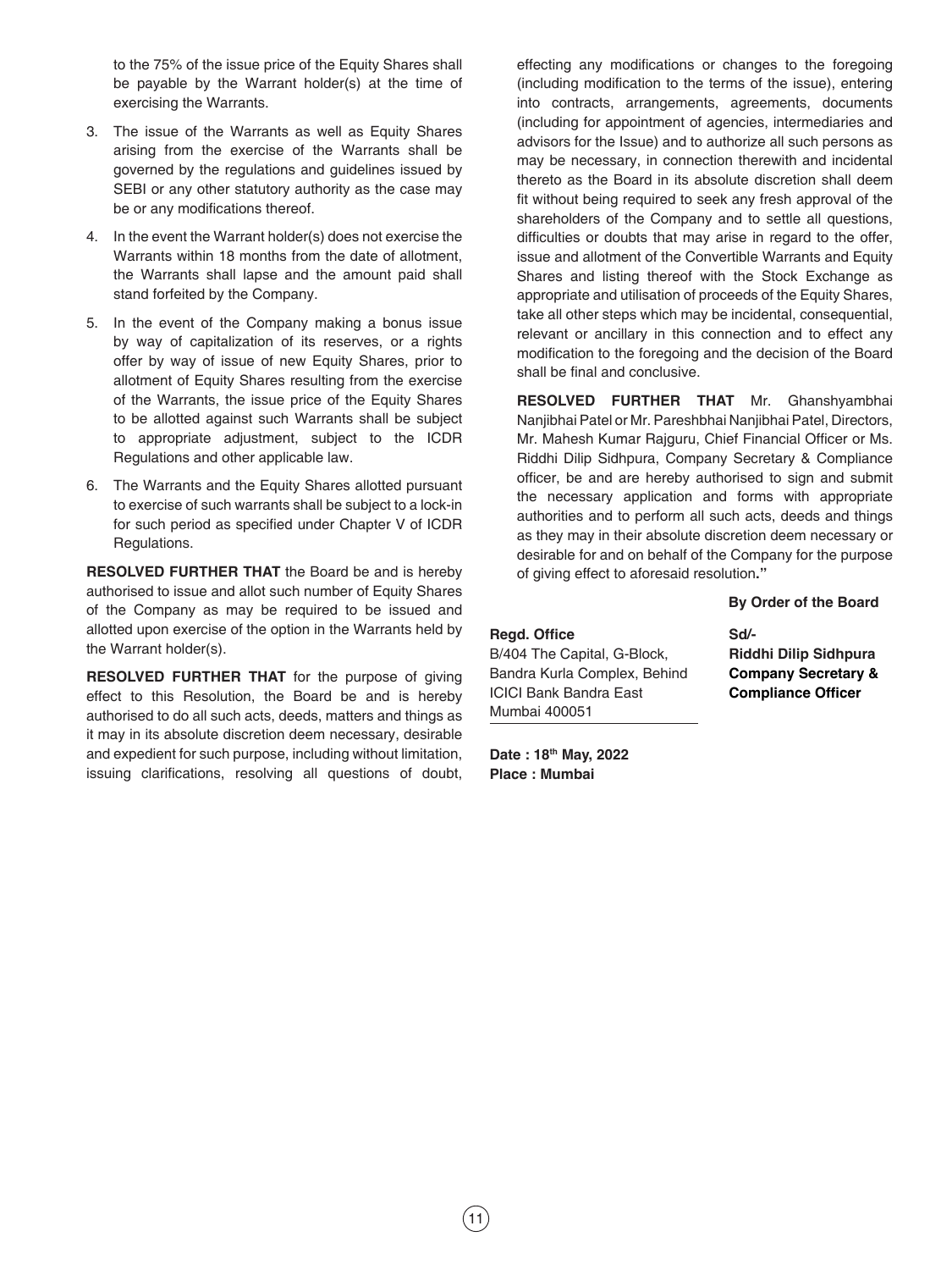# **NOTES TO NOTICE**

- I. **A MEMBER ENTITLED TO ATTEND AND VOTE AT THE MEETING IS ENTITLED TO APPOINT A PROXY OR PROXIES TO ATTEND AND VOTE INSTEAD OF HIMSELF AND A PROXY OR PROXIES TO ATTEND AND VOTE ON A POLL ON HIS BEHALF AND THE PROXY NEED NOT BE A MEMBER OF THE COMPANY.** The instrument of Proxy in order to be effective, should be deposited at the Registered Office of the Company, duly completed and signed, not less than 48 hours before the commencement of the meeting (on or before 08<sup>th</sup> June, 2022, 3:00 p.m. IST). A Proxy form MGT-11 is sent herewith.
- II. Corporate members intending to send their authorised representatives to attend the meeting are requested to send to the Company a certified copy of the Board resolution authorizing their representative to attend and vote on their behalf at the meeting.

 A person can act as proxy on behalf of members not exceeding fifty (50) and holding in the aggregate not more than ten percent of the total share capital of the Company. A Member holding more than ten percent of the total share capital of the Company carrying voting rights may appoint a single person as proxy and such person shall not act as a proxy for any other person or member.

- III. An Explanatory Statement pursuant to Section 102(1) of the Companies Act, 2013 (herein after referred to as "the Act", in respect of item 1 to item 15 is annexed hereto.
- IV. The Securities and Exchange Board of India (SEBI) has mandated the submission of Permanent Account Number (PAN) by every participant in securities market. Members holding shares in electronic form are, therefore, requested to submit their PAN to their Depository Participants with whom they are maintaining their demat accounts. Members holding shares in physical form can submit their PAN to the Company or its Registrar and Share Transfer Agent M/s. Link IN Time India Private Limited.
- V. The Register of Directors and Key Managerial Personnel and their shareholding, maintained under Section 170 of the Act, and the Register of Contracts or Arrangements in which the directors are interested, maintained under Section 189 of the Act, will be available for inspection by the members at the EGM.
- VI. Queries, if any, may be sent to the Company Secretary seven days in advance of the meeting so as to enable the Management to keep the information ready at the meeting.
- VII. Members whose shareholding is in electronic mode are requested to direct notifications about change of address and updates about bank account details to their respective depository participant(s) on or before Friday, 03rd June, 2022.

12

- VIII. In case of joint holders attending the Meeting, only such joint holder who is high in the order of names in the Register of Members will entitled to vote.
- IX. Members are requested to advise immediately about any change of address:
	- a) To their Depository Participants (DPs) in respect of their electronic share accounts.
	- b) To the Company's Registrar & Share Transfer Agents Link In Time India Private Limited in respect of their physical share folios if, any.
- X. Under Section 72 of the Act, members are entitled to make nomination in respect of shares held by them in physical mode. Members desirous of making nominations are requested to send their request in Form No. SH.13 to the Company's Registrar and Share Transfer Agent.
- XI. As a measure of economy, Members are requested to bring their copy of Notice of Extra-Ordinary General Meeting (EOGM) Report to the meeting. Members / Proxies should bring the attendance slip duly filled in and signed for attending the meeting. **MEMBERS HOLDING EQUITY SHARES IN ELECTRONIC FORM, AND PROXIES THEREOF, ARE REQUESTED TO BRING THEIR DP ID AND CLIENT ID FOR IDENTIFICATION.**
- XII. The Notice of Extra Ordinary General Meeting of the Company circulated to the members of the Company will be made available on the Company's website at www.parshartiinvestment.com.
- XIII. The Company or its Registrars and Transfer Agents, Link IN Time India Private Limited. ("Link In Time") cannot act on any request received directly from the Members holding shares in electronic form for any change of bank particulars or bank mandates. Such changes are to be advised only to the Depository Participants.
- XIV. Electronic copy of the Notice of the EGM of the Company inter alia indicating the process and manner of e-voting along with the Attendance slip and Proxy form is being sent to all the members whose email IDs are registered with the Company/Depository participants(s) for communication purpose unless any member has requested for a hard copy of the same. For the members who have not registered their email address, physical copies of the notice of the EGM of the Company inter alia indicating the process and manner of e-voting along with the Attendance slip and proxy form is being sent in the permitted mode.
- XV. SEBI has notified that requests for effecting transfer of securities shall not be processed by listed entities unless the securities are held in the dematerialized form with a depository. In view of the above and to avail various other benefits of dematerialization like easy liquidity, since trading is permitted in dematerialized form only, electronic transfer,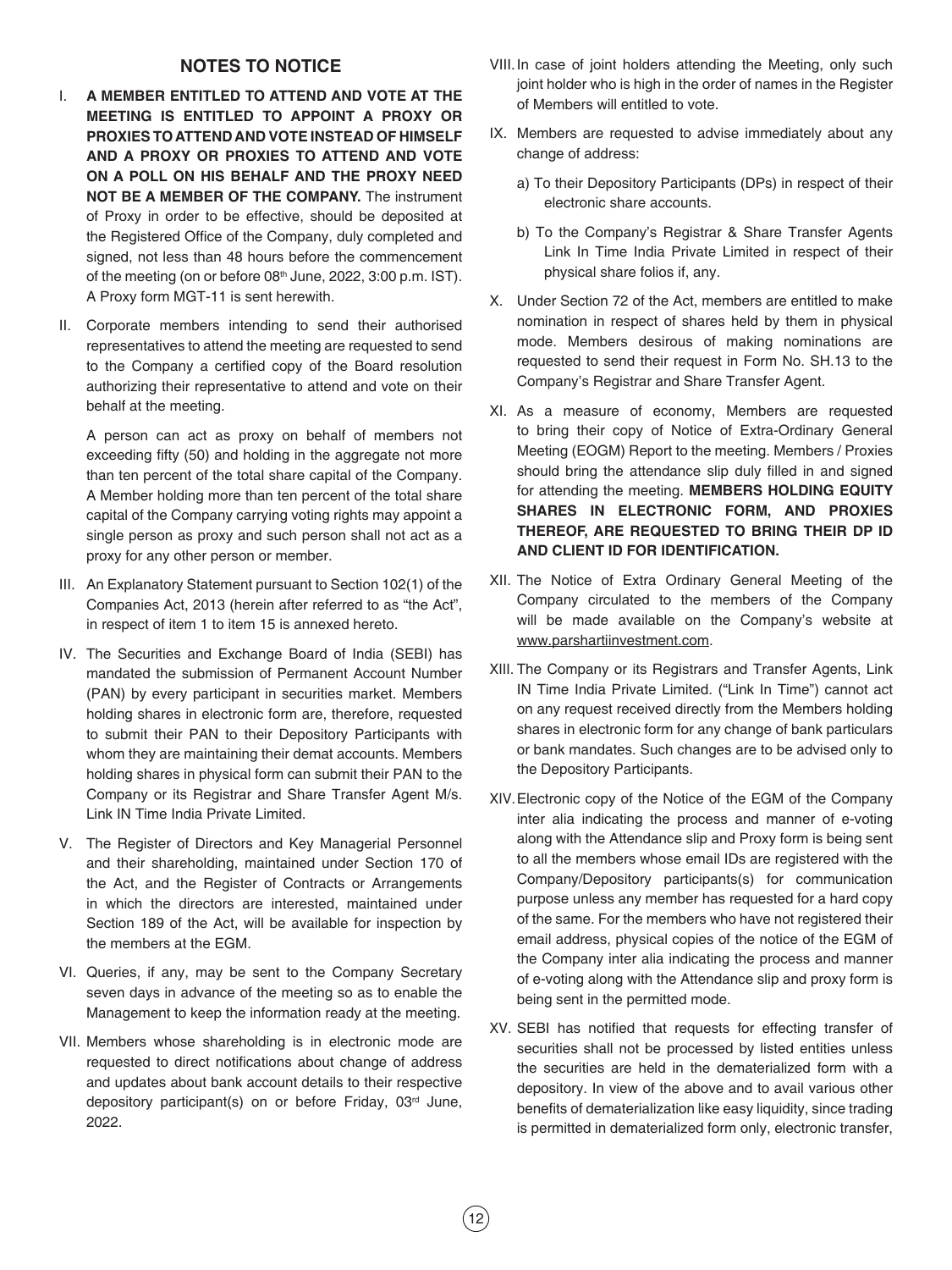savings in stamp duty and elimination of any possibility of loss of documents and bad deliveries, members are advised to dematerialize shares held by them in physical form.

- XVI. To support green initiative of the Government in full measure, Members who have not registered their e-mail addresses, so far, are requested to register their e-mail addresses in the following manner:
	- a. In respect of electronic holdings with the Depository through their concerned Depository Participants.
	- b. Members who hold shares in physical form are requested to register their e-mail ID with parsharti\_investment@rediffmail.com quoting your name and folio number
- XVII. Procedure for voting through electronic means:

 In compliance with the provision of Section 108 of the Companies Act, 2013 and Rule 20 of Companies (Management and Administration) Rules, 2014, the Company is pleased to provide members' facility to exercise their right to vote at EGM by electronic means and the business may be transacted through e-voting Services provided by Central Depository Services Limited (CDSL).

 The instructions for shareholders voting electronically are as under:

 For Members, whose e-mail addresses are registered with the Company/ Depositories:

 The instructions for members for voting electronically are as under:

- (i) The voting period begins on Tuesday,  $07<sup>th</sup>$  June, 2022 at  $9.00$  a.m. and ends on Thursday,  $09<sup>th</sup>$  June, 2022 at 5.00 p.m. During this period shareholders of the Company, holding shares either in physical form or in dematerialized form, as on the cut- off date Friday, 03<sup>rd</sup> June, 2022 may cast their vote electronically. The e-voting module shall be disabled by CDSL for voting thereafter.
- (ii) Log on to the e-voting website www.evotingindia.com
- (iii) Click on Shareholders
- (iv) Now Enter your User ID
	- a. For CDSL: 16 digits beneficiary ID,
	- b. For NSDL: 8 Character DP ID followed by 8 Digits Client ID,
	- c. Members holding shares in Physical Form should enter Folio Number registered with the Company.
- (v) Next enter the Image Verification as displayed and Click on Login.
- (vi) If you are holding shares in demat form and had logged on to www.evotingindia.com and voted on an earlier voting of any company, then your existing password is to be used.
- (vii) If you are a first time user follow the steps given below:

|                                                      | For Members holding shares in Demat<br><b>Form and Physical Form</b>                                                                                                                                                                                                                                         |
|------------------------------------------------------|--------------------------------------------------------------------------------------------------------------------------------------------------------------------------------------------------------------------------------------------------------------------------------------------------------------|
| <b>PAN</b>                                           | Enter your 10 digit alpha-numeric PAN<br>issued by Income Tax Department<br>(Applicable for both demat shareholders<br>as well as physical shareholders)                                                                                                                                                     |
|                                                      | • Members who have not updated their<br>PAN<br>with the Company/Depository<br>Participant are requested to use the first<br>two letters of their name and the 8 digits<br>of the sequence number (refer serial no.<br>printed on the name and address sticker/<br>Postal Ballot Form/mail) in the PAN field. |
|                                                      | • In case the sequence number is less<br>than 8 digits enter the applicable number<br>of 0's before the number after the first<br>two characters of the name in CAPITAL<br>letters. E.g. If your name is Ramesh<br>Kumar with serial number 1 then enter<br>RA00000001 in the PAN field.                     |
| <b>Dividend</b><br>Bank<br>Details<br><b>OR</b> Date | Enter the Dividend Bank Details or Date of<br>Birth (in dd/mm/yyyy format) as recorded<br>in your demat account or in the company<br>records in order to login.                                                                                                                                              |
| of Birth<br>(DOB)                                    | • If both the details are not recorded with<br>the depository or company please enter<br>the member id / folio number in the<br>Dividend Bank details field as mentioned<br>in instruction (iv).                                                                                                             |

- (viii) After entering these details appropriately, click on "SUBMIT" tab.
- (ix) Members holding shares in physical form will then reach directly the Company selection screen. However, members holding shares in demat form will now reach 'Password Creation' menu wherein they are required to mandatorily enter their login password in the new password field. Kindly note that this password is to be also used by the demat holders for voting for resolutions of any other company on which they are eligible to vote, provided that company opts for e-voting through CDSL platform. It is strongly recommended not to share your password with any other person and take utmost care to keep your password confidential.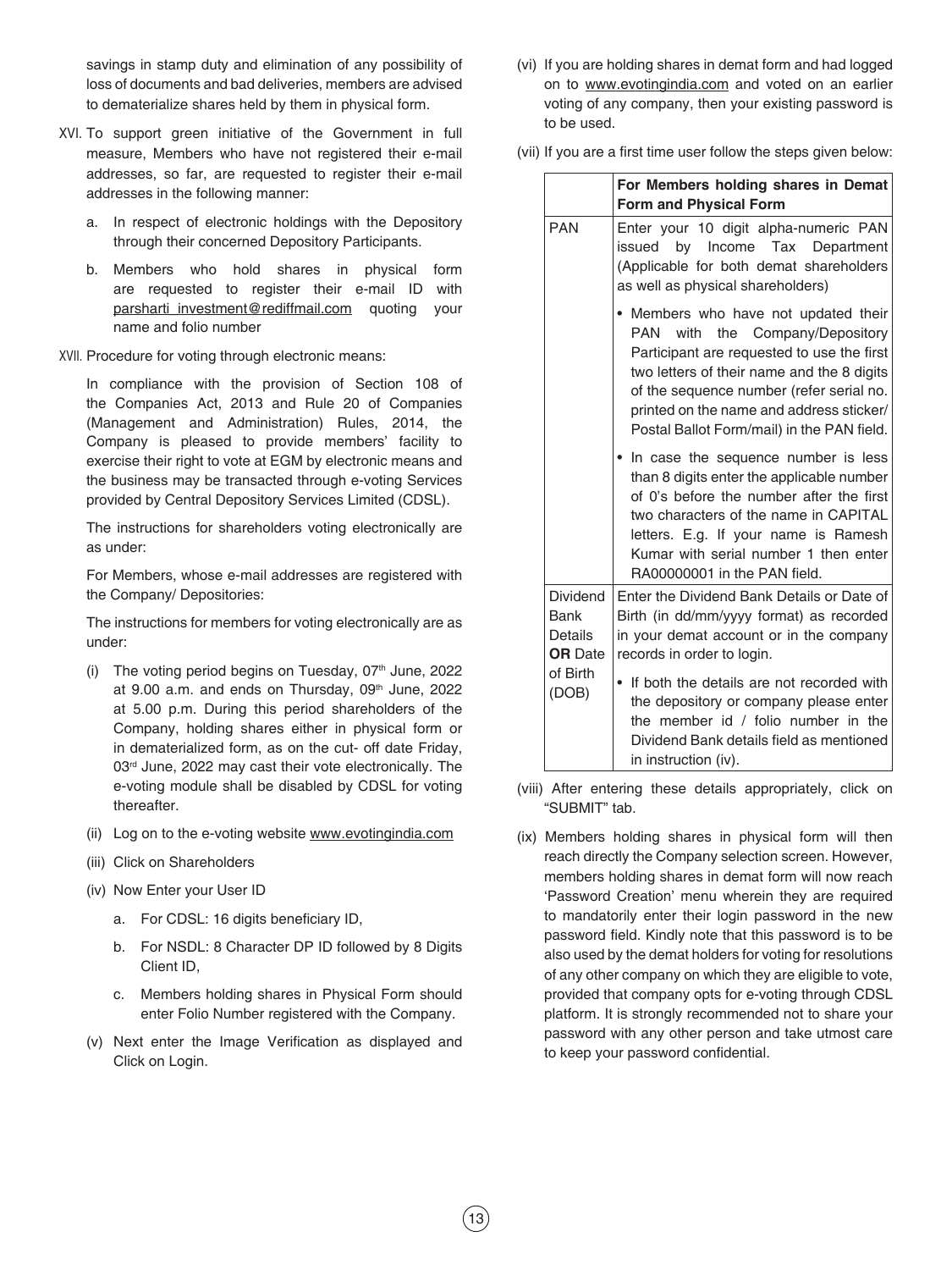- (x) For Members holding shares in physical form, the details can be used only for e-voting on the resolutions contained in this Notice.
- (xi) Click on the EVSN for the relevant Lactose (India) Limited on which you choose to vote.
- (xii) On the voting page, you will see "RESOLUTION DESCRIPTION" and against the same the option "YES/NO" for voting. Select the option YES or NO as desired. The option YES implies that you assent to the Resolution and option NO implies that you dissent to the Resolution.
- (xiii) Click on the "RESOLUTIONS FILE LINK" if you wish to view the entire Resolution details.
- (xiv) After selecting the resolution you have decided to vote on, click on "SUBMIT". A confirmation box will be displayed. If you wish to confirm your vote, click on "OK", else to change your vote, click on "CANCEL" and accordingly modify your vote.
- (xv) Once you "CONFIRM" your vote on the resolution, you will not be allowed to modify your vote.
- (xvi) You can also take out print of the voting done by you by clicking on "Click here to print" option on the Voting page.
- (xvii) If Demat account holder has forgotten the changed password then Enter the User ID and the image verification code and click on Forgot Password & enter the details as prompted by the system.
- **(xviii)Shareholders can also cast their vote using CDSL's mobile app m-Voting available for android based mobiles. The m-Voting app can be downloaded from Google Play Store. Apple and Windows phone users can download the app from the App Store and the Windows Phone Store. Please follow the instructions as prompted by the mobile app while voting on your mobile.**
- **(xix) Note for Non Individual Shareholders and Custodians**
	- Non-Individual shareholders (i.e. other than Individuals, HUF, NRI etc.) and Custodian are required to log on to www.evotingindia.com and register themselves as Corporates.
	- A scanned copy of the Registration Form bearing the stamp and sign of the entity should be emailed to helpdesk.evoting@cdslindia.com.
	- After receiving the login details a Compliance User should be created using the admin login and password. The Compliance User would be able to link the account(s) for which they wish to vote on.
	- The list of accounts linked in the login should be mailed to helpdesk.evoting@cdslindia.com and on

approval of the accounts they would be able to cast their vote.

- • A scanned copy of the Board Resolution and Power of Attorney (POA) which they have issued in favour of the Custodian, if any, should be uploaded in PDF format in the system for the scrutinizer to verify the same.
- (xx) In case you have any queries or issues regarding e-voting, you may refer the Frequently Asked Questions ("FAQs") and e-voting manual available at www.evotingindia.com, under help section or write an email to helpdesk.evoting@cdslindia.com
- **1.** The facility for voting through ballot paper shall be made available at the EGM and the members attending the meeting who have not cast their vote by remote e-voting shall be able to exercise their right at the meeting through ballot paper.
- **2.** M/s. Nishant Bajaj & Associates, Practicing Company Secretary (COP No.: 21538), has been appointed as the scrutinizer to scrutinize the voting and remote e-voting process in a fair and transparent manner.
- **3.** The Scrutinizer shall after the conclusion of voting at the EGM, first count the votes cast at the meeting and thereafter unblock the votes cast through remote e-voting in the presence of at least two witnesses not in the employment of the Company and shall make, not later than forty-eight hours of the conclusion of the EGM, a consolidated scrutinizer's report of the total votes cast in favor or against, if any, to the Chairman or a person authorized by him in writing, who shall countersign the same and declare the result of the voting forthwith.
- **4.** The Results declared along with the report of the Scrutinizer shall be placed on the website of the Company www.parshartiinvestment.com and on the website of CDSL immediately after the declaration of result by the Chairman or a person authorized by him in writing. The results shall also be immediately forwarded to the BSE Limited, Mumbai.

#### **In case of members receiving the physical copy:**

- (A) Please follow all steps from sl. no. (i) to sl. no.  $(xix)$ above to cast vote.
- (B) The voting period begins on Tuesday,  $07<sup>th</sup>$  June, 2022 at 9.00 a.m. and ends on Thursday, 09<sup>th</sup> June, 2022 at 5.00 p.m. During this period shareholders' of the Company, holding shares either in physical form or in dematerialized form, as on the cut- off date Friday, 03rd June, 2022 may cast their vote electronically. The e-voting module shall be disabled by CDSL for voting thereafter.
- (C) In case you have any queries or issues regarding e-voting, you may refer the Frequently Asked Questions ("FAQs") and e-voting manual available at www.evotingindia.com under help section or write an email to helpdesk.evoting@cdslindia.com.

14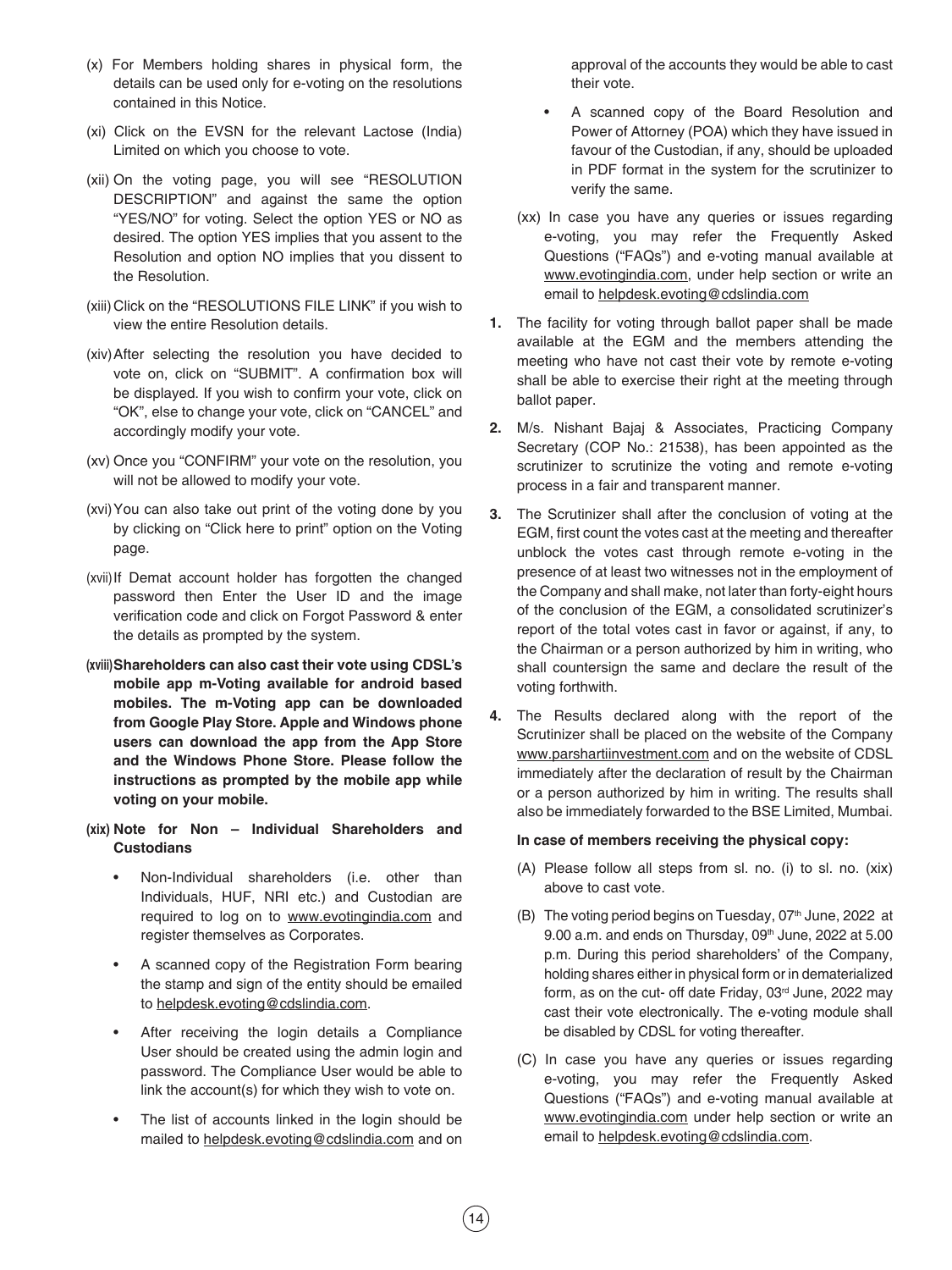# **EXPLANATORY STATEMENT**

In conformity with the Provisions of Section 102(1) of the Companies Act, 2013 the following Explanatory Statement sets out all the material facts relating to the item of Special Business of the Notice and the same should be taken as forming part of the notice.

#### **Item No. 1, 2 & 3**

The new management of the Company at its meeting held on 16<sup>th</sup> February, 2022 had suggested the name "Yogi Limited", subject to the availability of the name with Ministry of Corporate Affairs, Central Registration Center, under the provisions of the Companies Act, 2013 and also proposed to alter object of the company.

The Ministry of Corporate Affairs, Central Registration Centre vide its letter dated 14<sup>th</sup> April, 2022 had informed that "Yogi Limited" is available to be registered as new name for the Company. The Board approved the change of the name of the Company from "Parsharti Investment Limited" to "Yogi Limited" subject to all necessary and regulatory and Consequential change which is required to the name clause of the memorandum of association of the Company, which also requires the approval of the members by means of a Special Resolution pursuant to Section 13 of the Companies Act, 2013.

Pursuant to provision of Sections 4, 5, 13, 14 and 15 of the Act, change in name and consequent amendment in the Memorandum of Association and Articles of Association of the Company and all other related documents require approval of the shareholders of the Company by way of Special Resolution and subsequent approval of Ministry of Corporate Affairs.

It is also hereby confirmed that the Company is in compliance with the conditions prescribed in Regulation 45 of the SEBI Listing Regulations and M/s. B.K.G & Associates, Chartered Accountants, (Firm Registration Number: 114852W) vide certificate dated 18th May, 2022 has confirmed the compliance with conditions stipulated under sub-regulation (1) of Regulation 45 of the SEBI Listing Regulations, which is enclosed herewith. The Certificate is also available on the Company's website of the company.

Your Directors propose to amend the main object clause and matters which are necessary for furtherance of the objects specified in clause III (A) of Memorandum of association of the Company and name of the Company has proposed at Item no. 1, 2 & 3 of the this notice and recommends the Special Resolution set out at Item no. 1, 2 & 3 of the Notice for the approval by the shareholders of the Company. In terms of Sections 13 of the Companies Act, 2013 and applicable rules therein, the consent of the Members by way of Special Resolution are required for the proposed amendments in the Memorandum of Association of the Company.

The drafts of the revised Memorandum of Association and Articles of Association of the Company reflecting the Company's new name and revised objects are available for inspection by the shareholders at the Registered Office of the Company

on any working days (except Saturdays, Sundays and public holidays) between 11.00 a.m. and 5.00 p.m. upto the date of closing of e-voting.

None of Directors /Key Managerial Persons (KMP) or their relatives are interested in any way in the resolutions mentioned above except their Shareholdings in the Company.

**Certificate pursuant to Regulation 45(3) of the Securities and Exchange Board of India (Listing Obligations and Disclosure Requirements) Regulations, 2015**

# **The Board of Directors Parsharti Investment Limited** B/404, The Capital, G-Block, Bandra Kurla Complex Behind ICICI Bank, Bandra East, Mumbai 400051

**Independent Auditor's Certificate pursuant to Regulation 45(3) of the Securities and Exchange Board of India (Listing Obligations and Disclosure Requirements) Regulations, 2015**

**1.** This certificate is issued in accordance with the terms of our engagement dated 25<sup>th</sup> April, 2022.

# **2. a) Background**

 Parsharti Investment Limited, a Company incorporated under the Companies Act, 1956 (CIN: L93000MH1992PLC069958) incorporated on 14th December, 1992, having its registered office at B/404, The Capital, G-Block, Bandra Kurla Complex, Behind ICICI Bank, Bandra East, Mumbai-400051 (hereinafter referred to as the "Company") is primarily engaged in the business as an Investment Company and to invest stock, shares, units, bonds, debentures, debenture stock, obligation, mortgages or securities of any Government, State or Municipality or of any Company or Corporation and generally to subscribe for, secure and hold mill, exchange and deal in share, stocks, bonds, units, debentures debenture stock, obligations, mortgages or securities of any Government or Public authority. The company is proposing to change its main business activity to real estate and construction activities. The Company is listed on BSE Limited.

# **b) Transaction**

 An application was made by the Company to the Ministry of Corporate Affairs seeking availability of name for proposed change of name of the Company vide SRN T95307021 dated 13th April, 2022 and the Ministry of Corporate Affairs, Office of the Registrar of Companies, Central Registration Centre vide their letter dated 14<sup>th</sup> April, 2022 has intimated their no objection in the availability of the changed name Yogi Limited from the existing name of the Company Parsharti Investment Limited.

#### **c) Purpose of Issue of the Certificate**

 Regulation 45(3) of the Securities and Exchange Board of India (Listing Obligations and Disclosure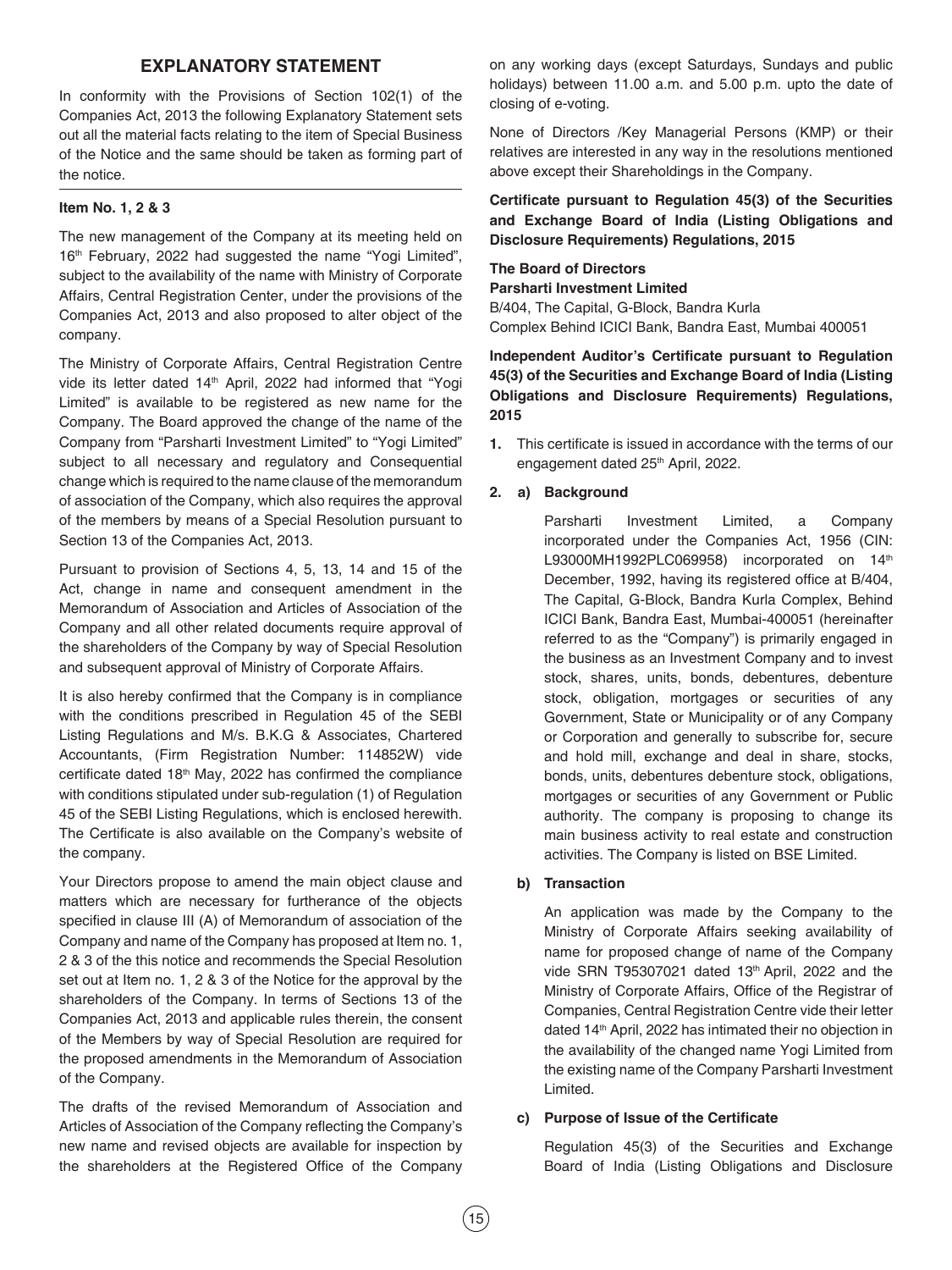Requirements) Regulations, 2015 [hereinafter called 'the Listing Regulations) as amended upto date requires the Company to include a certificate from a practicing chartered accountant stating compliance with conditions provided in Regulation 45(1) of the Listing Regulations in the explanatory statement to the notice seeking shareholders' approval for change in name.

### **Management's Responsibility**

- **3.** Ensuring the compliance of conditions of Listing Regulations is the responsibility of the Management of the Company including the preparation and maintenance of all relevant supporting records and documents. This responsibility also includes the design, implementation and maintenance of internal control relevant to the preparation, presentation and compliance of conditions of the Listing Regulations.
- **4.** The Management along with the Board of Directors are also responsible for ensuring that the Company complies with the Listing Regulations, issued by the Securities and Exchange Board of India.

#### **Auditor's Responsibility**

- **5.** Pursuant to the requirements of the Listing Regulations, our responsibility is to provide a reasonable assurance in the form of an opinion whether, the Company has complied with the conditions of Regulation 45(1) of the Listing Regulations in the matter of proposed change of name of the Company.
- **6.** We conducted our examination of compliance of Regulation 45(1) of the Listing Regulations in accordance with the Guidance Note on Reports or Certificates for Special Purposes issued by the Institute of Chartered Accountants of India. The Guidance Note requires that we comply with the ethical requirements of the Code of Ethics issued by the Institute of Chartered Accountants of India.
- **7.** We have also complied with the relevant applicable requirements of the Standard on Quality Control (SQC) 1, Quality Control for Firms that Perform Audits and Reviews of Historical Financial Information, and Other Assurance and Related Services Engagements.

#### **Opinion**

**8.** Based on the procedures of certification performed by us and according to the information and explanations given to us, we are of the opinion that company had complied with the clauses specified in Regulation 45(1) of SEBI Listing Obligations and Disclosure Requirements) Regulations, 2015 (the 'SEBI Listing Regulations') for the purpose of change of name of the company.

#### **Restriction on Use**

**9.** This Certificate has been issued at the specific request of the Company - which has appointed us for issuance of this report and exclusively pertains to the proposed Change of Name of the Company in so far as compliance of Regulation 45 of the Listing Regulations is concerned. This report is accordingly solely for the use by the said Company for including in the explanatory statement to the notice seeking

shareholders' approval for change in name. Our report should not be used for any other purpose or by any person other than the addressees of this report. Accordingly, we do not accept or assume any liability or duty of care for any other purpose or to any other person to whom this report is shown or into whose hands it may come save where expressly agreed by our prior consent in writing.

### **FOR BKG & ASSOCIATES Chartered Accountants Firm's Reg. No.: 114852W**

**CA. B.K. Gupta Partner Membership No. : 040889**

**Place : Mumbai**

#### **Item No. 4 & 5**

The present Authorised Share Capital of the Company is Rs. 5,00,00,000/- (Rupees Five crore only) divided into 50,00,000 (Fifty Lakhs) equity shares of Rs. 10/- each.

With the growing expansion of the Company's business, it is desirable to bring the Authorized Share Capital of the Company in proper correlation with the magnitude of the Company's resources and size of its undertaking.

It is therefore considered advisable to increase the Authorized Share Capital to Rs. 15,00,00,000/- (Rupees Fifteen crores only).

Thus, the Authorized Share Capital of the Company would be Rs. 15,00,00,000/- (Rupees Fifteen crores only) divided into 1,50,00,000 (One Crore Fifty Lakhs) equity shares of Rs. 10/ each ranking paripassu with the existing Equity Shares in all respects as per the Memorandum and Articles of Association of the Company.

The proposed increase in the Authorized Share Capital will require subsequent alteration in Clause V of Memorandum of Association of the Company pursuant to the provisions of Section 13 of the Companies Act, 2013 respectively.

The proposal for increase in Authorised Share Capital and amendment of Memorandum of Association of the Company requires approval of members at a general meeting.

The Directors, therefore, recommend the passing of the Ordinary resolution at item No. 4 and Special resolution at item No. 5 of the accompanying notice.

The drafts of the revised Memorandum of Association of the Company reflecting the Company's revised share capital clause is available for inspection by the shareholders at the Registered Office of the Company on any working days (except Saturdays, Sundays and public holidays) between 11.00 a.m. and 5.00 p.m. upto the date of closing of e-voting.

None of Directors /Key Managerial Persons (KMP) or their relatives are interested in any way in the resolutions mentioned above except their Shareholdings in the Company.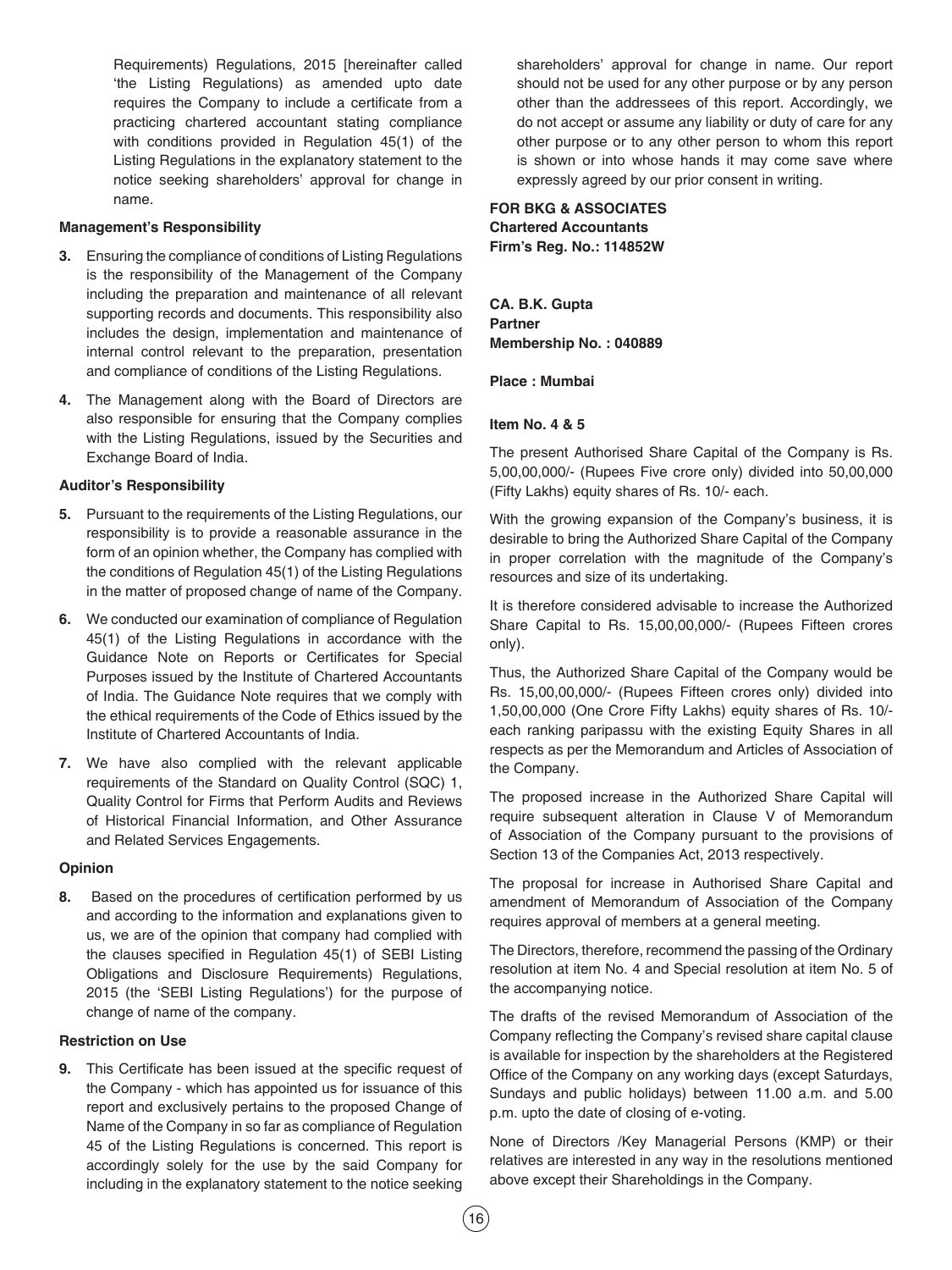### **Item no.6**

The Members may note that the tenure of appointment of Mr. Ghanshyambhai Nanjibhai Patel, Managing Director is of 5 (five) years, (i.e. effective from 25<sup>th</sup> April, 2022 till 24<sup>th</sup> April, 2027) for which approval of the shareholders is being sought. The Members may note that the Company has received a letter of consent from Mr. Ghanshyambhai Nanjibhai Patel signifying his willingness to be appointed as Managing Director, a declaration under section 164 of the Companies Act, 2013 and other statutory disclosures/ declarations as required under the law.

The Statement containing the information to be given to the members in terms of Schedule V to the Companies Act, 2013 is as under-

|   | Nature of Industry                                 | Presently, the company is engaged in the business to act as advisers and/<br>or consultants on all matters relating to finance, investment, administration,<br>management system of accounts, internal audit control system, taxation, etc.<br>The proposed main object of the company is related to real estate and<br>construction activities. |
|---|----------------------------------------------------|--------------------------------------------------------------------------------------------------------------------------------------------------------------------------------------------------------------------------------------------------------------------------------------------------------------------------------------------------|
| 2 | Date of Commencement of Activities                 | NA, since the Company has already commenced its business activities.                                                                                                                                                                                                                                                                             |
| 3 | Foreign Earnings, Investments or<br>Collaborations | Nil                                                                                                                                                                                                                                                                                                                                              |
| 4 | Financial performance based on given<br>indicators | Financial performance of the Company for the last 3 years are as under                                                                                                                                                                                                                                                                           |

| <b>Particulars</b>              | FY 20-21  | FY 19-20      | FY 18-19  |
|---------------------------------|-----------|---------------|-----------|
| Operational and other Income    | 12,81,596 | 19,75,879     | 51,81,936 |
| Expenditure                     | 6,94,512  | 45,48,909     | 45,63,150 |
| Profit/(Loss) before Tax        | 5,87,084  | (25, 73, 030) | 6,18,786  |
| <b>Current Tax</b>              | 91,882    |               | 78,766    |
| Deferred Tax Liability / Assets | 34,819    | (7,04,765)    | 7,90,482  |
| MAT credit entitlement          | (91, 882) | (6,08,226)    |           |
| Profit/(Loss) after Tax         | 5,52,265  | (12,60,039)   | 13,30,502 |

#### **Information about the appointee:**

|                | Background details                                                                                                           | Mr. Ghanshyambhai Nanjibhai Patel is an undergraduate and has completed<br>his schooling from Gujarat. He is a businessman, having an experience of<br>more than 25 (Twenty-Five) years in the diamond industry and real estate<br>sector.                                         |
|----------------|------------------------------------------------------------------------------------------------------------------------------|------------------------------------------------------------------------------------------------------------------------------------------------------------------------------------------------------------------------------------------------------------------------------------|
| $\overline{2}$ | <b>Past Remuneration</b>                                                                                                     | <b>NA</b>                                                                                                                                                                                                                                                                          |
| 3              | Job Profile and his Suitability                                                                                              | Mr. Ghanshyambhai Nanjibhai Patel has experience of more than 25 years in<br>real estate sector and he is suitable for the position.                                                                                                                                               |
| 4              | Remuneration proposed                                                                                                        | Rs. 12 Lakh per annum                                                                                                                                                                                                                                                              |
| 5              | Comparative remuneration profile with<br>respects to industry, size of the Company,<br>profile of the position and person    | Compared to the remuneration profile of persons with respect to this industry<br>and size, Mr. Ghanshyambhai Nanjibhai Patel is entitled to the proposed<br>remuneration.                                                                                                          |
| 6              | relationship<br>Pecuniary<br>directly<br>or<br>indirectly with company, or relation with<br>the managerial personnel, if any | Except being a part of the Promoter Group, holding *9,75,530 shares (29.06%<br>of the total shareholding) and receiving remuneration, he does not have any<br>pecuniary relationship directly or indirectly with the Company or relationship<br>with the Key Managerial Personnel. |
|                | Recognition or awards                                                                                                        | Nil                                                                                                                                                                                                                                                                                |

17

\*The shareholding specified is as on 31st March, 2022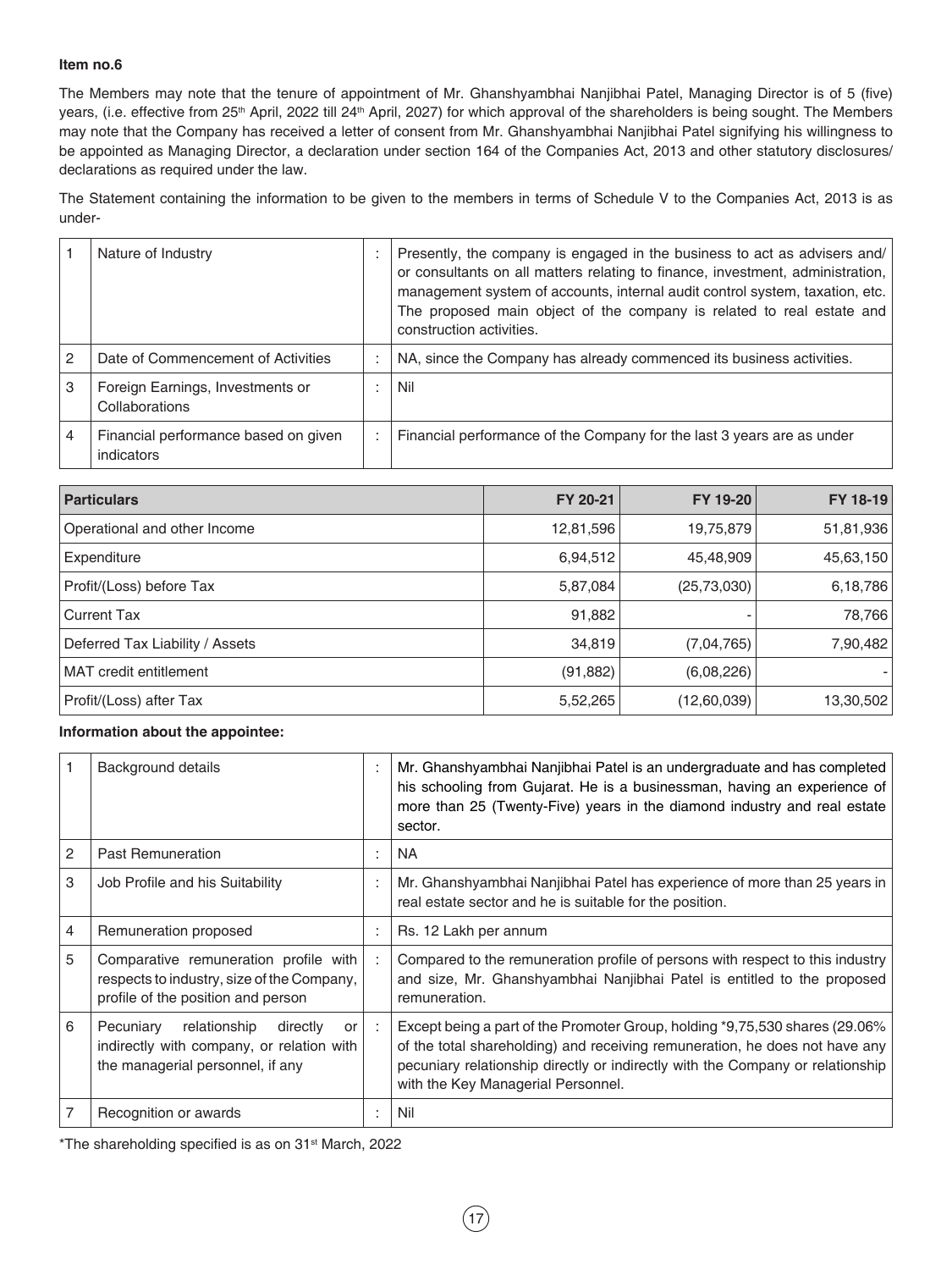# **Other information**

| Reasons for inadequate profits                                    | ΝA |
|-------------------------------------------------------------------|----|
| Steps taken or proposed to be taken for improvement               | ΝA |
| Expected increase in productivity and profits in measurable terms | ΝA |

Except Mr. Ghanshyambhai Nanjibhai Patel and his relatives are interested in the aforesaid resolution, None of the other Directors /Key Managerial Persons (KMP) or their relatives are interested in any way in the resolutions mentioned above except their Shareholdings in the Company.

### **Item no.7**

The Members may note that the tenure of appointment of Mr. Pareshbhai Nanjibhai Patel, Whole-time Director is of 5 (five) years, (i.e. effective from 25<sup>th</sup> April, 2022 till 24<sup>th</sup> April, 2027) for which approval of the shareholders is being sought. The Members may note that the Company has received a letter of consent from Mr. Pareshbhai Nanjibhai Patel signifying his willingness to be appointed as Whole-time Director, a declaration under section 164 of the Companies Act, 2013 and other statutory disclosures/declarations as required under the law.

The Statement containing the information to be given to the members in terms of Schedule V to the Companies Act, 2013 is as under-

|   | Nature of Industry                                          | Presently, the company is engaged in the business to act as advisers and/<br>or consultants on all matters relating to finance, investment, administration,<br>management system of accounts, internal audit control system, taxation, etc.<br>The proposed main object of the company is related to real estate and<br>construction activities |
|---|-------------------------------------------------------------|-------------------------------------------------------------------------------------------------------------------------------------------------------------------------------------------------------------------------------------------------------------------------------------------------------------------------------------------------|
| 2 | Date of Commencement of Activities                          | NA, since the Company has already commenced its business activities.                                                                                                                                                                                                                                                                            |
| З | Earnings,<br>Foreian<br>Investments<br>or<br>Collaborations | Nil                                                                                                                                                                                                                                                                                                                                             |
| 4 | Financial performance based on given<br>indicators          | Financial performance of the Company for the last 3 years are as under                                                                                                                                                                                                                                                                          |

| <b>Particulars</b>               | FY 20-21  | FY 19-20      | FY 18-19  |
|----------------------------------|-----------|---------------|-----------|
| Operational and other Income     | 12,81,596 | 19,75,879     | 51,81,936 |
| Expenditure                      | 6,94,512  | 45,48,909     | 45,63,150 |
| Profit/(Loss) before Tax         | 5,87,084  | (25, 73, 030) | 6,18,786  |
| <b>Provision for Current Tax</b> | 91,882    |               | 78,766    |
| Deferred Tax Liability / Assets  | 34,819    | (7,04,765)    | 7,90,482  |
| Taxation of earlier years        | (91, 882) | (6,08,226)    |           |
| Profit/(Loss) after Tax          | 5,52,265  | (12,60,039)   | 13,30,502 |

# **Information about the appointee:**

|   | Background details                                                                                                           | Mr. Pareshbhai Nanjibhai Patel is an undergraduate and has completed his<br>schooling from Gujarat. He is a businessman, having an experience of more<br>than 26 (Twenty-Six) years in the diamond industry and real estate sector.                                                 |
|---|------------------------------------------------------------------------------------------------------------------------------|-------------------------------------------------------------------------------------------------------------------------------------------------------------------------------------------------------------------------------------------------------------------------------------|
| 2 | <b>Past Remuneration</b>                                                                                                     | NA.                                                                                                                                                                                                                                                                                 |
| 3 | Job Profile and his Suitability                                                                                              | Mr. Pareshbhai Nanjibhai Patel has experience of more than 26 years in real<br>estate sector and he is suitable for the position.                                                                                                                                                   |
| 4 | Remuneration proposed                                                                                                        | Rs. 12 Lakh per annum                                                                                                                                                                                                                                                               |
| 5 | Comparative remuneration profile with<br>respects to industry, size of the Company,<br>profile of the position and person    | Compared to the remuneration profile of persons with respect to this<br>industry and size, Mr. Pareshbhai Nanjibhai Patel is entitled to the proposed<br>remuneration.                                                                                                              |
| 6 | relationship<br>Pecuniary<br>directly<br>or<br>indirectly with company, or relation with<br>the managerial personnel, if any | Except being a part of the Promoter Group, holding * 9,83,957 shares (29.31%<br>of the total shareholding) and receiving remuneration, he does not have any<br>pecuniary relationship directly or indirectly with the Company or relationship<br>with the Key Managerial Personnel. |
|   | Recognition or awards                                                                                                        | Nil                                                                                                                                                                                                                                                                                 |

\*The shareholding specified is as on 31st March, 2022

 $(18)$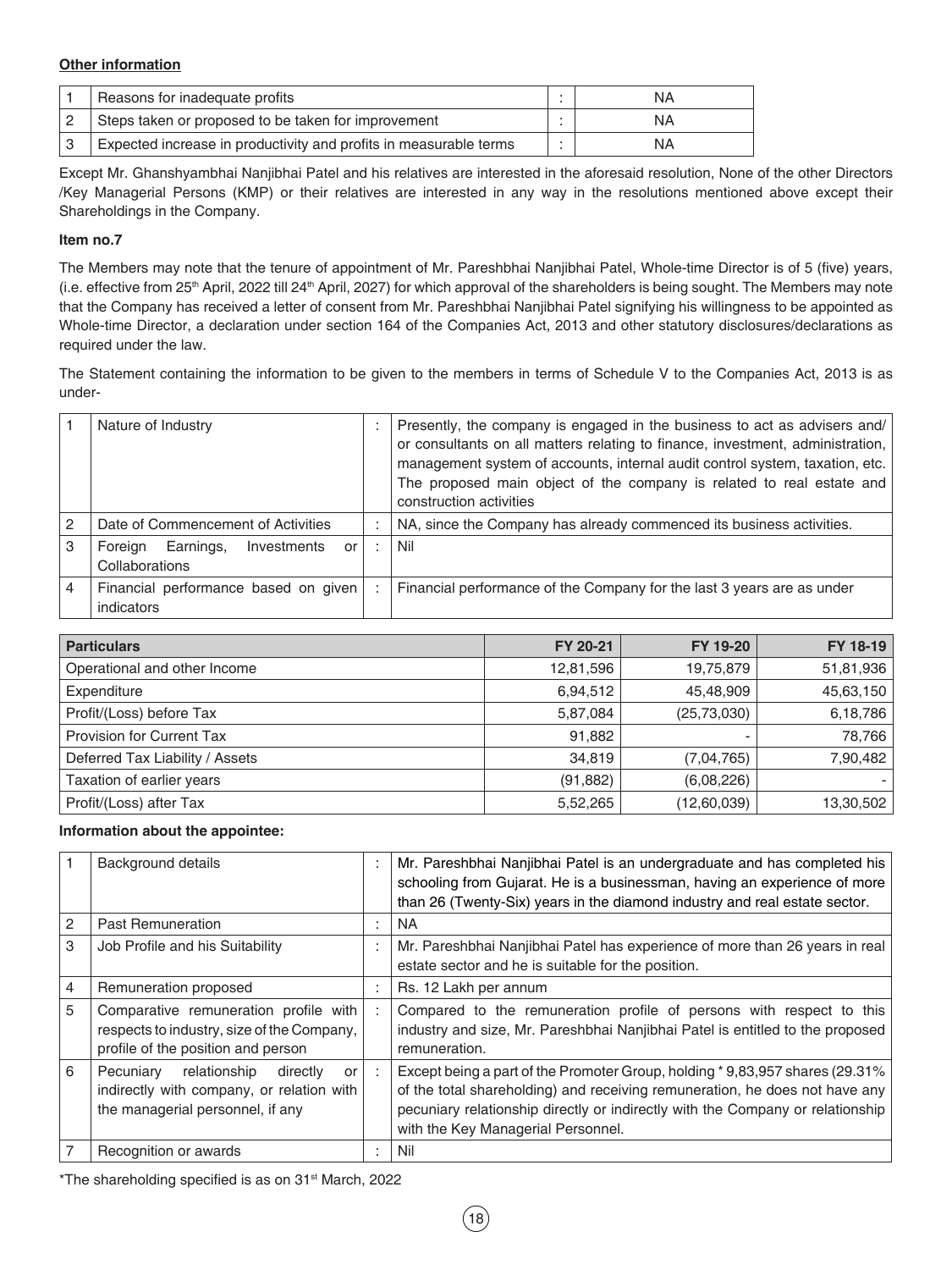#### **Other information**

|    | Reasons for inadequate profits                                       | ٠<br>٠ | ΝA |
|----|----------------------------------------------------------------------|--------|----|
| 2  | Steps taken or proposed to be<br>taken for improvement               | ٠      | ΝA |
| -3 | Expected increase in productivity<br>and profits in measurable terms | ٠<br>٠ | ΝA |

Except Mr. Pareshbhai Nanjibhai Patel and his relatives are interested in the aforesaid resolution, None of the other Directors /Key Managerial Persons (KMP) or their relatives are interested in any way in the resolutions mentioned above except their Shareholdings in the Company.

#### **Item no.8 & 9**

The Board of Directors based on the recommendation of the Nomination & Remuneration Committee had appointed Mr. Sachin Shivaji Wagh (DIN-01056774) and Mrs. Kinjal Bhavin Gandhi (DIN-09376071) as an Additional Non-Executive Independent Director with effect from 10<sup>th</sup> February, 2022, subject to the approval of the members. In terms of the provisions of Section 161 of the Act, Mr. Sachin Shivaji Wagh (DIN-01056774) and Mrs. Kinjal Bhavin Gandhi (DIN-09376071) holds the office till the date of upcoming Annual General Meeting and is eligible for appointment as a Director. Pursuant to Section 160 of the Act, the Company has received notice, proposing candidature of Mr. Sachin Shivaji Wagh (DIN-01056774) and Mrs. Kinjal Bhavin Gandhi (DIN-09376071) for the office of Director of the Company.

Mr. Sachin Shivaji Wagh and Mrs. Kinjal Bhavin Gandhi, pursuant to Section 152 of the Companies Act, 2013 (the 'Act'), has given their consent to act as a Non-Executive Independent Director of the Company. Declaration has also been received from Mr. Sachin Shivaji Wagh and Mrs. Kinjal Bhavin Gandhi that they meets the criteria of independence prescribed under Section 149 of the Act read with the Companies (Appointment and Qualification of Directors) Rules, 2014 and Regulation 16 of the Securities and Exchange Board of India (Listing Obligations and Disclosure Requirements) Regulations, 2015 (the 'SEBI Listing Regulations').

The Company has also received the declaration from Mr. Sachin Shivaji Wagh (DIN-01056774) and Mrs. Kinjal Bhavin Gandhi (DIN-09376071) stating that they meets the criteria of independence as per Section 149(6) of the Act. The detailed profile of Mr. Sachin Shivaji Wagh (DIN-01056774) and Mrs. Kinjal Bhavin Gandhi (DIN-09376071) is attached as Annexure to Notice pursuant to the provisions of (i) the Listing Regulations and (ii) Secretarial Standard on General Meetings ("SS-2"), issued by the Institute of Company Secretaries of India.

In the opinion of the Board, Mr. Sachin Shivaji Wagh and Mrs. Kinjal Bhavin Gandhi fulfills the conditions specified in the Act and the rules made thereunder and also under the SEBI Listing Regulations for appointment as Non-Executive Independent Director and is Independent of the Management.

The Board of Directors recommend the Special Resolution in relation to the appointment of Mr. Sachin Shivaji Wagh and

Mrs. Kinjal Bhavin Gandhi as a Non-Executive Independent Director of the Company for a period of five (5) years who shall hold office till 09<sup>th</sup> February, 2027.

Except Mr. Sachin Shivaji Wagh and Mrs. Kinjal Bhavin Gandhi, None of Directors /Key Managerial Persons (KMP) or their relatives are interested in any way in the resolutions mentioned above except their Shareholdings in the Company.

#### **Item no.10**

The Board of Directors of the Company at its meeting held on 30<sup>th</sup> March, 2022, based on the recommendation of the Nomination & Remuneration Committee, appointed Mr. Parth Shashikant Kakadiya (DIN 09545820) as an Additional Director (Non-Executive, Non-Independent) of the Company. In terms of the provisions of Section 161 of the Act, Mr. Parth Shashikant Kakadiya holds the office till the date of upcoming Annual General Meeting and is eligible for appointment as a Director, liable to retire by rotation. Pursuant to Section 160 of the Act, the Company has received notice, proposing candidature of Mr. Parth Shashikant Kakadiya for the office of Director of the Company.

Mr. Parth Shashikant Kakadiya is not disqualified from being appointed as a Non-Executive & Non-Independent Director in terms of Section 164 of the Act nor has been debarred from holding the office of a Director by virtue of any order from Securities and Exchange Board of India (SEBI) or any such Authority and has consented to act as a Director of the Company.

Relevant details relating to the appointment of Mr. Parth Shashikant Kakadiya as required pursuant to Regulation 26(4) and 36(3) of the SEBI (Listing Obligations and Disclosure Requirements) Regulations, 2015, and Secretarial Standards on General Meeting, are provided in the Annexure to the Notice.

The Board of Directors recommends an Ordinary Resolution set out at Item No. 10 of the accompanying Notice for the approval of the Members.

Except Mr. Parth Shashikant Kakadiya, None of Directors / Key Managerial Persons (KMP) or their relatives are interested in any way in the resolutions mentioned above except their Shareholdings in the Company.

#### **Item no.11**

The Board of Directors in their meeting held on 25<sup>th</sup> April, 2022, recommended for an alteration in the existing Article of Association and re-adoption in supersession of the existing AOA. Consent of the Members by way of a Special Resolution is required for such re-adoption of new AOA in terms of the provisions of Section 14 of the Companies Act, 2013.

The drafts of the revised Articles of Association of the Company is available for inspection by the shareholders at the Registered Office of the Company on any working days (except Saturdays, Sundays and public holidays) between 11.00 a.m. and 5.00 p.m. upto the date of closing of e-voting.

None of Directors /Key Managerial Persons (KMP) or their relatives are interested in any way in the resolutions mentioned above except their Shareholdings in the Company.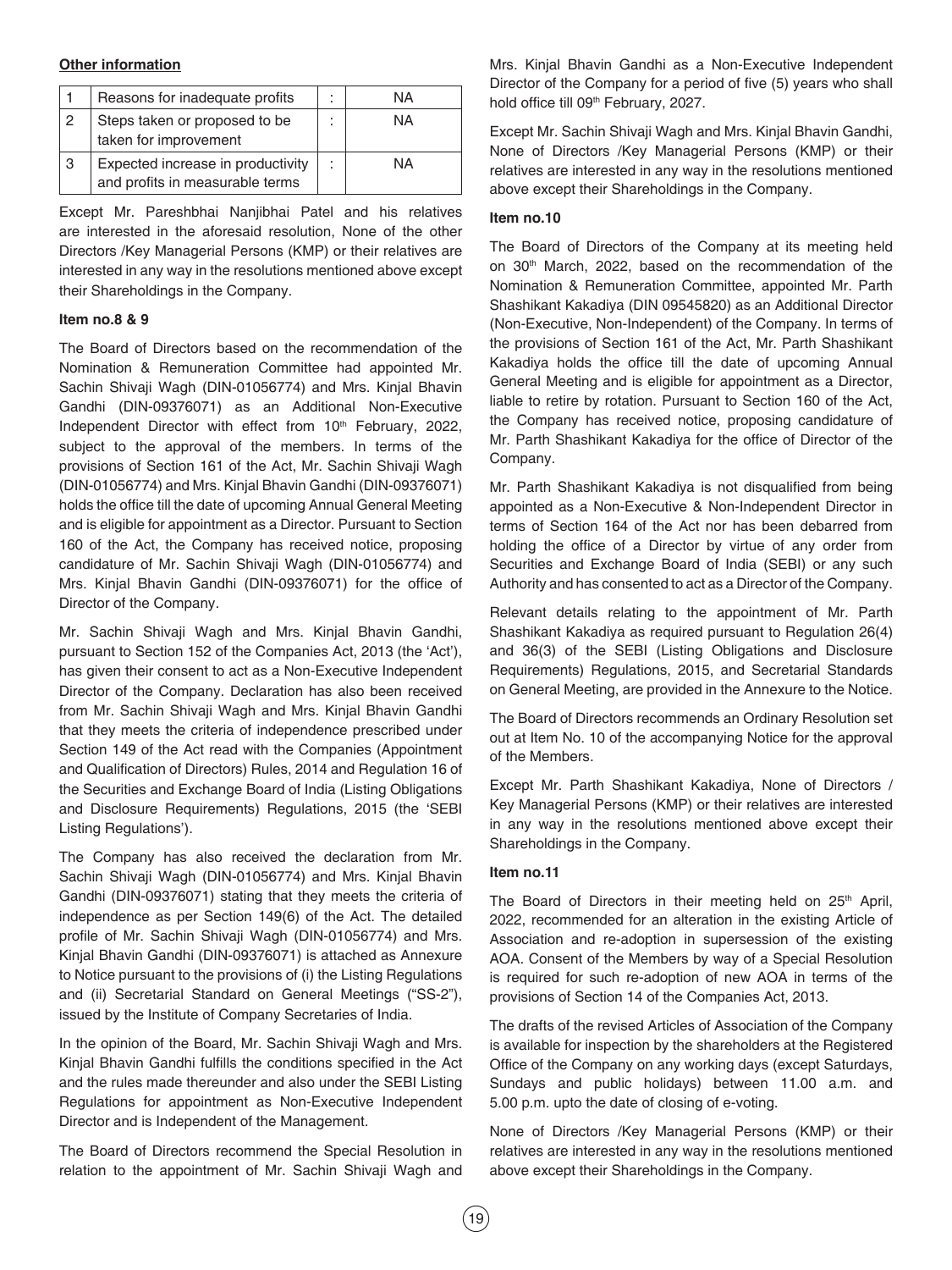#### **Item no.12**

The Company is expected to render support for the business requirements to other companies in the group, from time to time. However, owing to certain restrictive provisions contained in the Section 185 of the Companies Act, 2013, the Company was unable to extend financial assistance by way of loan, guarantee or security. In the light of amendments notified effective 07<sup>th</sup> May, 2018, inter-alia replacing the provisions Section 185 of Companies Act, 2013, the Company with the approval of members by way of special resolution, would be in a position to provide financial assistance by way of loan to other entities in the group or give guarantee or provide security in respect of loans taken by such entities, for their principal business activities. The members may note that board of directors would carefully evaluate proposals and provide such loan, guarantee or security proposals through deployment of funds out of internal resources / accruals and / or any other appropriate sources, from time to time, only for principal business activities of the entities. Hence, in order to enable the company to advance loan to Managing Director/Whole Time Director/Subsidiaries/ Joint Ventures /associates/ other Companies/ Firms in which Directors are interested directly or indirectly under section 185 of the Companies Act, 2013 requires approval of members by a Special Resolution.

The Board of Directors Recommend the Special Resolution for approval by the members.

None of Directors /Key Managerial Persons (KMP) or their relatives are interested in any way in the resolutions mentioned above except their Shareholdings in the Company.

#### **Item no.13**

As per the provisions of Section 186 of the Act read with the Companies (Meetings of Board and its Powers) Rules, 2014, as amended to date, provides that no company is permitted to, directly or indirectly, (a) give any loan to any person or other body corporate; (b) give any guarantee or provide security in connection with a loan to any other body corporate or person; and (c) acquire by way of subscription, purchase or otherwise, the securities of any other body corporate, exceeding sixty percent of its paid-up share capital, free reserves and securities premium account or one hundred per cent of its free reserves and securities premium account, whichever is more. Further, the said Section provides that where the giving of any loan or guarantee or providing any security or the acquisition as provided under Section 186(2) of the Act, exceeds the limits specified therein, prior approval of Members by means of a Special Resolution is required to be passed at a general meeting.

In view of the above and considering the long term business plans of the Company, which requires the Company to make sizeable loans / investments and issue guarantees / securities to persons or bodies corporate, from time to time, prior approval of the Members is being sought for the same.

The Board of Directors Recommend the Special Resolution for approval by the members.

None of Directors /Key Managerial Persons (KMP) or their relatives are interested in any way in the resolutions mentioned above except their Shareholdings in the Company.

#### **Item no.14**

It is proposed to seek the approval of members by passing special resolutions pursuant to provisions of Section 180(1) (c) and 180(1)(a) of the Companies Act, 2013 authorizing the Board of Directors to borrow the money in excess of aggregate of paid up share Capital and free reserves, upto a limit of Rs. 100 Crores apart from temporary loans obtained from the Company's bankers in ordinary course of business in terms of provisions of Section 180(1)(c) of the Companies Act, 2013 and to create charge(s) on assets of the Company in favour of lenders to secure the repayment of such borrowings, pursuant to Section 180(1)(a) of the Companies Act, 2013. The Board recommends the resolutions at item No. 14 for the approval of members of the Company by way of Special resolution.

None of Directors /Key Managerial Persons (KMP) or their relatives are interested in any way in the resolutions mentioned above except their Shareholdings in the Company.

#### **Item no.15**

As per Sections 62(1)(c), 42 and other applicable provisions, if any, of the Companies Act, 2013, as amended and the rules made thereunder (the "Act") and other applicable provisions, if any, and Chapter V of the Securities and Exchange Board of India (Issue of Capital and Disclosure Requirements) Regulations, 2018, as amended ("ICDR Regulations") and such approvals, consents, permissions and sanctions as may be necessary or required from regulatory or other appropriate authorities, approval of the Members of the Company by way of special resolution is required for issue & allotment of Convertible Warrants on preferential basis to proposed allottee(s) belonging to promoter and non-promoter group.

The Company is in the process of improving market share and enhancing shareholders' value, implementation of these would require infusion of additional funds in the Company. Further to strengthen the financial position, to meet working capital requirements & to augment the financial resources of the Company the management has proposed the preferential issue of convertible warrants. The Company has accordingly proposed the preferential issue of its securities and as a reflection of the confidence that the promoters have in the future of the Company, the proposed allottee(s) belonging to promoter and non-promoter group have agreed to subscribe to and infuse further capital to strengthen its financial position and net worth.

To meet the funding requirements, the Company proposes to issue 1,00,00,013 Convertible Warrants on a preferential basis Convertible into equivalent number of equity shares of the Company of Face value of Rs. 10/- each (hereinafter referred to as "Warrants") at anytime within a period of 18 months from the date of allotment at an exercise price of Rs. 25/- (including a premium of Rs. 15/- ) per equity share ("Exercise Price" or such adjusted numbers for any bonus, stock splits or consolidation,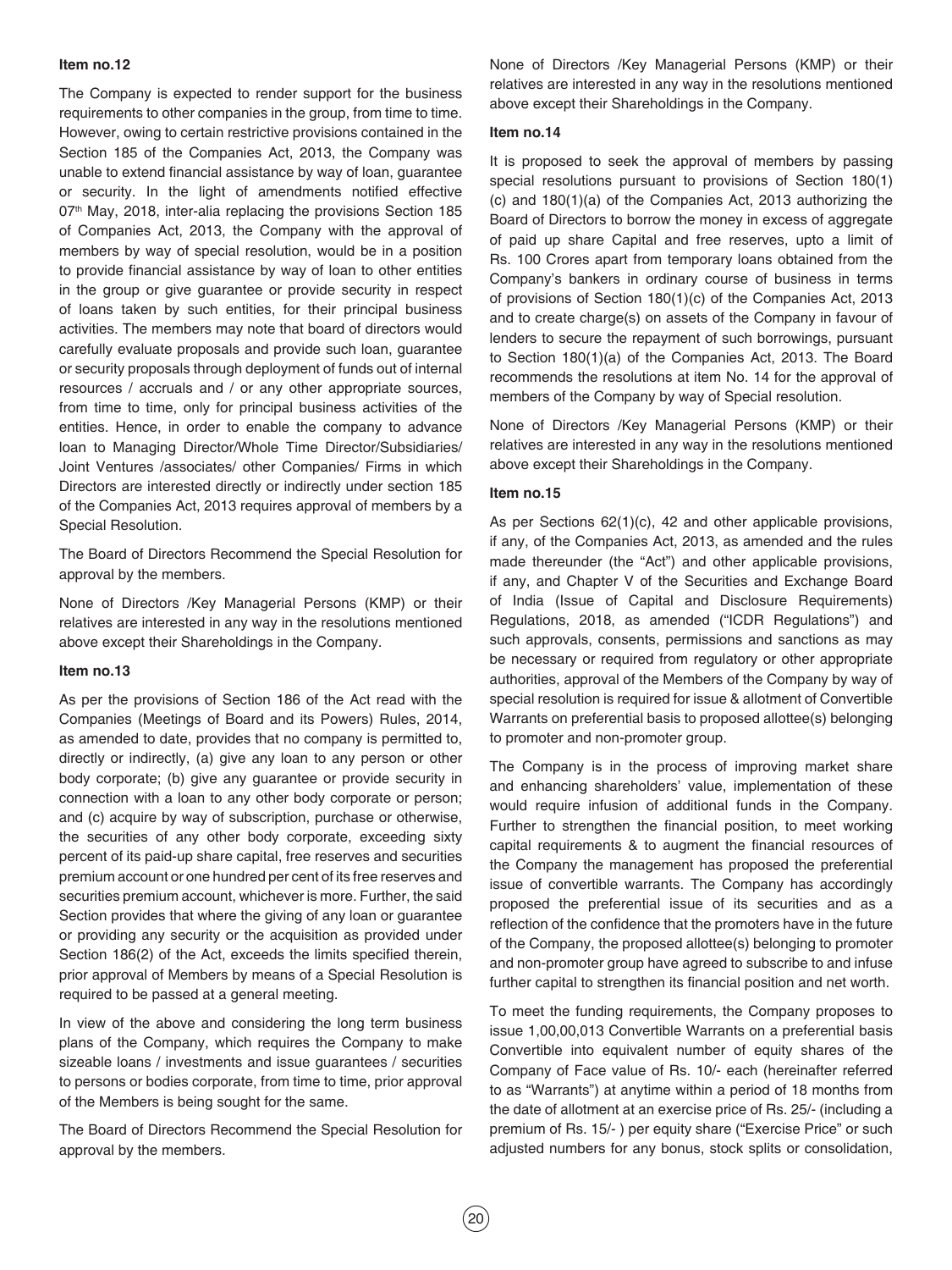reduction or other reorganization of the capital structure of the company) the proposed allottee(s) belonging to promoter's and non-promoter group of the Company, as detailed hereunder, in such manner and on such terms and conditions as may be determined by the Board in its absolute discretion;

The convertible price of the Warrants is not lower than the price computed in accordance with Regulation 164 of the Securities and Exchange Board of India (Issuance of Capital and Disclosure Requirements) Regulations, 2018 ("SEBI ICDR Regulations").

# **Necessary information or details as required in respect of the proposed issue of Convertible Warrants in terms of applicable provisions of the Act read with related Rules thereto and SEBI (ICDR) Regulations are as under:**

**a) The Object of the preferential issue of Warrants Convertible:** Your Company is in the process of improving market share and enhancing shareholders' value, implementation of these would require infusion of additional funds in the Company. Further to strengthen the financial position, to meet working capital requirements & to augment the financial resources of the Company the management has proposed the preferential issue of convertible warrants.

#### **b) Maximum Number of securities to be issued:**

 The Company proposes to issue upto 1,00,00,013 Convertible warrants of face value of Rs. 10/- each at a price of Rs 25/- including a premium of Rs. 15/- per Warrant aggregating to Rs. 25,00,00,325/-

- **c) The price or price band at/within which the allotment is proposed:** The proposed issue will be made at Rs. 25/ inclusive of face value of Rs. 10/- each and a Premium of Rs. 15/- per Warrant aggregating to Rs. 25,00,00,325/- (Rupees Twenty Five Crore Three Hundred and Twenty Five Only) to proposed allottee(s).
- **d) Basis on which the price has been arrived:**

 The equity shares of Company are listed on BSE Limited and are frequently traded in accordance with SEBI (ICDR) Regulations.

 In terms of the applicable provisions of SEBI (ICDR) Regulations the price at which Convertible Warrants shall be allotted shall not be less than higher of the following:

- 1. Higher of price determined under Regulation 164 (1) SEBI (ICDR) Regulations as below
	- a. 90 trading days volume weighted average price of the Equity shares of the company quoted on the BSE Limited, preceding the relevant Date; or
	- b. 10 trading days volume weighted average price of the Equity shares of the company quoted on the BSE Limited, preceding the relevant Date;

 OR

2. Floor price determined under Regulation 166(A) of SEBI (ICDR) Regulations issued by Independent registered valuer

 Further, proposed preferential issue results in allotment of more than five percent of the post issue fully diluted share capital of the company, to an allottee or to allottee(s) acting in concert, the valuation report from Mr. Saket Kumar Jain, Independent registered valuer is obtained for determining the price and same is available on the website of the company www.parshartiinvestment.com.

 The Floor price of the Convertible Warrants to be allotted on preferential basis is Rs. 25/- per Warrant convertible into equivalent number of Equity Share of face value of Rs. 10/- each, which is not lower than the price determined in accordance with applicable provisions of SEBI (ICDR) Regulations as mentioned above.

e) Name and address of valuer who performed valuation:

 The Valuation was performed by Mr. Saket Kumar Jain, a Registered Valuer (Reg. No. IBBI/RV/02/2020/13002) having his office at 303, B wing, Satellite Tower, Film City Road, Goregaon East, Mumbai 400063.

f) Relevant date with reference to which the price has been arrived at: The "Relevant Date" as per the ICDR Regulations for determining the minimum price for the preferential issue of Convertible Warrants is 11<sup>th</sup> May, 2022 being 30 days prior to the date of the Extra Ordinary General Meeting i.e. 10th June, 2022.

| Name & Address of the Proposed<br>Allottee(s) | <b>Permanent Account</b><br>No. | <b>Class or classes of</b><br>persons | <b>Number of Convertible</b><br>Warrants to be allotted |
|-----------------------------------------------|---------------------------------|---------------------------------------|---------------------------------------------------------|
| Mr. Ghanshyambhai Nanjibhai Patel             | ACMPP9719K                      | Promoter                              | 30,44,470                                               |
| Mr. Pareshbhai Nanjibhai Patel                | ACMPP9720G                      | Promoter                              | 30,36,043                                               |
| Mr. Noel Alex Ferrao                          | AAAPF9208K                      | Non-Promoter                          | 57,000                                                  |
| Mr. Bridget Noel Ferrao                       | ACCPD0113F                      | Non-Promoter                          | 50,000                                                  |
| Ms. Rose Rudolph Dsouza                       | CFWPD5224A                      | Non-Promoter                          | 75,000                                                  |
| Mrs. Roma Rudolph Dsouza                      | AFBPD2248H                      | Non-Promoter                          | 75,000                                                  |
| Mr. Rahul Rudolph Dsouza                      | CFXPD1666P                      | Non-Promoter                          | 75,000                                                  |
| Mr. Manan Jitendra Kumar Ranka                | DPIPR7707K                      | Non-Promoter                          | 530,000                                                 |
| Mrs. Manjulata Jitendrakumar Ranka            | ACAPJ2811L                      | Non-Promoter                          | 530,000                                                 |

#### **g) The class or classes of persons to whom allotment is proposed to be made:**

 $\left[21\right]$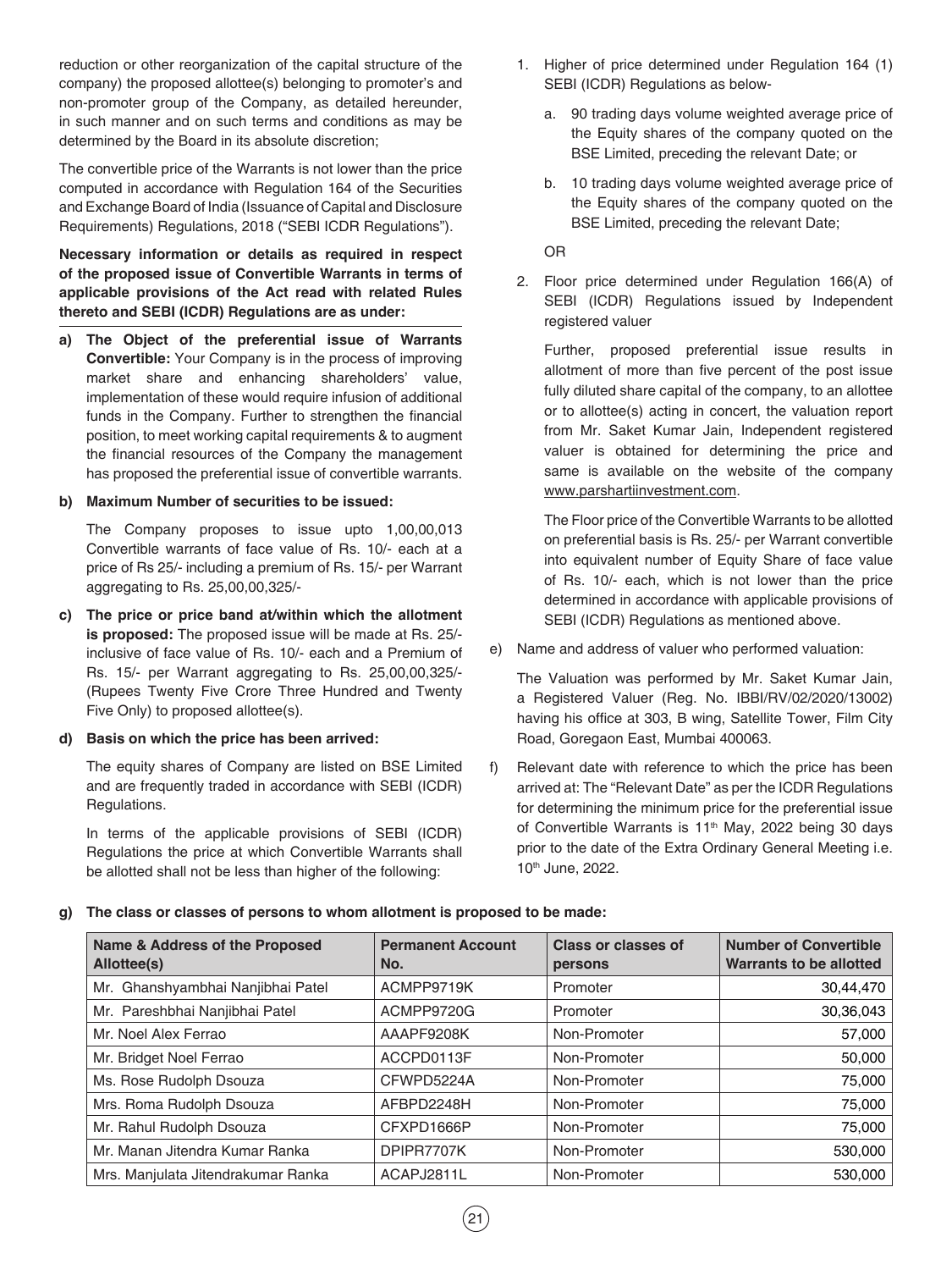| Mr. Jitendrakumar P Ranka    | ABHPJ0571F | Non-Promoter | 537,500     |
|------------------------------|------------|--------------|-------------|
| M/s. Jitendrakumar Ranka HUF | AACHJ5570Q | Non-Promoter | 530,000     |
| Mrs. Sanju Kumari Ranka      | AGLPR3160R | Non-Promoter | 400,000     |
| M/s. Rajendrakumar Ranka HUF | AAKHR0785D | Non-Promoter | 260,000     |
| Mr. Rajendrakumar Ranka      | ACRPR7932F | Non-Promoter | 400,000     |
| M/s. Pradeep Garg HUF        | AAHHP7052G | Non-Promoter | 125,000     |
| Mrs. Sonali Pradeep Garg     | AFQPG1663L | Non-Promoter | 125,000     |
| Mr. Om Prakash Malpani       | AAWPM8526H | Non-Promoter | 150,000     |
| <b>Total</b>                 |            |              | 1,00,00,013 |

- **h) Intention/Proposal of promoters, directors or key managerial personnel to subscribe to the offer:** Mr. Ghanshyambhai Nanjibhai Patel and Mr. Pareshbhai Nanjibhai Patel, Directors and Promoters of the company intends to participate/subscribe to the proposed issue. Apart from above, none of the Directors or Key Managerial Personnel of the Company intends to subscribe to any shares pursuant to this Preferential Issue.
- **i) The proposed time frame within which the allotment shall be completed:** The Warrants are proposed to be allotted within 15 days of the passing of the Special Resolution in the Extra Ordinary General Meeting. Provided that where the allotment is pending on account of pendency of any approval of such allotment by any regulatory authority or the Central Government, the allotment shall be completed within 15 days from the date of such approval.

#### **j) The names of the proposed allottee(s) and the percentage of post preferential offer warrants that may be held by them:**

| <b>Proposed Allottee(s)</b>        | <b>Prior holding</b>  |                        | <b>New</b><br><b>Convertible</b><br>warrants to | <b>Post holding</b><br>(assuming all the warrants<br>are converted) |                        |
|------------------------------------|-----------------------|------------------------|-------------------------------------------------|---------------------------------------------------------------------|------------------------|
|                                    | No. of Shares<br>held | $%$ of<br>shareholding | be allotted                                     | No. of Shares<br>held                                               | $%$ of<br>shareholding |
| Mr. Ghanshyambhai Nanjibhai Patel  | 9,75,530              | 29.06                  | 3,044,470                                       | 4,020,000                                                           | 30.10                  |
| Mr. Pareshbhai Nanjibhai Patel     | 9,83,957              | 29.31                  | 3,036,043                                       | 4,020,000                                                           | 30.10                  |
| Mr. Noel Alex Ferrao               |                       |                        | 57,000                                          | 57,000                                                              | 0.43                   |
| Mrs. Bridget Noel Ferrao           |                       |                        | 50,000                                          | 50,000                                                              | 0.37                   |
| Ms. Rose Rudolph Dsouza            |                       |                        | 75,000                                          | 75,000                                                              | 0.56                   |
| Mrs. Roma Rudolph Dsouza           |                       |                        | 75,000                                          | 75,000                                                              | 0.56                   |
| Mr. Rahul Rudolph Dsouza           |                       |                        | 75,000                                          | 75,000                                                              | 0.56                   |
| Mr. Manan Jitendra Kumar Ranka     |                       |                        | 530,000                                         | 530,000                                                             | 3.97                   |
| Mrs. Manjulata Jitendrakumar Ranka |                       |                        | 530,000                                         | 530,000                                                             | 3.97                   |
| Mr. Jitendrakumar P Ranka          |                       |                        | 537,500                                         | 537,500                                                             | 4.02                   |
| M/s. Jitendrakumar Ranka HUF       |                       |                        | 530,000                                         | 530,000                                                             | 3.97                   |
| Mrs. Sanju Kumari Ranka            |                       |                        | 400,000                                         | 400,000                                                             | 2.99                   |
| M/s. Rajendrakumar Ranka HUF       |                       |                        | 260,000                                         | 260,000                                                             | 1.95                   |
| Mr. Rajendrakumar Ranka            |                       |                        | 400.000                                         | 400.000                                                             | 2.99                   |
| M/s. Pradeep Garg HUF              |                       |                        | 125,000                                         | 125,000                                                             | 0.94                   |
| Mrs. Sonali Pradeep Garg           |                       |                        | 125,000                                         | 125,000                                                             | 0.94                   |
| Mr. Om Prakash Malpani             |                       |                        | 150,000                                         | 150,000                                                             | 1.12                   |

**k) The change in control, if any, in the Company that would occur consequent to preferential offer:** There will not be any change in the composition of the Board of Directors and control of the Company on account of the proposed preferential allotment however there will be a corresponding change in the shareholding pattern as well as voting rights consequent to the preferential allotment.

### **l) The number of persons to whom allotment on preferential basis have already been made during the year, in terms of number of securities as well as price:**

 During the year, no preferential allotment of any securities has been made to any person.

22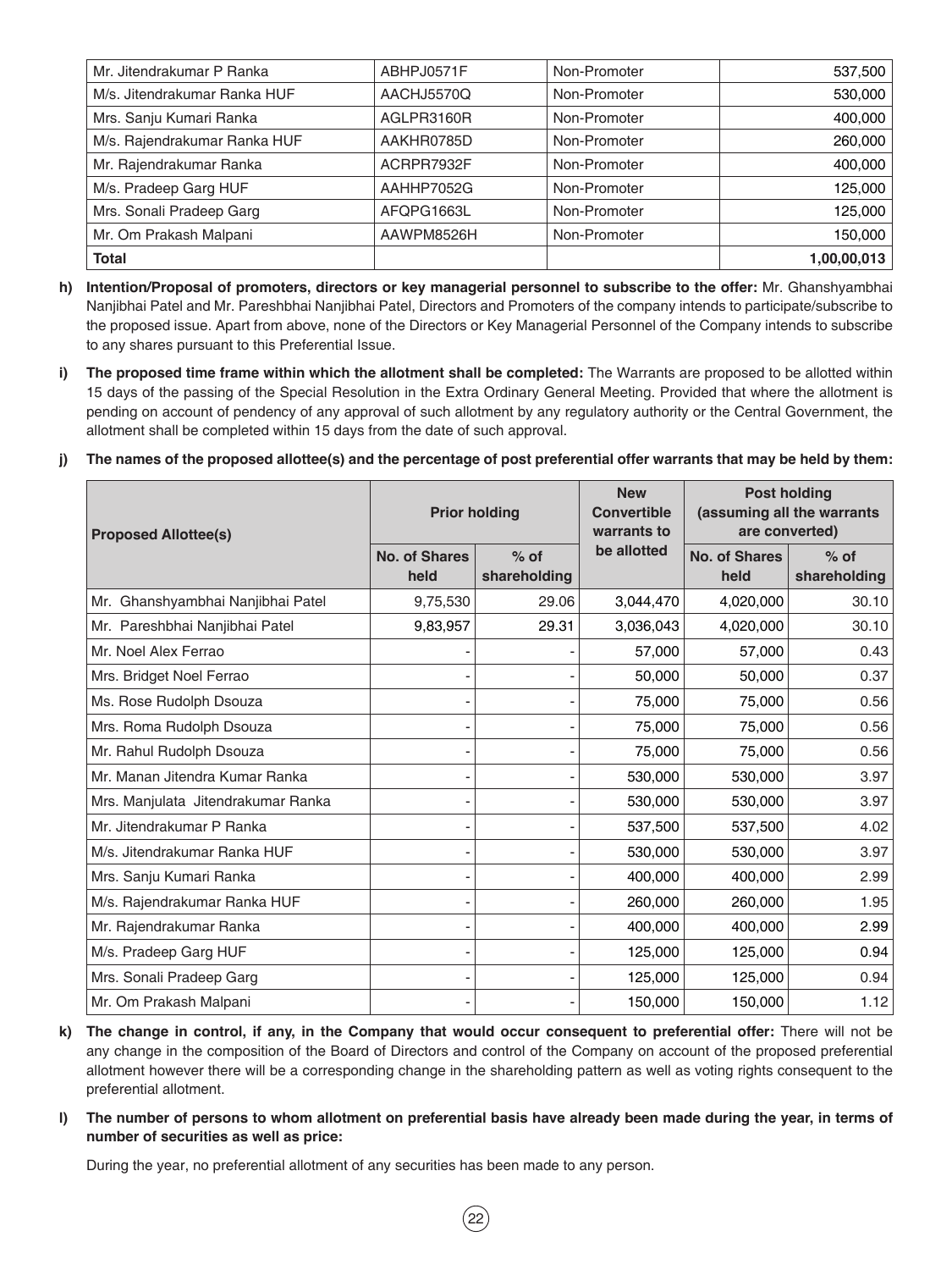- m) The justification for the allotment proposed to be made for consideration other than cash together with valuation report **of the registered valuer:** Not Applicable.
- **n) Lock in period:** The proposed allotment of the Convertible warrants, shall be subject to a lock-in as per the requirements of ICDR Regulations. i) The convertible warrants allotted on a preferential basis to the promoters or promoter group and the equity shares allotted pursuant to exercise of options attached to warrants issued on a preferential basis to the promoters or the promoter group, shall be locked-in for a period of 18 months from the date of trading approval granted for the specified securities or equity shares allotted pursuant to exercise of the option attached to warrant;
	- ii) The convertible warrants allotted on a preferential basis to persons other than the promoters and promoter group and the equity shares allotted pursuant to exercise of options attached to warrants issued on preferential basis to such persons shall be locked-in for a period of 6 months from the date of trading approval;
	- iii) The entire pre-preferential allotment shareholding, if any, of the proposed allottee(s) shall be locked in from the Relevant Date up to a period of 90 trading days from the date of trading approval as per Regulation 167(6) of the ICDR Regulations, 2018.

### **o) The shareholding pattern of the Company before and after the preferential issue:**

# **Equity Share Capital**

| No.            | <b>Category</b>               | <b>Pre Issue</b>             |                               | <b>Post Issue</b>            |                               |  |
|----------------|-------------------------------|------------------------------|-------------------------------|------------------------------|-------------------------------|--|
|                |                               | <b>No. of Shares</b><br>held | $%$ of<br><b>Shareholding</b> | <b>No. of Shares</b><br>held | $%$ of<br><b>Shareholding</b> |  |
| A              | <b>Promoters holding:</b>     |                              |                               |                              |                               |  |
| A1             | Indian:                       |                              |                               |                              |                               |  |
| 1              | Individuals/HUF               | 19,59,487                    | 58.36                         | 80,40,000                    | 60.19                         |  |
| $\overline{2}$ | <b>Bodies Corporate</b>       |                              |                               |                              |                               |  |
| 3              | Financial Institutions/ Banks |                              |                               |                              |                               |  |
| 4              | Trust                         |                              |                               |                              |                               |  |
| 5              | <b>Others</b>                 |                              |                               |                              |                               |  |
|                | Sub-Total (A1)                | 19,59,487                    | 58.36                         | 80,40,000                    | 60.19                         |  |
| A2             | Foreign Promoters             |                              |                               |                              |                               |  |
|                | Sub-Total (A2)                |                              |                               |                              |                               |  |
|                | TOTAL A (A1+A2)               | 19,59,487                    | 58.36                         | 80,40,000                    | 60.19                         |  |
| В              | <b>Non-Promoters holding:</b> |                              |                               |                              |                               |  |
| B1.            | <b>Institutions</b>           |                              |                               |                              |                               |  |
|                | Financial Institutions/ Banks |                              |                               |                              |                               |  |
|                | Sub-Total (B1)                |                              |                               |                              |                               |  |
| <b>B2.</b>     | <b>Non-Institution:</b>       |                              |                               |                              |                               |  |
|                | <b>Bodies Corporate</b>       | 1,07,075                     | 3.19                          | 1,07,075                     | 0.8                           |  |
|                | Individuals                   | 12,69,608                    | 37.82                         | 42,74,108                    | 32.01                         |  |
|                | <b>Clearing Members</b>       | 3,007                        | 0.09                          | 3,007                        | 0.02                          |  |
|                | <b>HUF</b>                    | 1,7,849                      | 0.53                          | 9,32,849                     | 6.98                          |  |
|                | NRI's                         | 274                          | 0.01                          | 274                          | $\Omega$                      |  |
|                | Sub-Total (B2)                | 13,97,813                    | 41.64                         | 53, 17, 313                  | 39.81                         |  |
|                | TOTAL B (B1+B2)               | 13,97,813                    | 41.64                         | 53,17,313                    | 39.81                         |  |
|                | <b>GRAND TOTAL (A+B)</b>      | 33,57,300                    | 100                           | 1,33,57,313                  | 100                           |  |

\*The shareholding specified is as on 31<sup>st</sup> March, 2022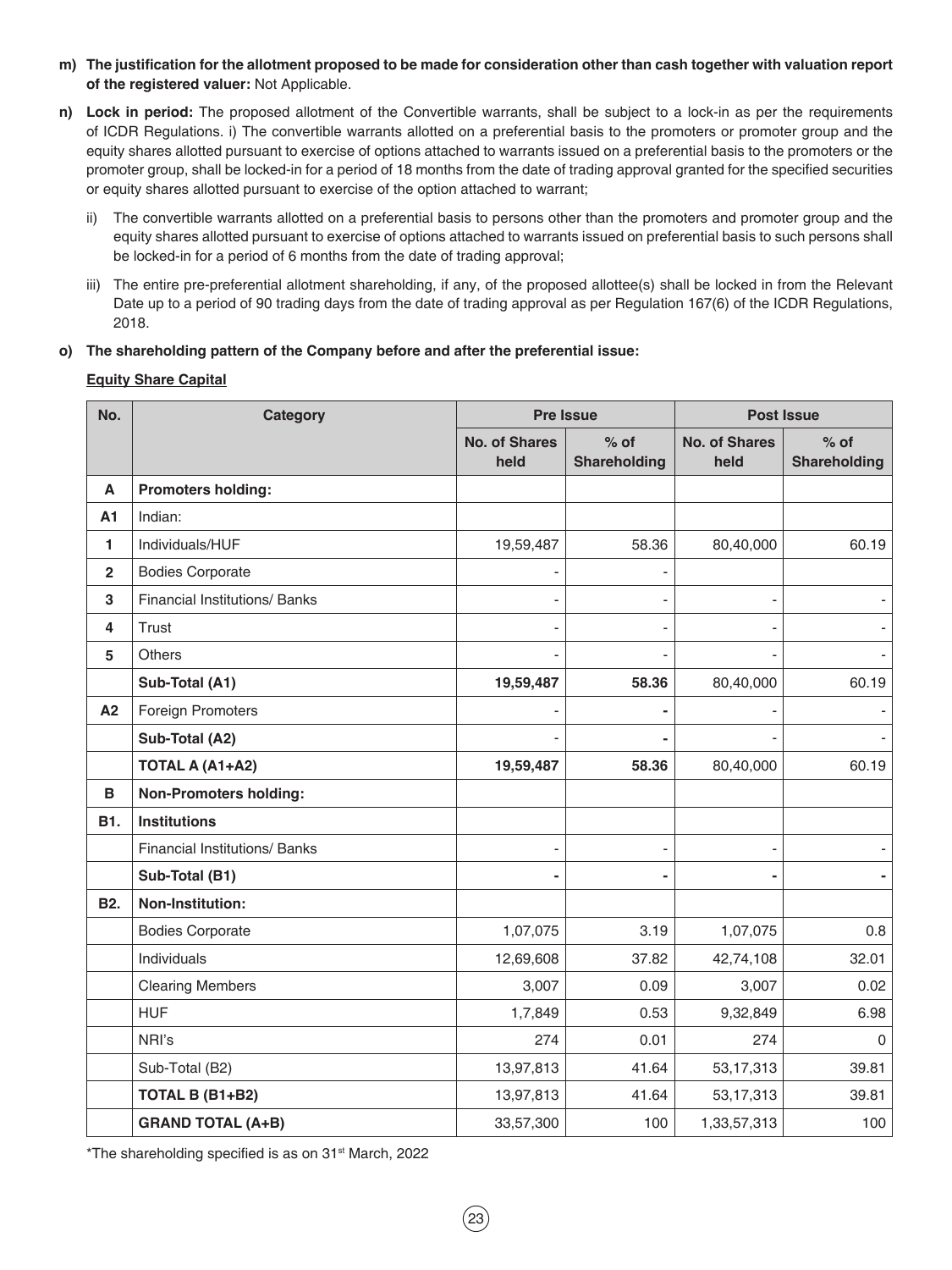p) Identity of natural persons who are the ultimate beneficial owners of the shares proposed to be allotted and/or who **ultimately control the proposed allottee(s)**

| <b>Proposed Allottee(s)</b>        | Category     | Natural persons who are the ultimate<br>beneficial owners |
|------------------------------------|--------------|-----------------------------------------------------------|
| Mr. Ghanshyambhai Nanjibhai Patel  | Promoter     | Mr. Ghanshyambhai Nanjibhai Patel                         |
| Mr. Pareshbhai Nanjibhai Patel     | Promoter     | Mr. Pareshbhai Nanjibhai Patel                            |
| Mr. Noel Alex Ferrao               | Non-promoter | Mr. Noel Alex Ferrao                                      |
| Mrs. Bridget Noel Ferrao           | Non-promoter | Mrs. Bridget Noel Ferrao                                  |
| Ms. Rose Rudolph Dsouza            | Non-promoter | Ms. Rose Rudolph Dsouza                                   |
| Mrs. Roma Rudolph Dsouza           | Non-promoter | Mrs. Roma Rudolph Dsouza                                  |
| Mr. Rahul Rudolph Dsouza           | Non-promoter | Mr. Rahul Rudolph Dsouza                                  |
| Mr. Manan Jitendra Kumar Ranka     | Non-promoter | Mr. Manan Jitendra Kumar Ranka                            |
| Mrs. Manjulata Jitendrakumar Ranka | Non-promoter | Mrs. Manjulata Jitendrakumar Ranka                        |
| Mr. Jitendrakumar P Ranka          | Non-promoter | Mr. Jitendrakumar P Ranka                                 |
| M/s. Jitendrakumar Ranka HUF       | Non-promoter | M/s. Jitendrakumar Ranka HUF                              |
| Mrs. Sanju Kumari Ranka            | Non-promoter | Mrs. Sanju Kumari Ranka                                   |
| M/s. Rajendrakumar Ranka HUF       | Non-promoter | M/s. Rajendrakumar Ranka HUF                              |
| Mr. Rajendrakumar Ranka            | Non-promoter | Mr. Rajendrakumar Ranka                                   |
| M/s. Pradeep Garg HUF              | Non-promoter | M/s. Pradeep Garg HUF                                     |
| Mrs. Sonali Pradeep Garg           | Non-promoter | Mrs. Sonali Pradeep Garg                                  |
| Mr. Om Prakash Malpani             | Non-promoter | Mr. Om Prakash Malpani                                    |

# **q) The percentage of post preferential issue capital that may be held by the allottee(s) and change in control if any, in the issuer consequent to the preferential issue**

| <b>Proposed Allottee(s)</b>        | <b>Prior holding</b> |              | <b>New</b>         | <b>Post holding</b> |                                |
|------------------------------------|----------------------|--------------|--------------------|---------------------|--------------------------------|
|                                    |                      |              | <b>Convertible</b> |                     | (assuming all the warrants are |
|                                    |                      |              | warrants to be     |                     | converted)                     |
|                                    | <b>No. of Shares</b> | $%$ of       | allotted           | No. of Shares       | $%$ of                         |
|                                    | held                 | shareholding |                    | held                | shareholding                   |
| Mr. Ghanshyambhai Nanjibhai Patel  | 975,530              | 29.06        | 3,044,470          | 4,020,000           | 30.10                          |
| Mr. Pareshbhai Nanjibhai Patel     | 983,957              | 29.31        | 3,036,043          | 4,020,000           | 30.10                          |
| Mr. Noel Alex Ferrao               | 0                    | 0            | 57,000             | 57,000              | 0.43                           |
| Mrs. Bridget Noel Ferrao           | U                    | O            | 50,000             | 50,000              | 0.37                           |
| Ms. Rose Rudolph Dsouza            | 0                    | 0            | 75,000             | 75,000              | 0.56                           |
| Mrs. Roma Rudolph Dsouza           | 0                    | 0            | 75,000             | 75,000              | 0.56                           |
| Mr. Rahul Rudolph Dsouza           | 0                    | 0            | 75,000             | 75,000              | 0.56                           |
| Mr. Manan Jitendra Kumar Ranka     | 0                    | 0            | 530,000            | 530,000             | 3.97                           |
| Mrs. Manjulata Jitendrakumar Ranka | 0                    | 0            | 530,000            | 530,000             | 3.97                           |
| Mr. Jitendrakumar P Ranka          | 0                    | 0            | 537,500            | 537,500             | 4.02                           |
| M/s. Jitendrakumar Ranka HUF       | 0                    | 0            | 530,000            | 530,000             | 3.97                           |
| Mrs. Sanju Kumari Ranka            | 0                    | 0            | 400,000            | 400,000             | 2.99                           |
| M/s. Rajendrakumar Ranka HUF       | 0                    | 0            | 260,000            | 260,000             | 1.95                           |
| Mr. Rajendrakumar Ranka            | 0                    | 0            | 400,000            | 400,000             | 2.99                           |
| M/s. Pradeep Garg HUF              | 0                    | 0            | 125,000            | 125,000             | 0.94                           |
| Mrs. Sonali Pradeep Garg           | 0                    | 0            | 125,000            | 125,000             | 0.94                           |
| Mr. Om Prakash Malpani             | 0                    | 0            | 150,000            | 150,000             | 1.12                           |

 Further, there is no change in the management or control of the Company pursuant to the aforesaid issue and allotment of the Convertible warrants.

#### **r) Listing:**

The Company will make an application to BSE Limited at which the existing shares are already listed, for listing of the equity shares being issued on conversion of Convertible Warrants. Such Equity Shares, once allotted, shall rank pari passu with the existing equity shares of the Company in all respects, including dividend.

#### **s) Practicing Company Secretary Certificate**

The Certificate being issued by M/s. Nishant Bajaj & Associates., Practicing Company Secretary, certifying that the issue of Convertible Warrants is being made in accordance with requirements of ICDR Regulations shall be placed before the General Meeting of the shareholders. The same is also available at the website of the Company at www.parshartiinvestment.com.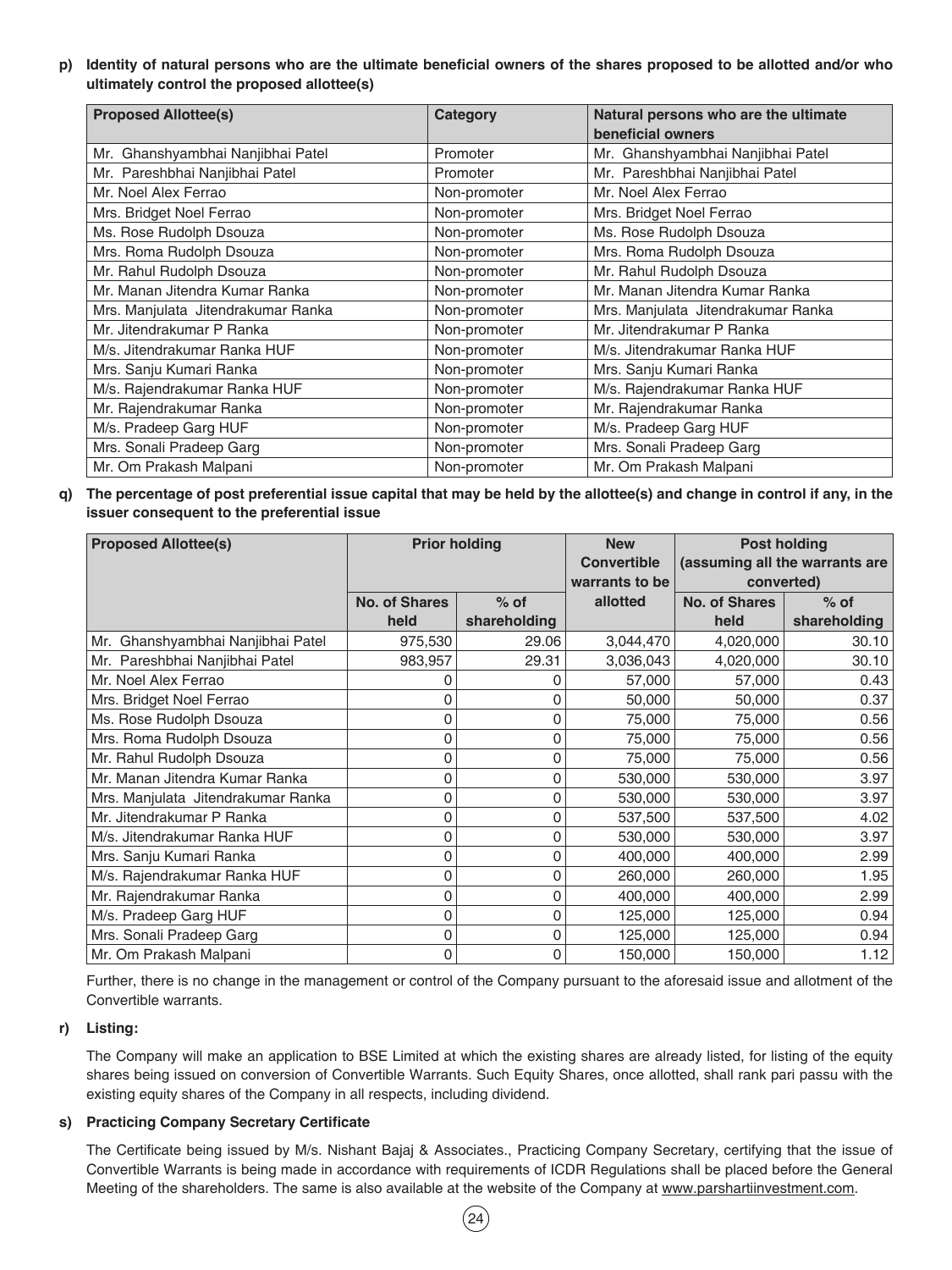**t)** the current and proposed status of the allottee(s) post the preferential issues:

| Name of the Proposed Allottee(s)    | <b>Current Status of the allottee(s)</b> | <b>Proposed Status of the allottee(s)</b> |
|-------------------------------------|------------------------------------------|-------------------------------------------|
| Mr. Ghanshyambhai Nanjibhai Patel   | Promoter                                 | Promoter                                  |
| Mr. Pareshbhai Nanjibhai Patel      | Promoter                                 | Promoter                                  |
| Mr. Noel Alex Ferrao                |                                          | Non-Promoter                              |
| Mrs. Bridget Noel Ferrao            |                                          | Non-Promoter                              |
| Ms. Rose Rudolph Dsouza             |                                          | Non-Promoter                              |
| Mrs. Roma Rudolph Dsouza            | $\overline{\phantom{a}}$                 | Non-Promoter                              |
| Mr. Rahul Rudolph Dsouza            | $\blacksquare$                           | Non-Promoter                              |
| Mr. Manan Jitendra Kumar Ranka      | $\overline{\phantom{a}}$                 | Non-Promoter                              |
| Mrs. Manjulata Jitendra Kumar Ranka | $\overline{\phantom{a}}$                 | Non-Promoter                              |
| Mr. Jitendrakumar P Ranka           |                                          | Non-Promoter                              |
| M/s. Jitendrakumar Ranka HUF        | $\overline{\phantom{a}}$                 | Non-Promoter                              |
| Mrs. Sanju Kumari Ranka             |                                          | Non-Promoter                              |
| M/s. Rajendrakumar Ranka HUF        | $\overline{\phantom{a}}$                 | Non-Promoter                              |
| Mr. Rajendrakumar Ranka             | $\blacksquare$                           | Non-Promoter                              |
| M/s. Pradeep Garg HUF               | ٠                                        | Non-Promoter                              |
| Mrs. Sonali Pradeep Garg            | $\overline{\phantom{a}}$                 | Non-Promoter                              |
| Mr. Om Prakash Malpani              |                                          | Non-Promoter                              |

#### **u) Other Disclosures/Undertaking**

- 1. Neither the Company, nor any of its Directors and / or Promoters have been declared as willful defaulter as defined under the SEBI ICDR Regulations. Consequently, the disclosures required under Regulation 163(1)(i) of the SEBI ICDR Regulations are not applicable.
- 2. Neither the Company nor any of its Directors and / or Promoters are a fugitive economic offender as defined under the SEBI ICDR Regulations.
- 3. The Company is in compliance with the conditions for continuous listing and is eligible to make the preferential issue under Chapter V of the SEBI ICDR Regulations.
- 4. The Proposed Allottee has confirmed that it has not sold any equity shares of the Company during the 90 Trading Days preceding the Relevant Date.
- 5. The Company shall re-compute the price of the Convertible Warrants in terms of the provision of the SEBI (Issue of Capital & Disclosure Requirements) Regulations, 2018 where it is required to do so;
- 6. If the amount payable on account of the re-computation of price is not paid within the time stipulated in SEBI (Issue of Capital & Disclosure Requirements) Regulations, 2018, the Convertible Warrants shall continue to be locked-in till the time such amount is paid by the allottees.

The approval of the Members by way of Special Resolution is required in term of the applicable provisions of Sections 23, 42 and 62 of the Act read with applicable rules thereto and relevant provisions of the SEBI (ICDR) Regulations and accordingly the approval of the Members of the Company is being sought.

None of Directors /Key Managerial Persons (KMP) or their relatives are interested in any way in the resolutions mentioned above except their Shareholdings in the Company.

25

| <b>Read. Office:</b> B/404 The Capital, G-Block, Bandra Kurla |
|---------------------------------------------------------------|
| Complex, Behind ICICI Bank Bandra East                        |
| Mumbai 400051                                                 |
|                                                               |

**Date: Place: 18th May, 2022 Mumbai**

 **By Order of the Board**

**Sd/- Riddhi Dilip Sidhpura Company Secretary & Compliance Officer**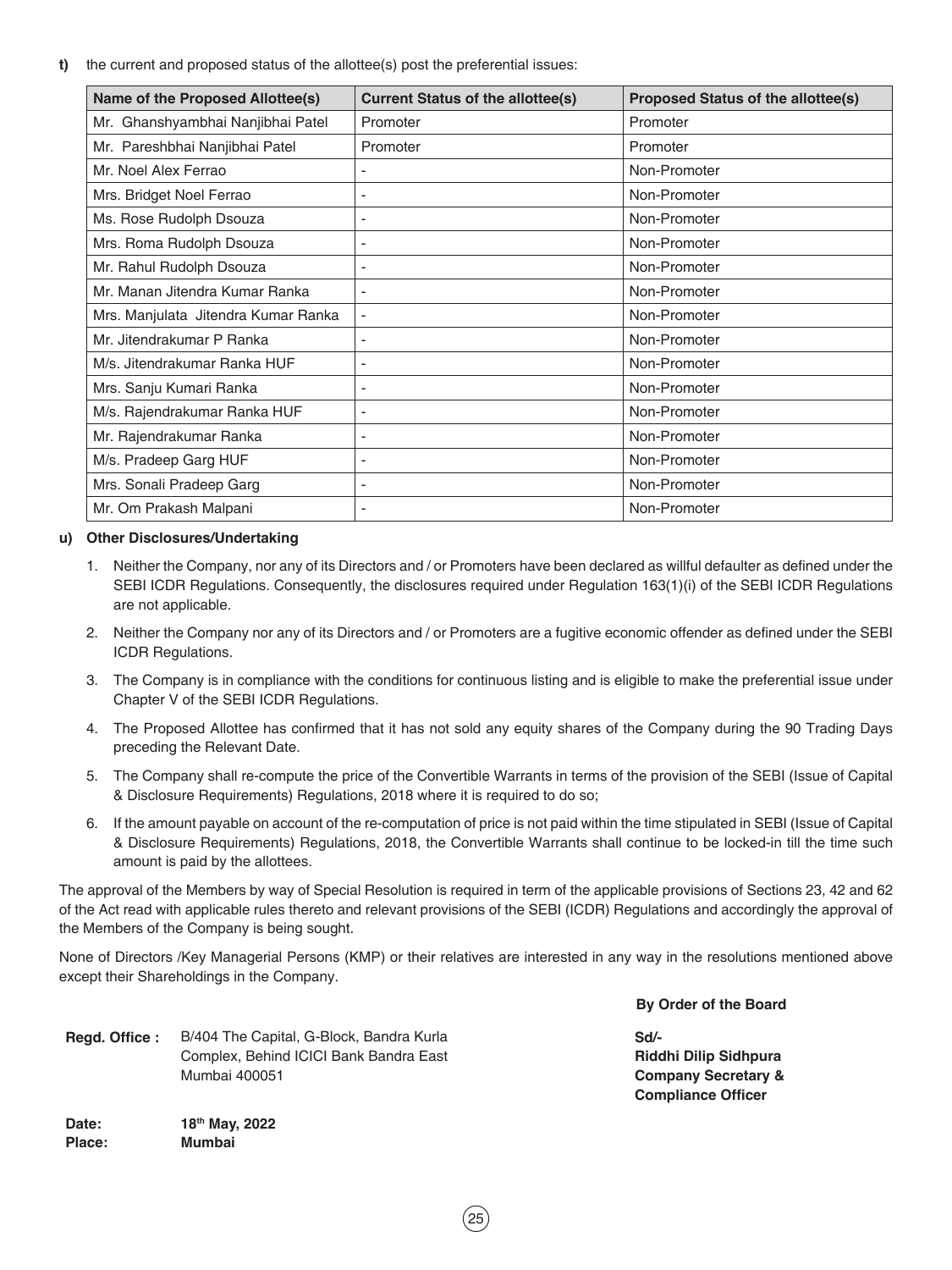# **Annexure-A**

# **INFORMATION ON DIRECTOR SEEKING APPOINTMENT/ RE-APPOINTMENT AS REQUIRED UNDER REGULATION 36(3) OF THE SEBI LISTING REGULATIONS AND SECRETARIAL STANDARDS -2**

| Name of the<br><b>Director</b>                                                                                                | Mr. Sachin Shivaji<br>Wagh                                                                                                                                                                                                                                                                                                                                                               | Mrs. Kinjal Bhavin<br>Gandhi                                                                                                                                                                                                                                                                   | Mr. Ghanshyambhai<br>Nanjibhai Patel                                                                                                                                                                                                                 | Mr. Pareshbhai<br>Nanjibhai Patel                                                                                                                                                                                                                          | Mr. Parth<br>Shashikantbhai<br><b>Kakadiya</b>                                                                                                                                                   |
|-------------------------------------------------------------------------------------------------------------------------------|------------------------------------------------------------------------------------------------------------------------------------------------------------------------------------------------------------------------------------------------------------------------------------------------------------------------------------------------------------------------------------------|------------------------------------------------------------------------------------------------------------------------------------------------------------------------------------------------------------------------------------------------------------------------------------------------|------------------------------------------------------------------------------------------------------------------------------------------------------------------------------------------------------------------------------------------------------|------------------------------------------------------------------------------------------------------------------------------------------------------------------------------------------------------------------------------------------------------------|--------------------------------------------------------------------------------------------------------------------------------------------------------------------------------------------------|
| <b>DIN</b>                                                                                                                    | 01056774                                                                                                                                                                                                                                                                                                                                                                                 | 09376071                                                                                                                                                                                                                                                                                       | 06647250                                                                                                                                                                                                                                             | 07257928                                                                                                                                                                                                                                                   | 09545820                                                                                                                                                                                         |
| Date of Birth                                                                                                                 | 15/05/1976                                                                                                                                                                                                                                                                                                                                                                               | 20/02/1986                                                                                                                                                                                                                                                                                     | 29/03/1980                                                                                                                                                                                                                                           | 06/11/1977                                                                                                                                                                                                                                                 | 11/02/1992                                                                                                                                                                                       |
| Age                                                                                                                           | 45 years                                                                                                                                                                                                                                                                                                                                                                                 | 36 years                                                                                                                                                                                                                                                                                       | 42                                                                                                                                                                                                                                                   | 44                                                                                                                                                                                                                                                         | 30                                                                                                                                                                                               |
| Date of appointment                                                                                                           | 10th February, 2022                                                                                                                                                                                                                                                                                                                                                                      | 10th February, 2022                                                                                                                                                                                                                                                                            | 10th February, 2022                                                                                                                                                                                                                                  | 10th February,<br>2022                                                                                                                                                                                                                                     | 30th March, 2022                                                                                                                                                                                 |
| Nationality                                                                                                                   | Indian                                                                                                                                                                                                                                                                                                                                                                                   | Indian                                                                                                                                                                                                                                                                                         | Indian                                                                                                                                                                                                                                               | Indian                                                                                                                                                                                                                                                     | Indian                                                                                                                                                                                           |
| Qualification                                                                                                                 | Graduate in Arts                                                                                                                                                                                                                                                                                                                                                                         | Bachelor in Home<br>Science                                                                                                                                                                                                                                                                    | Under-graduate                                                                                                                                                                                                                                       | Under-graduate                                                                                                                                                                                                                                             | Graduate in<br>commerce                                                                                                                                                                          |
| Expertise in specific<br>functional area                                                                                      | Mr. Sachin Wagh<br>was General<br>Manager (Finance)<br>at Varun Industries<br>Limited. He has an<br>experience in the<br>field of Finance.<br>His Job profile also<br>includes taking<br>care of Finance<br>related matter of<br>the company, Day<br>to day transactions<br>of the company<br>and approaching<br>various banks to<br>arrange working<br>capital needs of the<br>company. | Mrs. Kinjal Gandhi<br>was working with<br><b>HDFC Bank and</b><br>has an experience<br>in Personal Banking<br>and is Deputy<br>Manager in Retail<br>Branch Banking.<br>She was working<br>as an Associate<br>Sales Manager in<br><b>Standard Chartered</b><br>Bank for a period of<br>3 years. | Mr. Ghanshyambhai<br>Nanjibhai Patel is<br>an undergraduate<br>and has completed<br>his schooling from<br>Gujarat. He is a<br>businessman, having<br>an experience of<br>more than 25 years<br>in the diamond<br>industry and real<br>estate sector. | Mr. Pareshbhai<br>Nanjibhai Patel is<br>an undergraduate<br>and has<br>completed his<br>schooling from<br>Gujarat. He is a<br>businessman,<br>having an<br>experience of<br>more than 26<br>years in the<br>diamond industry<br>and real estate<br>sector. | Mr. Parth<br>Shashikantbhai<br>Kakadiya is a<br>dynamic 30<br>years' Young<br>entrepreneur<br>with more than<br>10 years of<br>experience in the<br>Diamond retail<br>and designing<br>business. |
| Directorships<br>held in other<br>public companies<br>(excluding private,<br>foreign companies<br>and Section 8<br>companies) | Nil                                                                                                                                                                                                                                                                                                                                                                                      | Nil                                                                                                                                                                                                                                                                                            | Nil                                                                                                                                                                                                                                                  | Nil                                                                                                                                                                                                                                                        | Nil                                                                                                                                                                                              |
| Relationship with<br>Directors and<br>Key Managerial<br>Personnel                                                             | Not related to-any<br>Director(s)                                                                                                                                                                                                                                                                                                                                                        | Not related to-any<br>Director(s)                                                                                                                                                                                                                                                              | Brother of Mr.<br>Pareshbhai Nanjibhai<br>Patel                                                                                                                                                                                                      | Brother of Mr.<br>Ghanshyambhai<br>Nanjibhai Patel                                                                                                                                                                                                         | Not related to-any<br>Director(s)                                                                                                                                                                |
| No. of Shares held in<br>the company (as on<br>31 <sup>st</sup> March, 2022)                                                  | $\sim$                                                                                                                                                                                                                                                                                                                                                                                   | ä,                                                                                                                                                                                                                                                                                             | 9,75,530                                                                                                                                                                                                                                             | 9,83,957                                                                                                                                                                                                                                                   | ä,                                                                                                                                                                                               |
| Remuneration<br>proposed to be paid                                                                                           | $\overline{\phantom{a}}$                                                                                                                                                                                                                                                                                                                                                                 | ÷,                                                                                                                                                                                                                                                                                             | 12 Lakh p.a.                                                                                                                                                                                                                                         | 12 Lakh p.a.                                                                                                                                                                                                                                               | ä,                                                                                                                                                                                               |
| Remuneration last<br>drawn (including<br>sitting fees, if any)<br>for financial year<br>2021-2022                             | $\overline{a}$                                                                                                                                                                                                                                                                                                                                                                           | ÷,                                                                                                                                                                                                                                                                                             | ä,                                                                                                                                                                                                                                                   | $\overline{\phantom{a}}$                                                                                                                                                                                                                                   | ä,                                                                                                                                                                                               |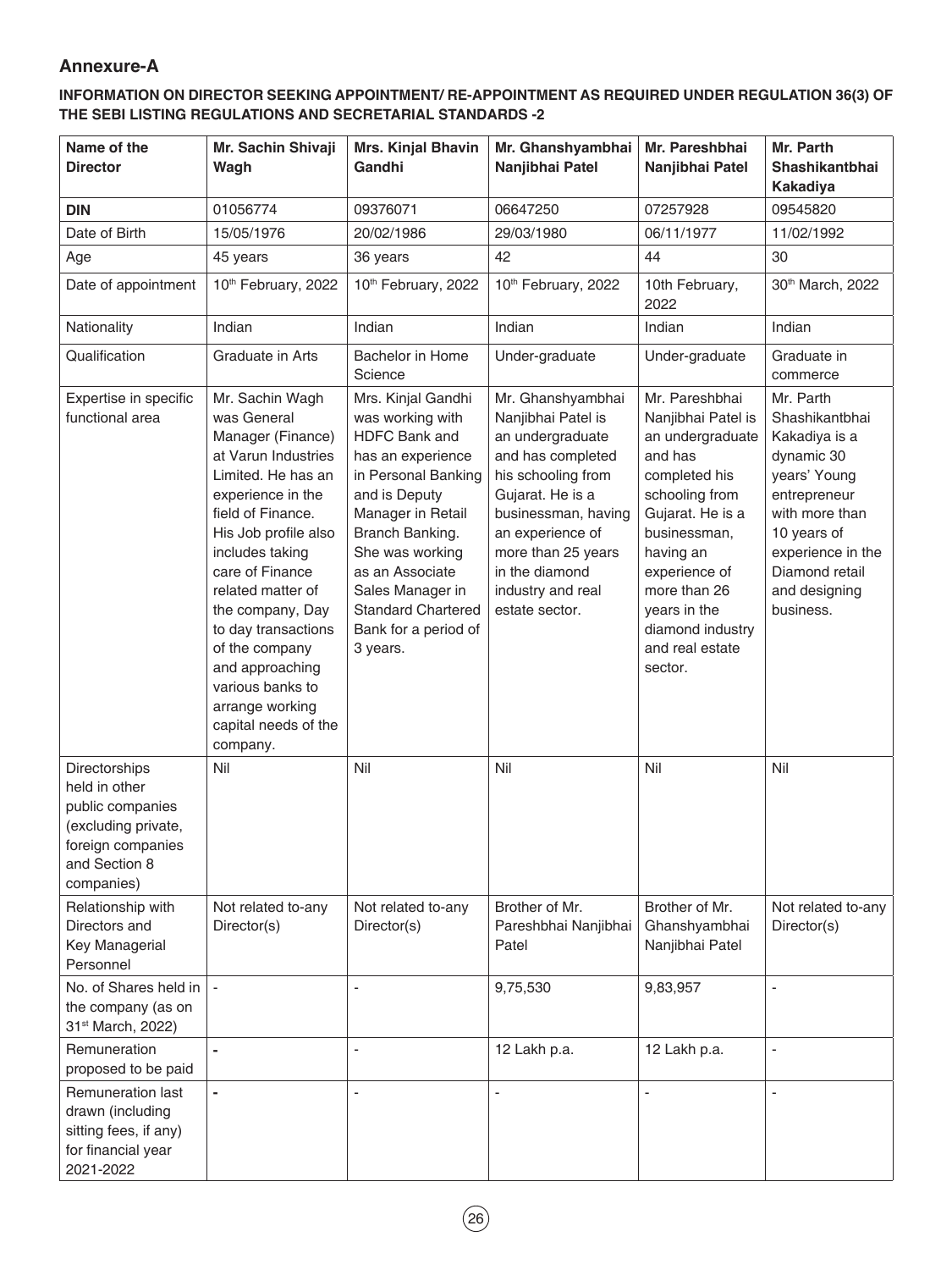| Number of Board<br>meetings attended<br>during the financial<br>year 2021-2022                                               | $\overline{c}$                                                                                                                                            | $\overline{2}$                                                                                                                                      | $\overline{c}$                                                                          | $\overline{2}$                                                 |                                                                                                                                                    |
|------------------------------------------------------------------------------------------------------------------------------|-----------------------------------------------------------------------------------------------------------------------------------------------------------|-----------------------------------------------------------------------------------------------------------------------------------------------------|-----------------------------------------------------------------------------------------|----------------------------------------------------------------|----------------------------------------------------------------------------------------------------------------------------------------------------|
| Directorship of other<br>Companies in India<br>(as on 31 <sup>st</sup> March,<br>2022)                                       | Nil                                                                                                                                                       | Nil                                                                                                                                                 | Yogi Homes Private<br>Limited                                                           | Yogi Homes<br><b>Private Limited</b>                           | Nil                                                                                                                                                |
| Chairmanship/<br>Membership of<br>the Committees of<br>the Board of the<br>Directors (as on 31 <sup>st</sup><br>March, 2022) | Stakeholder<br>Relationship<br>Committee<br>(Chairman)<br><b>Audit Committee</b><br>(Chairman)<br>Nomination &<br>Remuneration<br>Committee<br>(Chairman) | Stakeholder<br>Relationship<br>Committee<br>(Member)<br><b>Audit Committee</b><br>(Member)<br>Nomination &<br>Remuneration<br>Committee<br>(Member) | Stakeholder<br>Relationship<br>Committee (Member)<br><b>Audit Committee</b><br>(Member) |                                                                | Stakeholder<br>Relationship<br>Committee<br>(Member)<br><b>Audit Committee</b><br>(Member)<br>Nomination &<br>Remuneration<br>Committee<br>Member) |
| Terms and<br>Conditions of<br>Appointment                                                                                    | Non-Executive<br>Independent<br>Director, not liable<br>to retire by rotation                                                                             | Non-Executive<br>Independent<br>Director, not liable<br>to retire by rotation                                                                       | Managing Director,<br>not liable to retire by<br>rotation                               | Whole-time<br>Director, not<br>liable to retire by<br>rotation | Non-Executive<br>Director, liable to<br>retire by rotation                                                                                         |

 $\circled{27}$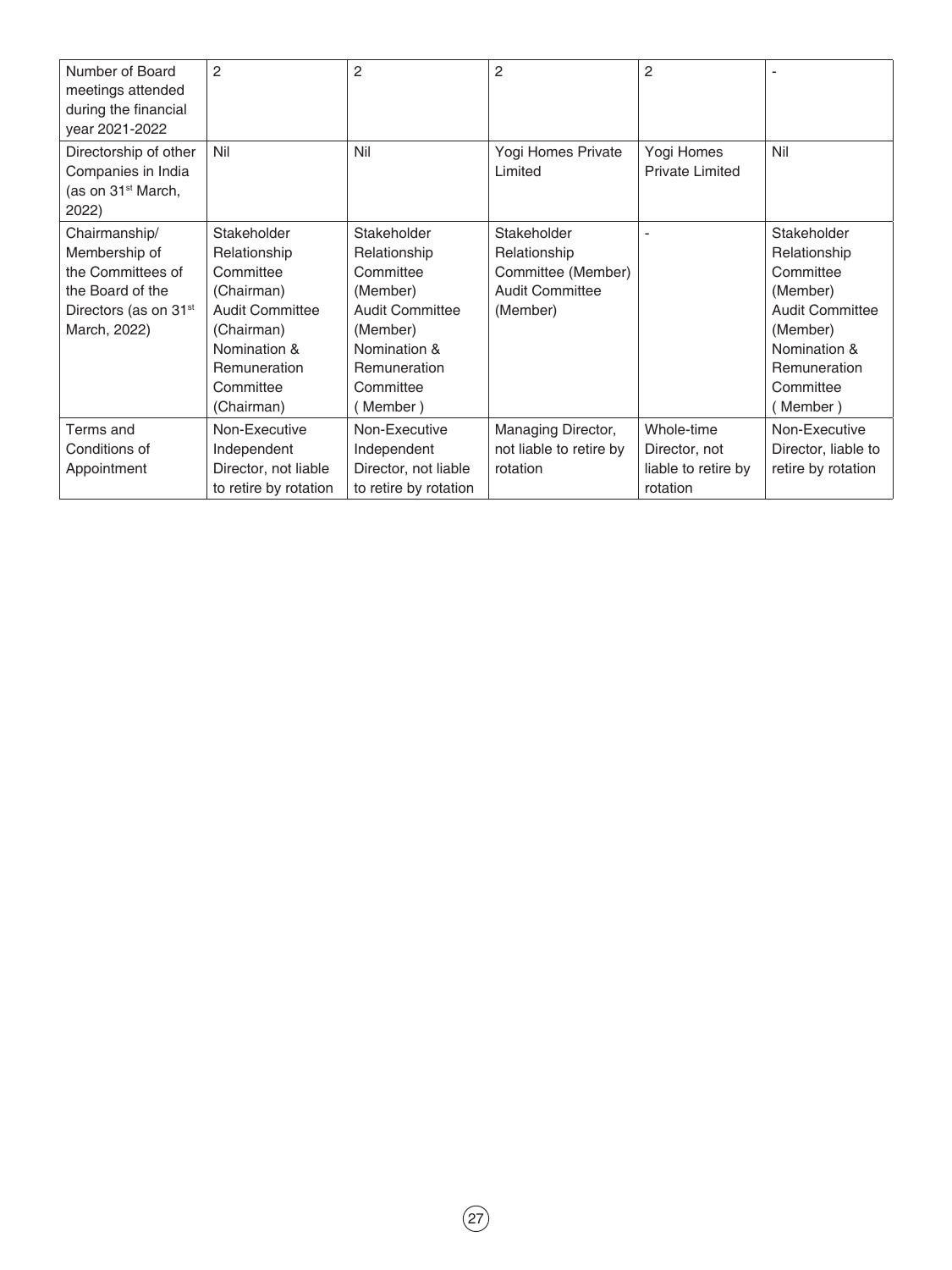**This page is intentionally left blank**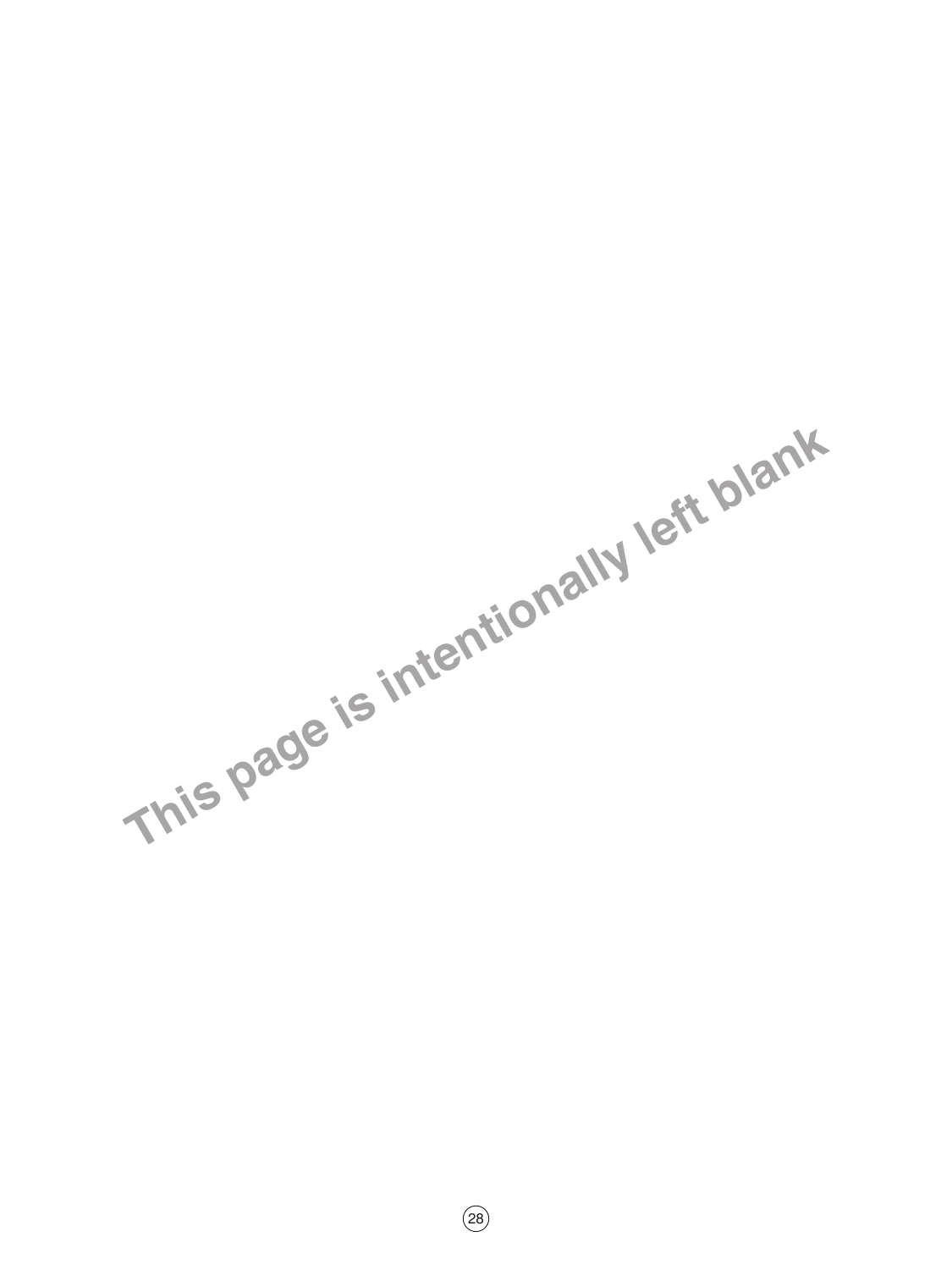# **Form No. MGT – 11**

# **Proxy Form**

|                               |                                                                                                                                                                                                                                |               |                                                                                 | (Pursuant to Section 105(6) of the Companies Act, 2013 and Rule 19(3) of the Companies                                                                                                                                         |
|-------------------------------|--------------------------------------------------------------------------------------------------------------------------------------------------------------------------------------------------------------------------------|---------------|---------------------------------------------------------------------------------|--------------------------------------------------------------------------------------------------------------------------------------------------------------------------------------------------------------------------------|
|                               |                                                                                                                                                                                                                                |               | (Management and Administration) Rules, 2014)                                    |                                                                                                                                                                                                                                |
| <b>CIN</b>                    |                                                                                                                                                                                                                                | ÷             | L93000MH1992PLC069958                                                           |                                                                                                                                                                                                                                |
|                               | Name of the Company                                                                                                                                                                                                            | ÷             | Parsharti Investment Limited                                                    |                                                                                                                                                                                                                                |
| <b>Registered Office</b><br>÷ |                                                                                                                                                                                                                                | Mumbai 400051 | B/404 The Capital, G-Block, Bandra Kurla Complex, Behind ICICI Bank Bandra East |                                                                                                                                                                                                                                |
|                               | Name of the Member (s)                                                                                                                                                                                                         | ÷             |                                                                                 |                                                                                                                                                                                                                                |
|                               | <b>Registered address:</b>                                                                                                                                                                                                     |               |                                                                                 |                                                                                                                                                                                                                                |
|                               | E-mail Id:                                                                                                                                                                                                                     |               | Folio No / Client Id:                                                           | DP ID:                                                                                                                                                                                                                         |
|                               | I / We, being the member(s) of                                                                                                                                                                                                 |               | Shares of the above mentioned company, hereby appoint                           |                                                                                                                                                                                                                                |
|                               |                                                                                                                                                                                                                                |               |                                                                                 |                                                                                                                                                                                                                                |
| 1.                            |                                                                                                                                                                                                                                |               |                                                                                 |                                                                                                                                                                                                                                |
|                               |                                                                                                                                                                                                                                |               |                                                                                 |                                                                                                                                                                                                                                |
|                               |                                                                                                                                                                                                                                |               |                                                                                 |                                                                                                                                                                                                                                |
|                               | Signature: the contract of the contract of the contract of the contract of the contract of the contract of the contract of the contract of the contract of the contract of the contract of the contract of the contract of the |               |                                                                                 |                                                                                                                                                                                                                                |
|                               |                                                                                                                                                                                                                                |               |                                                                                 |                                                                                                                                                                                                                                |
| 2.                            |                                                                                                                                                                                                                                |               |                                                                                 |                                                                                                                                                                                                                                |
|                               |                                                                                                                                                                                                                                |               |                                                                                 |                                                                                                                                                                                                                                |
|                               |                                                                                                                                                                                                                                |               |                                                                                 |                                                                                                                                                                                                                                |
|                               |                                                                                                                                                                                                                                |               |                                                                                 |                                                                                                                                                                                                                                |
|                               |                                                                                                                                                                                                                                |               |                                                                                 |                                                                                                                                                                                                                                |
| 3.                            |                                                                                                                                                                                                                                |               |                                                                                 |                                                                                                                                                                                                                                |
|                               |                                                                                                                                                                                                                                |               |                                                                                 | Address: Note that the contract of the contract of the contract of the contract of the contract of the contract of the contract of the contract of the contract of the contract of the contract of the contract of the contrac |
|                               |                                                                                                                                                                                                                                |               |                                                                                 |                                                                                                                                                                                                                                |
|                               |                                                                                                                                                                                                                                |               |                                                                                 |                                                                                                                                                                                                                                |
|                               |                                                                                                                                                                                                                                |               |                                                                                 |                                                                                                                                                                                                                                |

as my / our proxy to attend and vote (on a poll) for me / us and on my / our behalf at the Extra Ordinary General Meeting of the Company, to be held on Friday, 10<sup>th</sup> June, 2022 at 3:00 p.m. at The Orient Club, 9 Chowpatty Sea Face, Mumbai 400007 and at any adjournment thereof, in respect of following resolutions as indicated below:

| <b>Resolution</b> | <b>Subject of the Resolution</b>                                                                                   |            | <b>Voting</b>  |
|-------------------|--------------------------------------------------------------------------------------------------------------------|------------|----------------|
| No.               |                                                                                                                    | <b>For</b> | <b>Against</b> |
| 1.                | Change of Name of the Company and Consequent Amendment in<br>Memorandum and Articles of Association of the Company |            |                |
| 2.                | Amendment to Main Object Clause in the Memorandum of Association of the<br>Company                                 |            |                |
| 3.                | Alteration of the matters which are Necessary for furtherance of the Objects<br>Specified in Clause III(A)         |            |                |
| 4.                | Increase in the Authorised share capital of the company from Rs. 5 crore to<br>Rs. 15 crore                        |            |                |

 $(29)$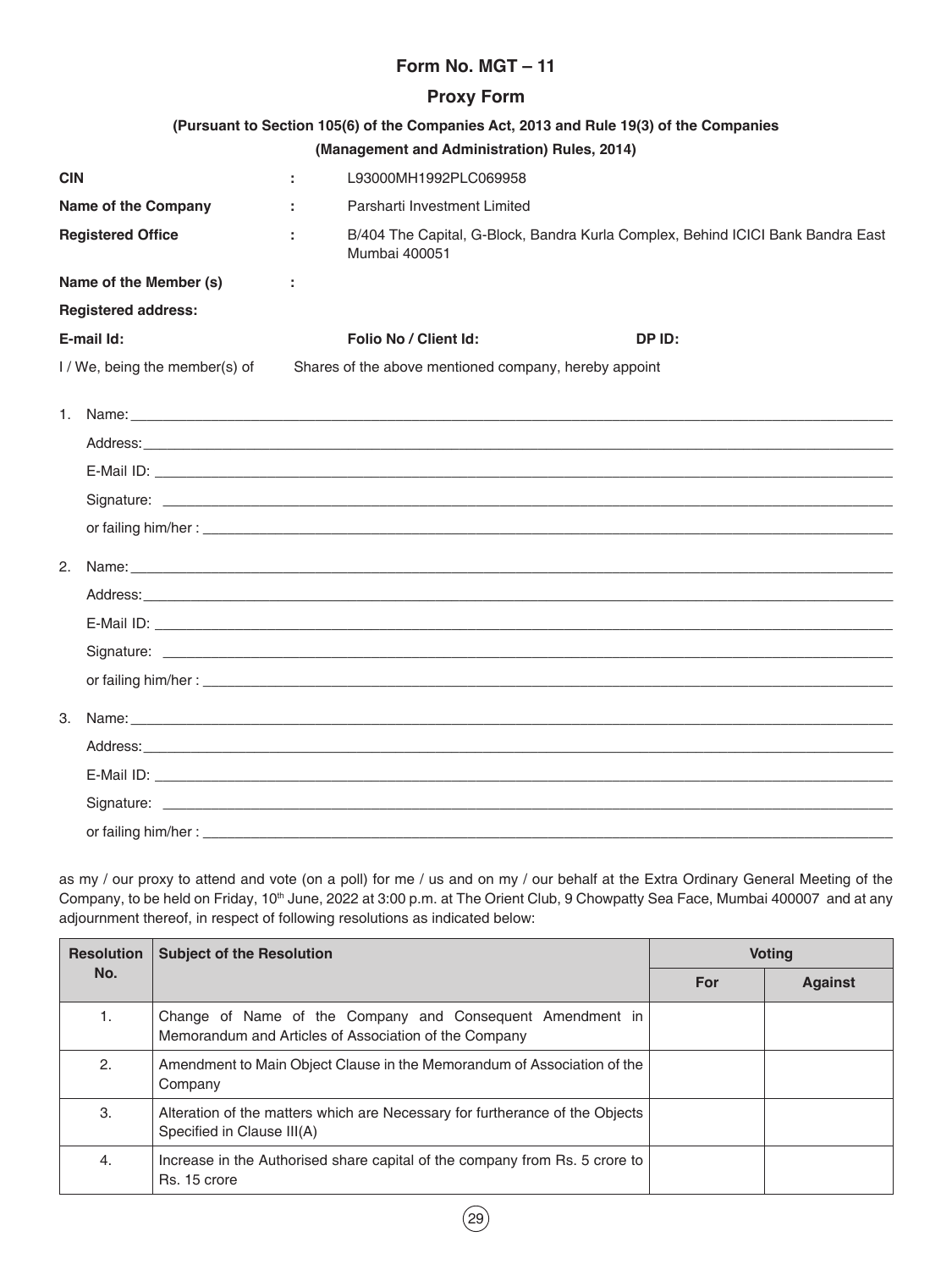| 5.                | Alteration of share capital clause of the Memorandum of Association of the<br>Company                                                                                              |  |
|-------------------|------------------------------------------------------------------------------------------------------------------------------------------------------------------------------------|--|
| 6.                | Appointment of Mr. Ghanshyambhai Nanjibhai Patel (DIN: 06647250) as the<br>Managing Director of the Company                                                                        |  |
| 7.                | Appointment of Mr. Pareshbhai Nanjibhai Patel (DIN: 07257928) as the<br>Whole Time Director of the Company                                                                         |  |
| 8.                | Appointment of Mr. Sachin Shivaji Wagh (DIN-01056774) as an Independent<br>Director                                                                                                |  |
| 9.                | Appointment of Mrs. Kinjal Bhavin Gandhi (DIN-09376071) As an Independent<br>Director                                                                                              |  |
| 10                | Appointment of Mr. Parth Shashikant Kakadiya (DIN-09545820) as a Non-<br>Executive & Non-Independent Director of the Company                                                       |  |
| 11                | Re-Adoption new Set of Articles of Association in Place of Existing Articles                                                                                                       |  |
| $12 \overline{ }$ | Loans, Investments, Guarantee or Security u/s 185 of Companies Act, 2013                                                                                                           |  |
| 13                | Making Investments / extending Loans and Giving Guarantees or providing<br>Securities in Connection with Loans to Persons / Bodies Corporate u/s 186<br>of The Companies Act, 2013 |  |
| 14                | Authorization Under Section 180 of the Companies, Act, 2013                                                                                                                        |  |
| 15                | Issue, offer & allot 1,00,00,013 Convertible Warrants on Preferential Basis                                                                                                        |  |

Signed this \_\_\_\_\_ day of \_\_\_\_\_\_\_\_\_\_\_\_\_\_\_\_, 2022

Affix Revenue Stamp

Signature of Shareholder

Signature of Proxy Holder(s)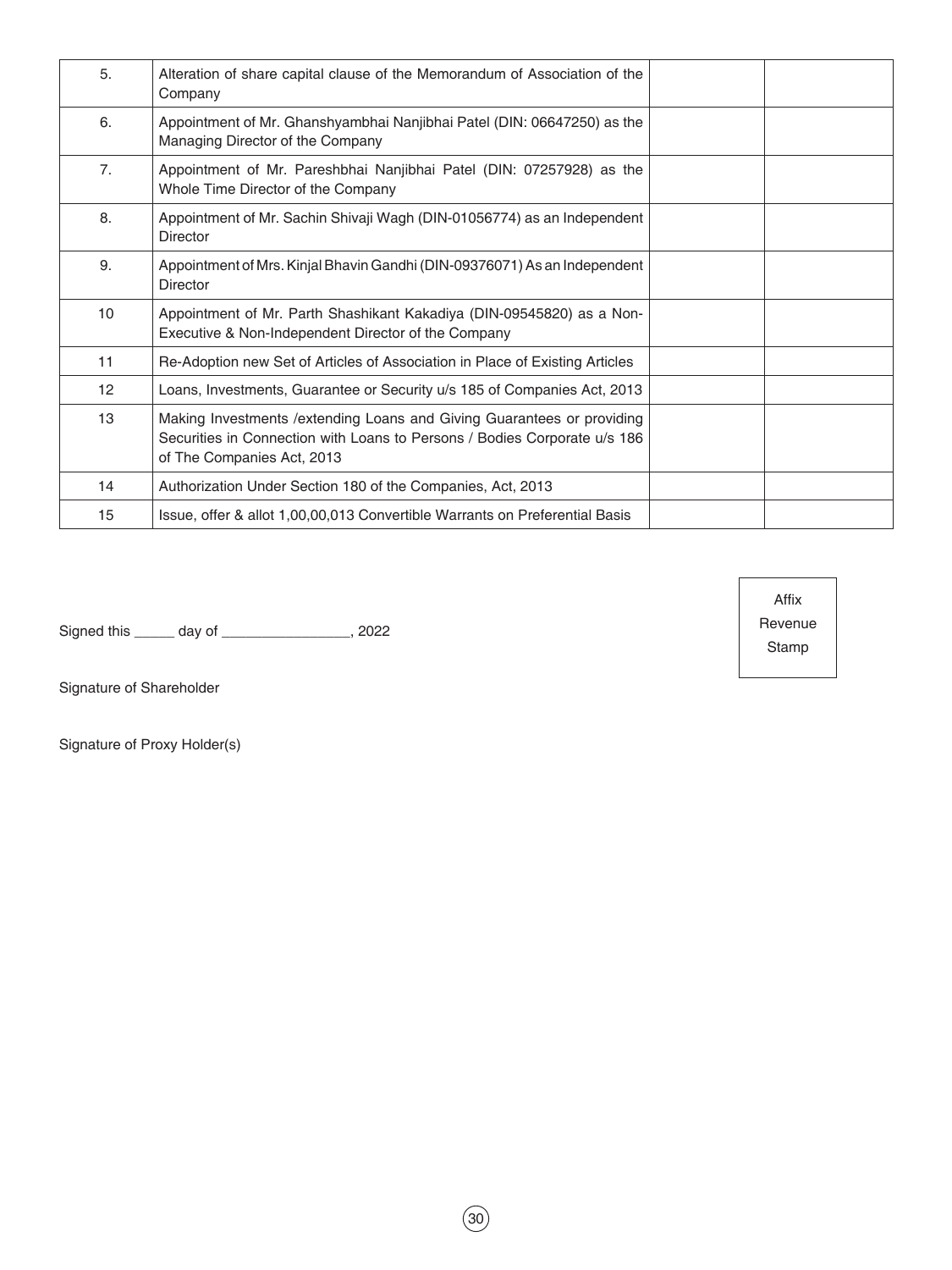# **ATTENDANCE SLIP**

| <b>CIN</b>               |     | L93000MH1992PLC069958                                                                               |
|--------------------------|-----|-----------------------------------------------------------------------------------------------------|
| Name of the Company      | a s | Parsharti Investment Limited                                                                        |
| <b>Registered Office</b> | ÷   | B/404 The Capital, G-Block, Bandra Kurla<br>Complex, Behind ICICI Bank Bandra East<br>Mumbai 400051 |

Members attending the Meeting in person or by Proxy are requested to complete the Attendance slip and hand it over at the entrance of the meeting room.

I hereby record my presence at the Extra Ordinary General Meeting of the Company at The Orient Club, 9 Chowpatty Sea Face, Mumbai 400007 on Friday, 10<sup>th</sup> June, 2022.

| Full name of the Member (in block letters)               |            | <br><b>Signature</b> |  |  |
|----------------------------------------------------------|------------|----------------------|--|--|
| Folio No.:                                               | DPID No.:* | Client ID No.:*      |  |  |
| *Applicable for member holding shares in electronic form |            |                      |  |  |
| Full name of the Proxy (in block letters)                |            | Signature            |  |  |

# **ROUTE MAP OF THE VENUE OF THE EOGM**

| Sanskruti Banquet<br>Ħ.<br><b>Banquet Hall In</b> | <b>ISKCON Chowpatty</b><br>(Sri Sri Radha<br>$\mathbf{G}$<br>श्री श्री राधा<br>गोपीनाथ मंदिर<br>Hare Krishna center with a garden: |
|---------------------------------------------------|------------------------------------------------------------------------------------------------------------------------------------|
| GD <sub>3</sub><br>$s_{l_1}$                      | <b>Wilson College</b><br>विल्सन<br>महाविद्यालय<br>$\blacksquare$                                                                   |
| Babuinath Rd<br>$\blacksquare$<br>圓               | The Orient Club<br>$\blacksquare$                                                                                                  |
| <b>Po</b> Girgaum Chowpati<br><b>Viewing Deck</b> |                                                                                                                                    |

 $(31)$